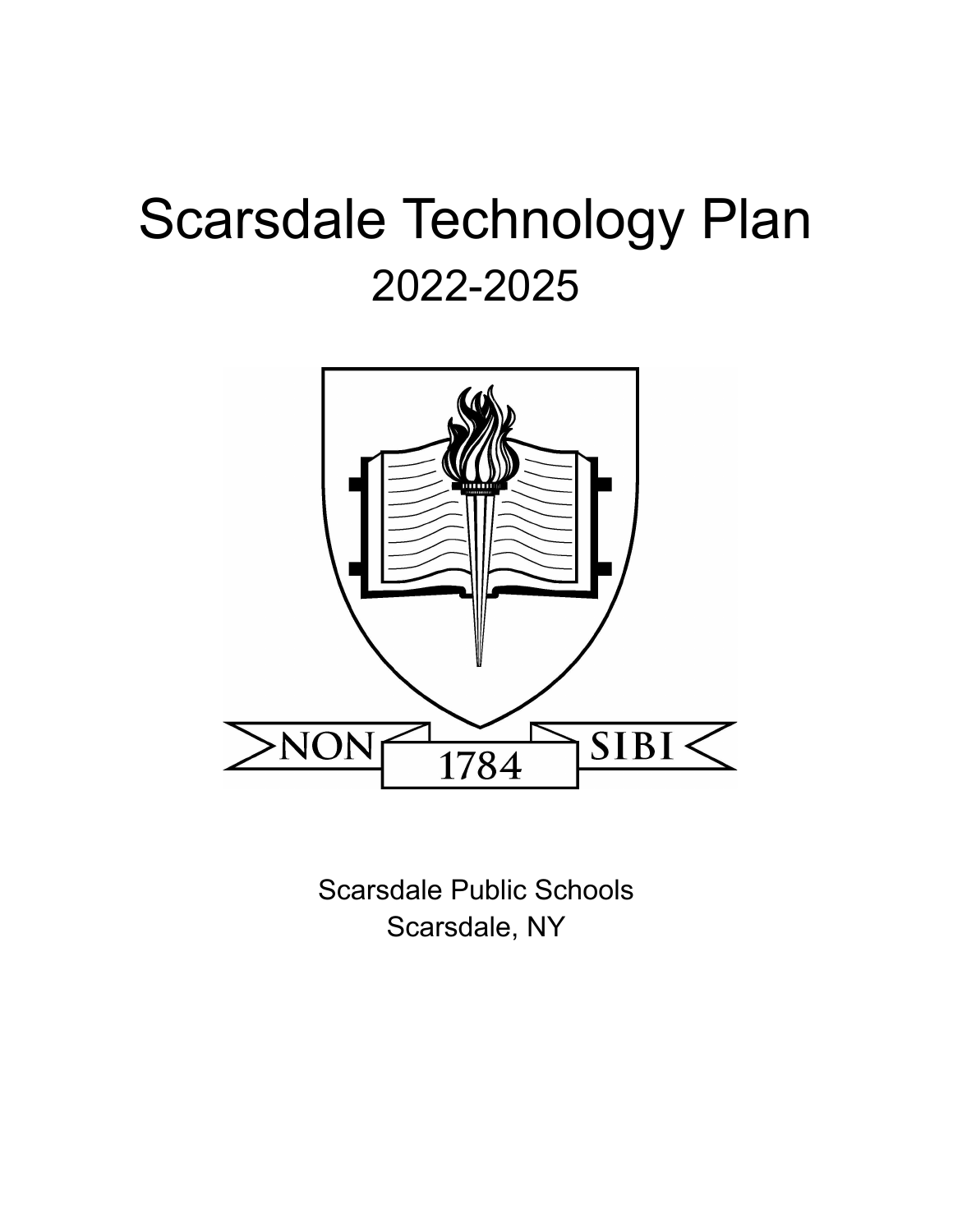# **The Scarsdale Mission Statement**

The Scarsdale Public Schools seek to sponsor each student's full development, enabling our youth to be effective and independent contributors in a democratic society and an interdependent world. To this end, we endeavor to help them to think and express themselves clearly, critically, and creatively; to understand themselves and others within the broad fabric of human experience and the natural universe; to appreciate their rights and responsibilities as citizens; and to become people of integrity, maturity and generous spirit. A measure of our success is the degree to which they fulfill their potential for the common good, *non sibi* -- not for themselves alone. Valuing our individuality, we unite to keep the flame of learning.

# **The Scarsdale Technology Vision Statement**

The Scarsdale School District has a longstanding, continuous commitment to providing our students with an outstanding education. To that end, we seek to achieve and maintain best practices in using technology to support the educational experiences of all students. **The use of technology should be seamlessly integrated into the curriculum, teaching and learning.**

We believe that all members of the school community should be able to:

- Use appropriate technology as a tool for teaching, learning, and assessment
- Have access to appropriate technology throughout the District buildings and adjacent areas
- Use technology to empower learners by giving them tools for creating, communicating, and collaborating
- Use technology to allow all users to curate information and solve problems
- Recognize the ethical and legal responsibilities and opportunities of learning and working in an increasingly interconnected community

In order to realize this vision, we must continually respond to changes in the technology landscape by maintaining a robust infrastructure, providing technical and financial support for the use of technology in our schools, investing in professional development for all staff, and providing a wide variety of opportunities for all students to use technology to enhance their learning.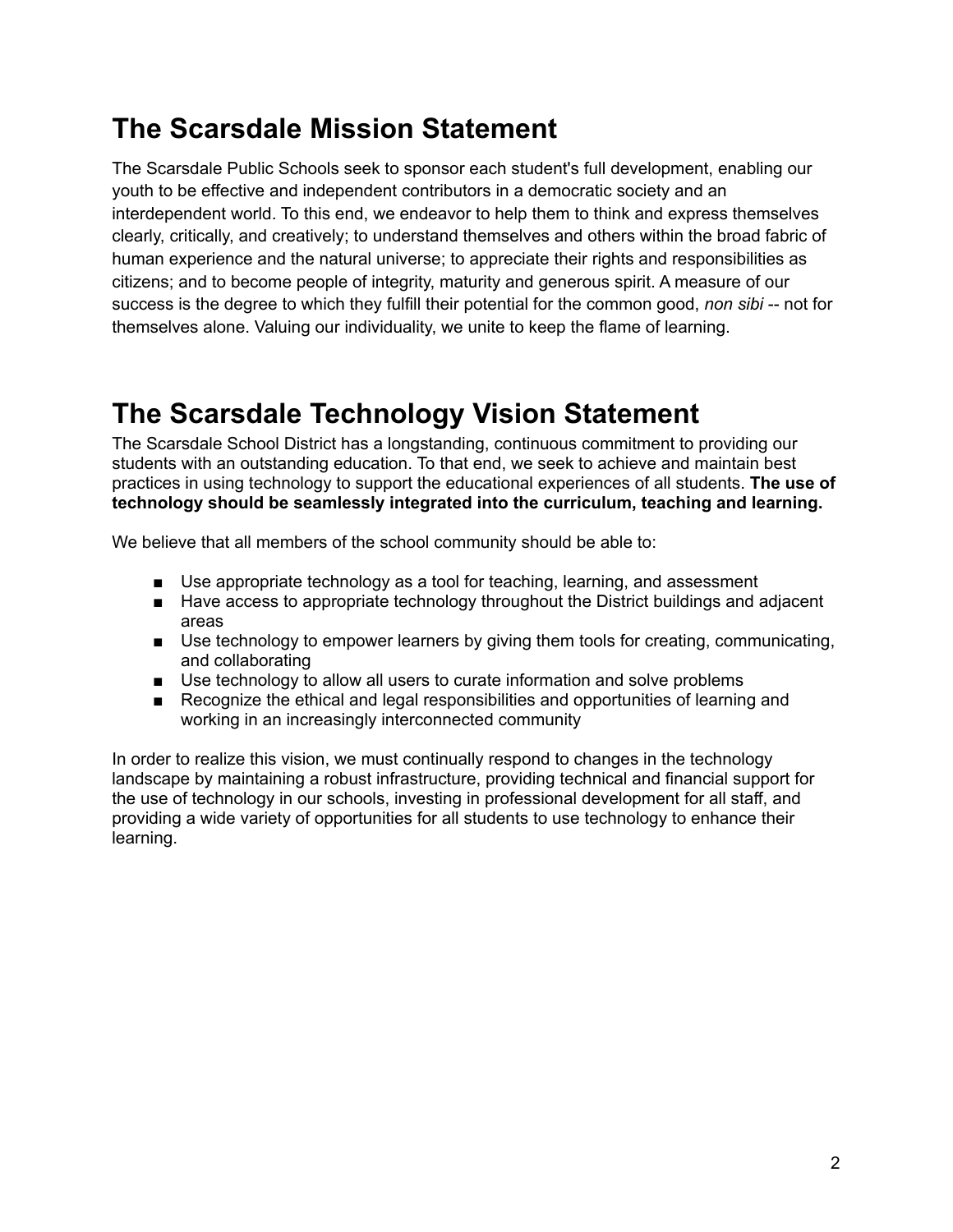# **Introduction**

The Scarsdale Public Schools have a long history of using technology to enhance student learning. The use of technology is an important District initiative that has been supported by the Scarsdale staff and administration, Board of Education, and the wider Scarsdale community. A key component of the District's work in technology involves preparing and updating plans for using technology to support teaching, learning, and assessment.This document reflects our best thinking on this ever evolving domain.

As part of the Commissioner's Regulations, all New York State public school districts are required to develop and maintain instructional technology plans and submit new plans every three years. The plans are designed to develop a strategic vision and goals to support student achievement and engagement through the seamless integration of technology into teaching and learning.

This Technology Plan focuses on several areas, including Instructional Technology, Information Technology, and Professional Learning. This comprehensive plan makes many recommendations about future directions for technology in the District that will enable Scarsdale to provide all members of its learning community with access to appropriate technological resources, enhanced instructional programs, and opportunities for professional growth.

This plan also addresses the recently developed New York State standards, as well as detailing four technology goals that have been identified by our K-12 Technology Committee. We would like to thank the members of this committee for their work in developing this plan, and we would also like to thank the members of the administration, teaching staff, the Board of Education, and the community for their continued support of our District technology program.

Jerry Crisci *Director of Instructional Technology and Innovation Co-Director, the Scarsdale Center for Innovation*

Rachel Moseley *Director of Information Technology and Chief Information Officer*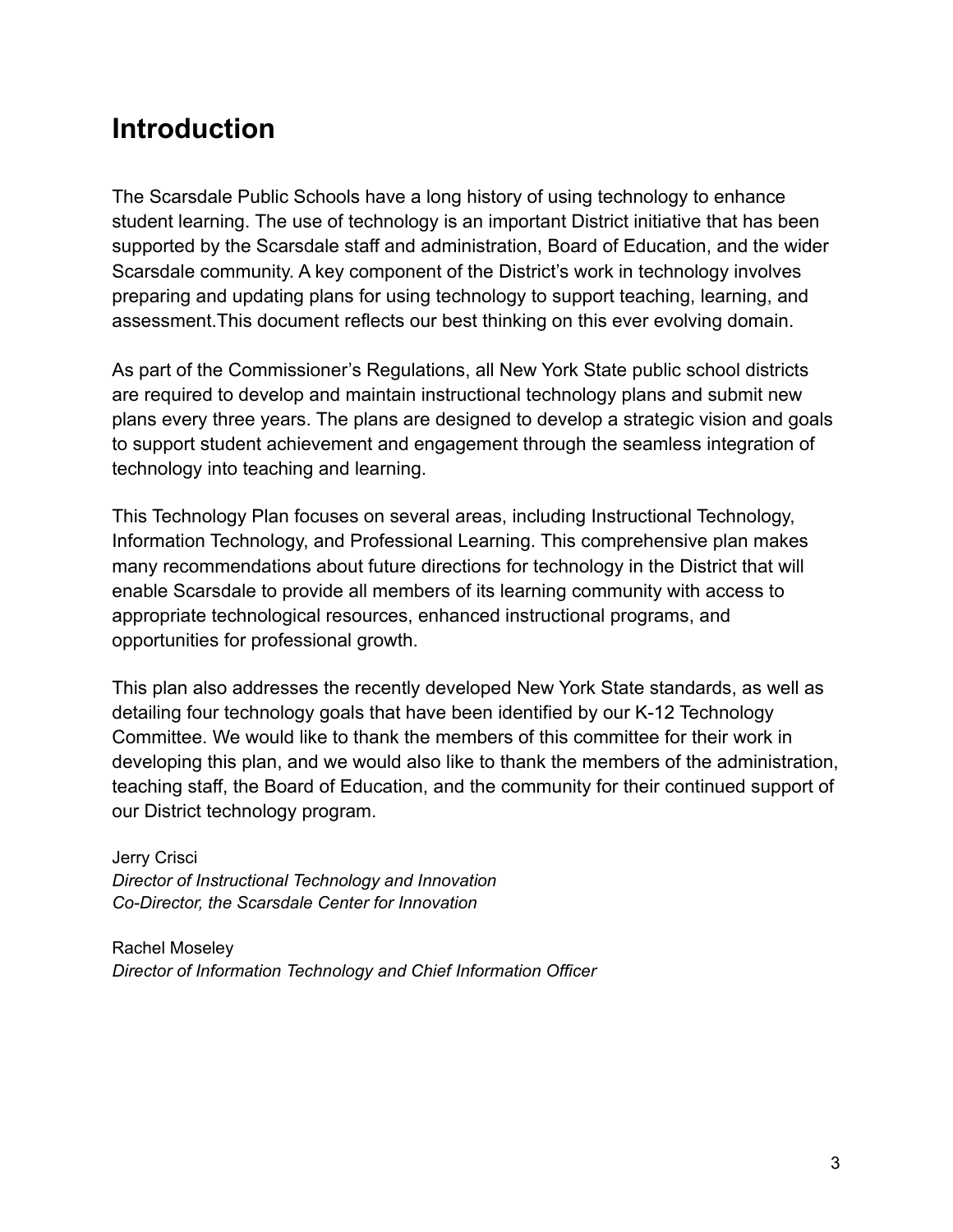The following K-12 Technology Committee Members actively participated in the creation of this plan:

> Kate Byrnes Jerry Crisci Jennifer Cronk Meredith Dutra Shana Frazin Greg Leong Edgar Mcintosh Peter McKenna Rachel Moseley Ann Marie Nee Carole Phillips Michael Pincus Katja Rossi Jan Schorr Catherine Sorensen Paul Tomizawa Lynne Torrey Alison Turner Doug Vermes Liz Waltzman Lisa Yokana

Special thanks to Michelle Verna for her help with editing this document.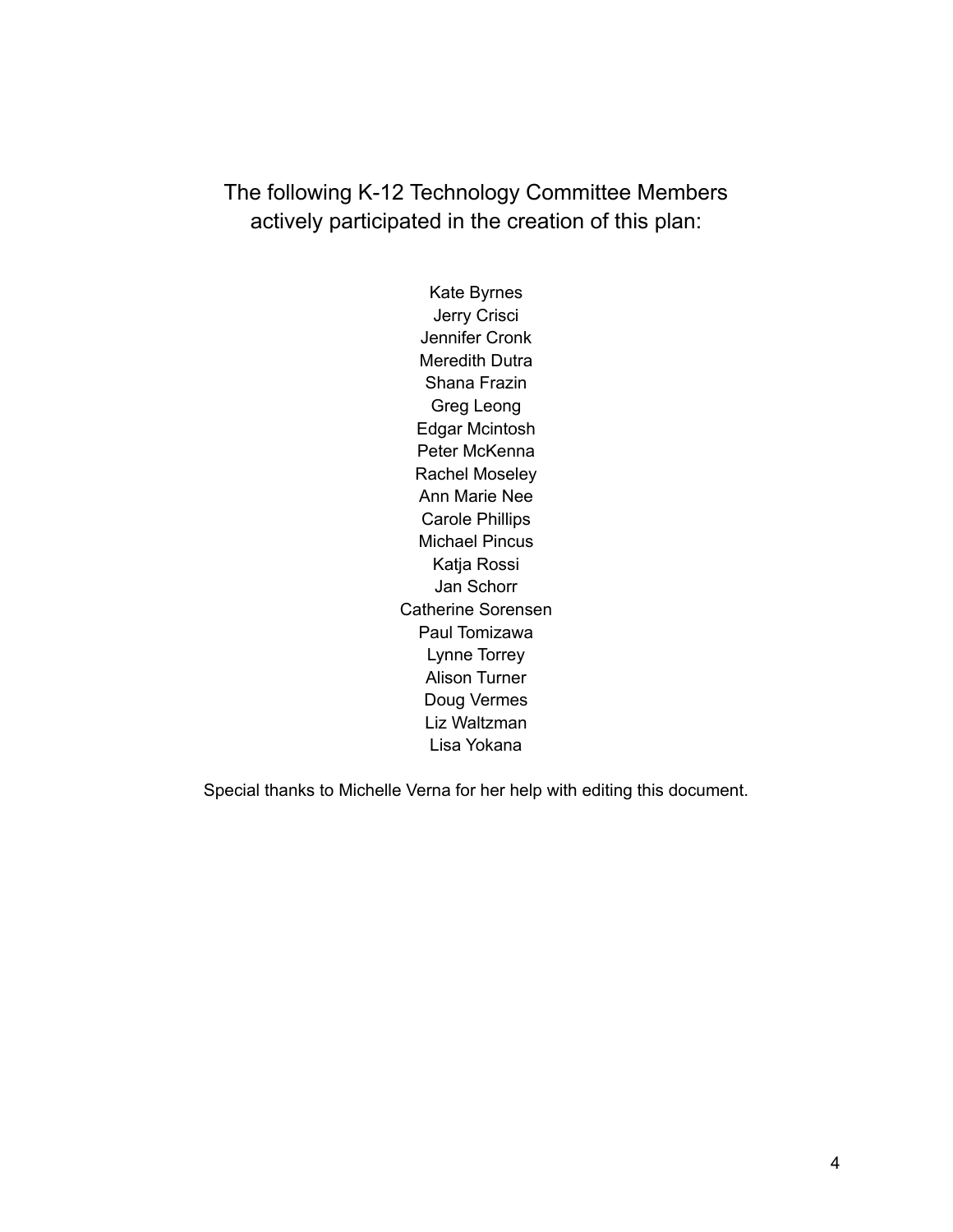# **The Scarsdale Technology Plan: Setting the Context**

# **National Technology Planning Efforts**

Several national technology planning initiatives, sponsored by major educational technology leadership organizations, have provided guidance for the District Technology Plan.

The International Society for Technology and Education (ISTE) is the leading professional organization for computer teachers and educational technology leaders. ISTE has published technology standards that describe technology competencies for students, teachers, and administrators. These standards specifically address *"What students should know and be able to do to learn effectively and live productively in an increasingly digital world."* The latest version of the standards shift the focus from technology skills to the changing roles of students as they increasingly use technology in their daily lives. These roles include:

- **Empowered Learner:** Students leverage technology to take an active role in choosing, achieving, and demonstrating competency in their learning goals.
- **Digital Citizen:** Students recognize the rights, responsibilities, and opportunities of living, learning and working in an interconnected digital world, and act in ways that are safe, legal, ethical, and self-aware.
- **Knowledge Curator:** Students make meaning for themselves and others by critically curating resources through the use of digital tools.
- **Innovative Designer:** Students use a variety of technologies within a design process to solve problems by creating new, useful, and imaginative solutions.
- **Computational Thinker:** Students identify authentic problems, work with data, and employ algorithmic thinking to propose and automate solutions.
- **Creator and Communicator:** Students communicate clearly and express themselves creatively for a variety of purposes using the tools, styles, formats, and digital media appropriate to their goals.
- **Global Collaborator:** Students use digital tools to broaden their perspectives, increase empathy and understanding, and work effectively in teams.

These standards are reflected in the instructional technology goals presented in this plan.

In addition, the Consortium for School Networking (COSN) has identified a *Framework of Essential Skills* required for all technology leaders. This Framework provides a useful way to identify the important components of any technology program.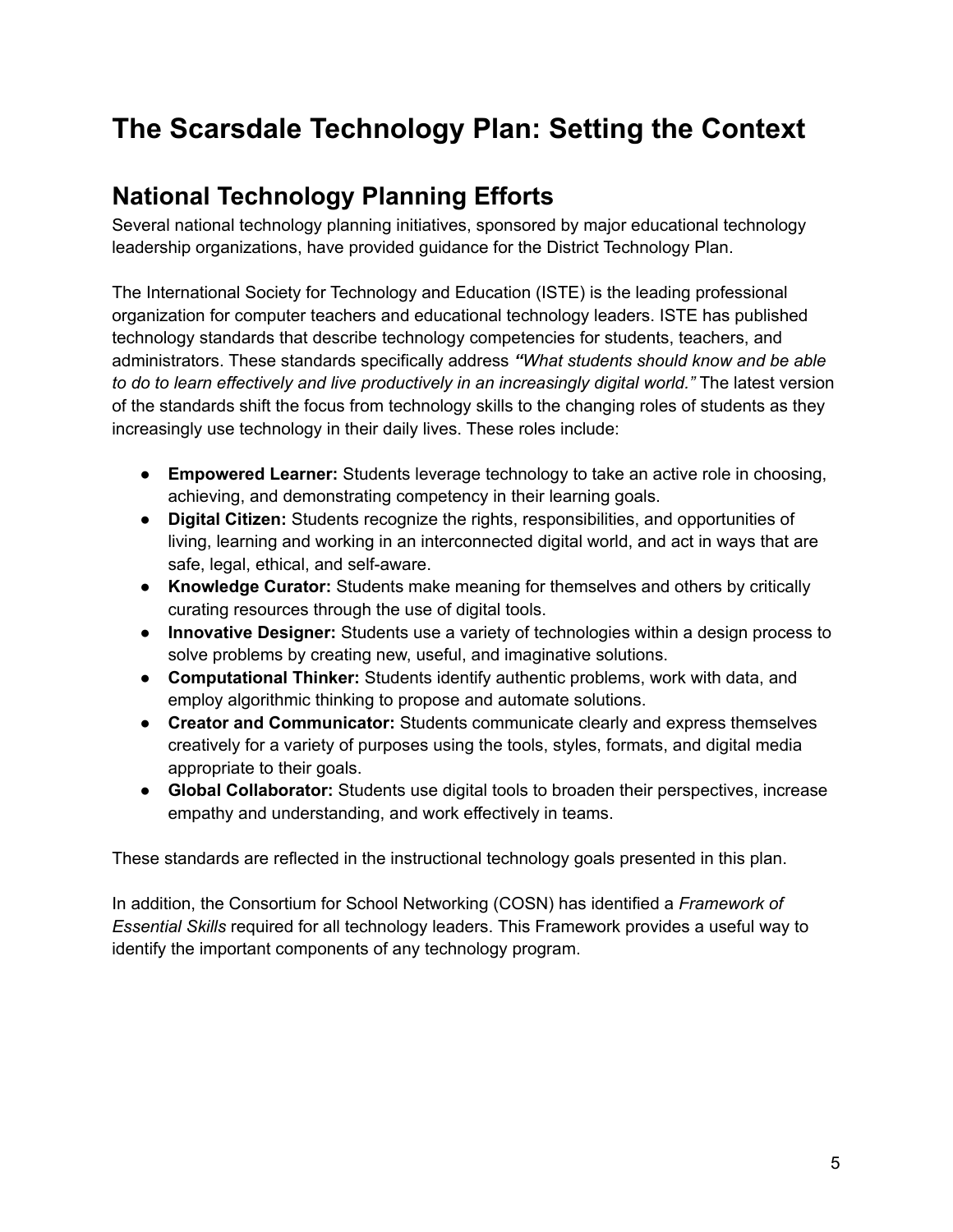The ten areas identified in the Framework are:

- Leadership & Vision
- Strategic Planning
- Ethics & Policies
- Instructional Focus & Professional Development
- Team Building & Staffing
- Information Technology Management
- Communication Systems Management
- Business Management
- Data Management
- Data Privacy and Security

The overall Framework guides our thinking about the planning and management of technology in our schools, and our Technology Plan focuses on several of these categories.

# **Technology Planning in New York State**

The New York State Technology Plan outlines the components required for state approval of a district technology plan, which is provided to Districts in the form of a detailed survey. This requirement for all schools was launched in 2018. The survey information includes questions about:

- Strategic technology planning
- Goals and action plans
- Technology plan alignment with NYSED initiatives
- Administrative Management
- Sharing innovative educational technology programs

The current NYSED Technology Plan was approved by our local BOCES Regional Information Center and the New York State Education Department in 2018. The new NYSED Technology Survey information was submitted to BOCES in April of 2022 and has been incorporated into this document.

In 2020, New York educators and administrators created a new document that specifies a list of standards that guide the use of technology in schools. The Board of Regents adopted the document, entitled *The New York State K12 Computer Science and Digital Fluency Learning Standards,* in December 2020. This document outlines a four year implementation plan for introducing and implementing these standards.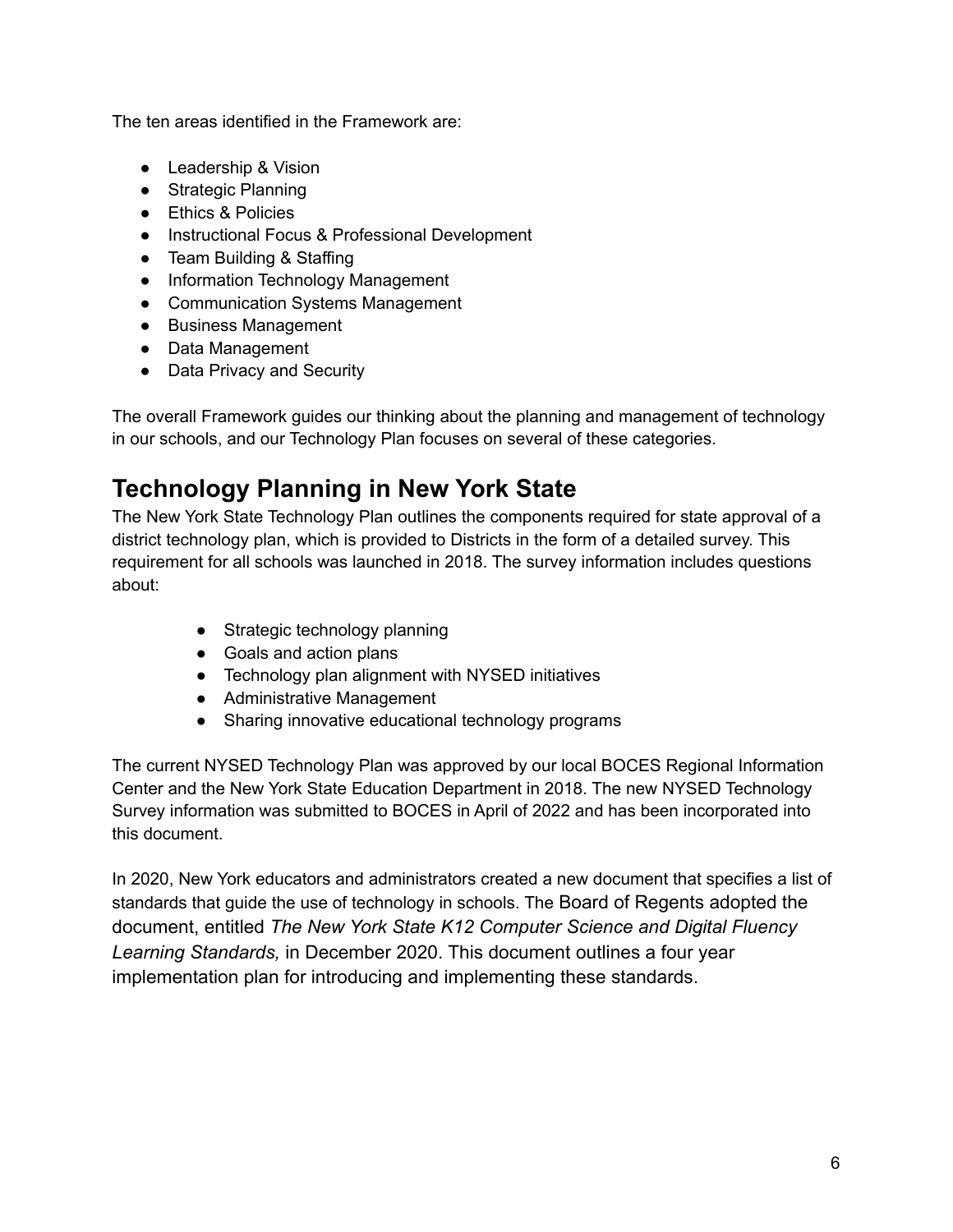The *New York State K12 Computer Science and Digital Fluency Learning Standards* include the following five core components:

- Impacts of Computing
- Computational Thinking
- Networks and System Design
- Cybersecurity
- Digital Literacy

These standards have strong ties to the ISTE standards that Scarsdale has been using for many years, so the implementation of these new standards should be a seamless process for our District.

# **The Technology Planning Process**

The instructional technology planning process aligns with the district's strategic planning process. In the summer of 2021, the Head Computer Teachers and the Director of Instructional Technology and Innovation started working on a new Technology Plan in anticipation of the expiration of the District's existing Technology Plan at the end of the 2022 school year. The Head Computer Teachers generated a list of questions that would be discussed prior to the creation of the new Technology Plan. These included:

- How do we enhance our instruction of digital citizenship now that students are spending more time with their own devices?
- How can we better communicate the purpose of our program to parents?
- How can we help administrators demonstrate the importance of being a technology leader? How do we engage administrators in our technology planning work?
- What are the areas of emerging technology that we need to consider in the new plan?
- How can computer teachers, librarians, and coordinators collaborate on ideas related to coaching and teacher support?
- How do we provide "required" PD outside the STI? How do we deal with the increased sophistication of teachers who are now using technology more than ever?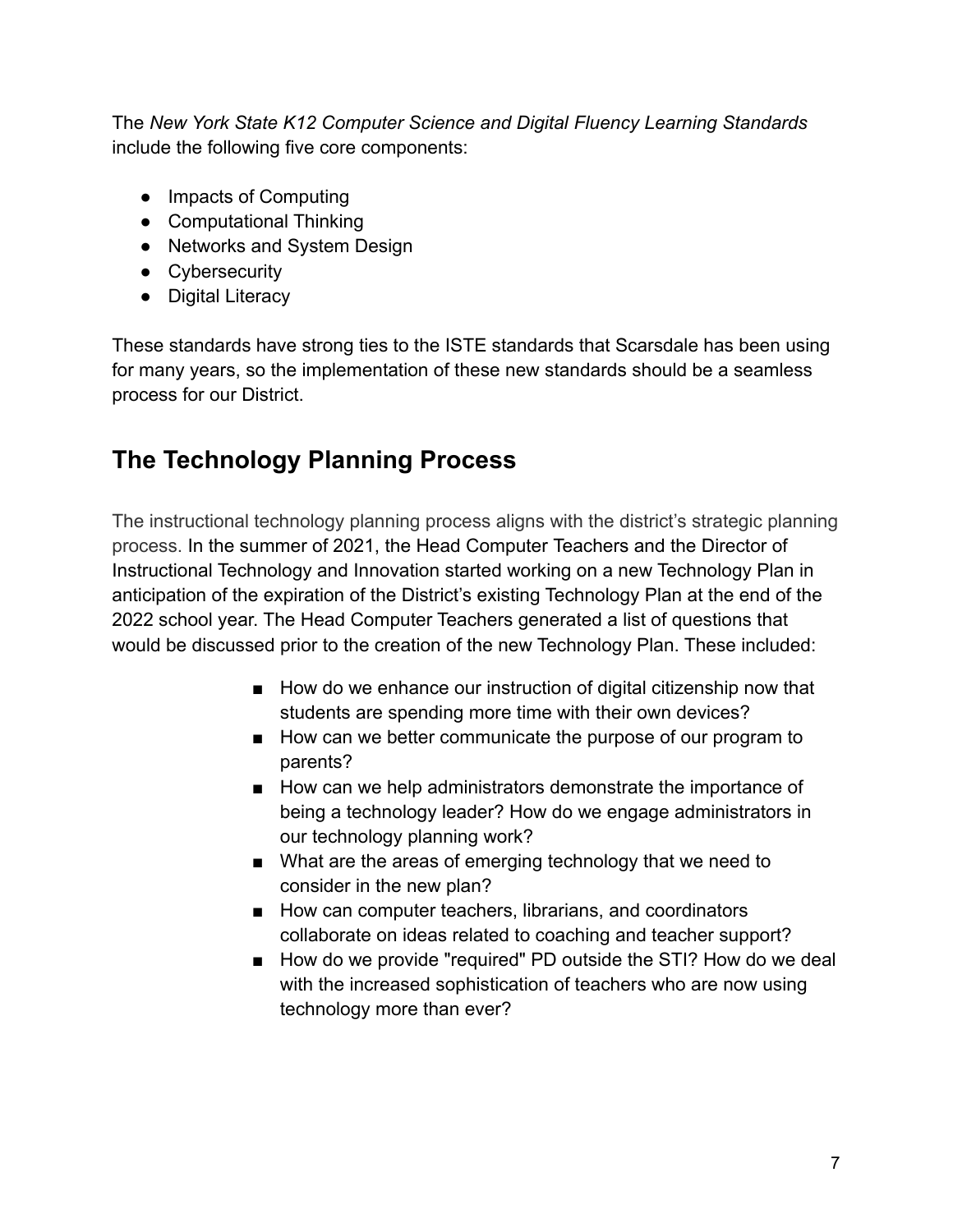After this summer planning period, the Director of Instructional Technology and Innovation created a public website to help stakeholders understand the planning process and timeline. The website is located at:

<https://sites.google.com/scarsdaleschools.org/scarsdaletechplan/home>

The timeline for developing the plan, as well as gathering stakeholder feedback, was established, and the Scarsdale K-12 Technology Committee used significant portions of their planning meetings to work on sections of the technology plan.

- July 7th: Head Computer Teacher Summer Meeting/Planning to plan
- October 15th: K-12 Technology Committee Kickoff meeting
- November 18th: K-12 Technology Committee meeting
- December: Plan stakeholder feedback sessions
- January: K-12 Technology Committee meeting
- February: K-12 Technology Committee meeting
- March: Parent/Student/Focus Groups/K-12 Technology Committee meeting
- April 15th: Technology Plan submitted to BOCES for review and comment
- April 25th: Board Technology Plan Presentation & Parent Feedback Survey
- July 1st: Final Technology Plan submitted to the New York State Education **Department**

As noted above, the process for gathering feedback included teacher surveys and focus groups, parent focus groups and a High School student focus group. This plan was presented during a Board Education report in April 2022. The community will be invited to submit questions and comments after the presentation. This District Technology Plan also contains the essential information that is contained in this document that is being submitted to NYSED.

Teacher input was an integral part of the planning process. Teachers had opportunities to provide input. The computer teachers and librarians also met throughout the year to discuss key elements of the plan.

At the High School, a technology committee was convened to discuss ways to offer technology opportunities to staff and students. The group also focused on student access to technology resources, including discussions and surveys related to the deployment of devices in the High School and balancing the use of technology with personal wellness.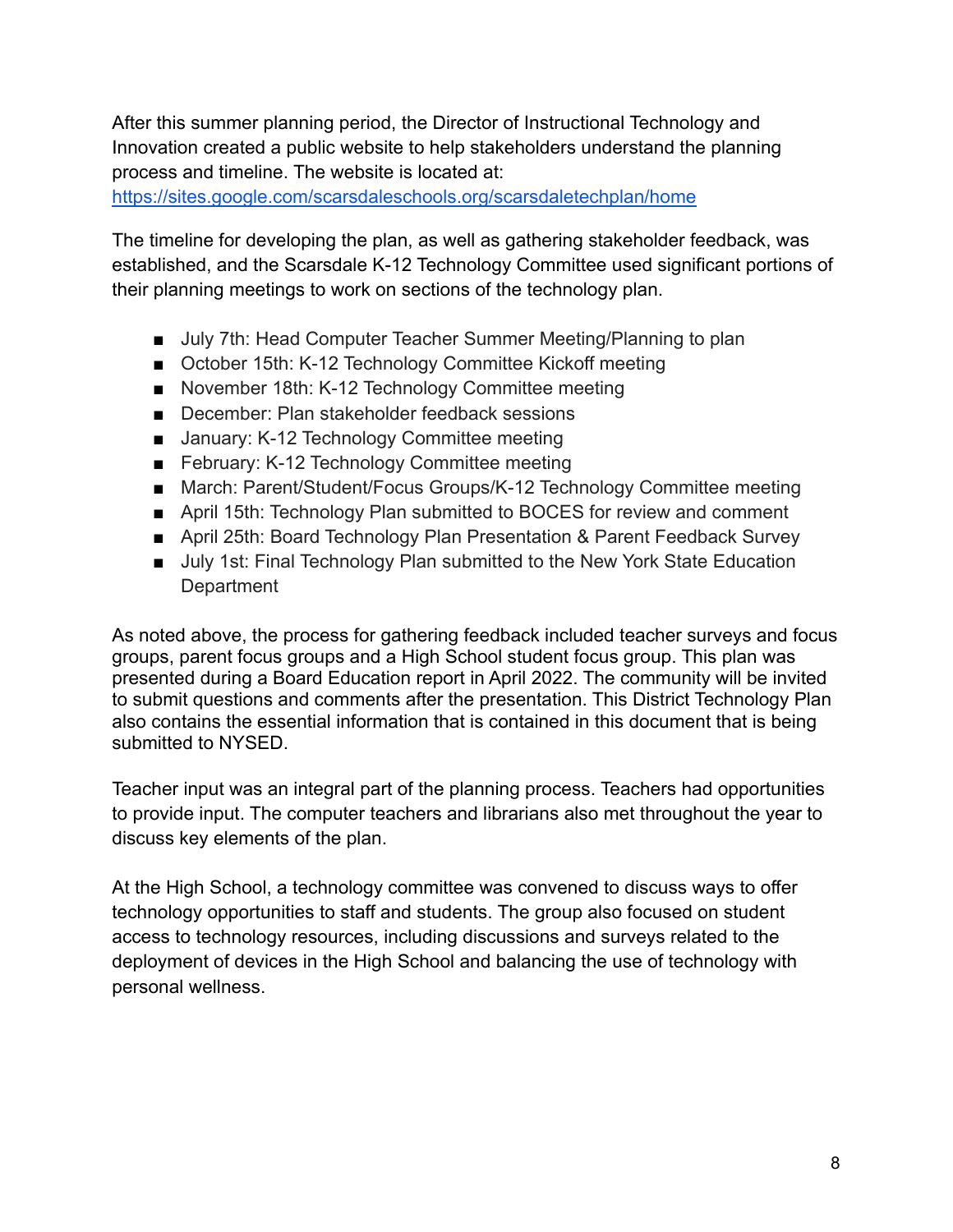# **Instructional Technology**

The instructional technology program is based on the constructivist philosophy of education, fostering learning experiences and providing software tools that allow students to construct their own knowledge. The instructional technology program is also a key component of the current District Strategic Plan. Specifically, the program supports the following strategic planning goals:

- Global Citizenship Education: Competencies & Ethical Responsibilities
- Libraries, Learning Spaces & Curated Resources
- Next Generation Standards Development & Implementation
- SET 2.0: STEAM & Design Thinking
- Technology to Transform Teaching, Learning & Assessment

# **Student Instructional Technology Expectations**

Student instructional technology expectations are at the center of our instructional technology plan. At the elementary and middle school level, expectations are based on categories and are correlated to the latest version of the International Society for Technology Education (ISTE) National Educational Technology Standards. At the high school level, departments support technology expectations, and these are also based on the latest ISTE standards.

In addition to academic expectations for technology use, all students are expected to follow the guidelines of the current Technology Responsible Use Policy that was adopted by the Board in 2018. This policy addresses issues related to social and ethical uses of technology. Specifically, all students are expected to use technology in a socially and legally responsible manner. This policy also supports a relatively new District Social Media Policy, which governs the use of social media by students and staff.

Technology expectations at the elementary level are met through direct instruction provided by the elementary computer teachers, classroom teachers, and librarians. At the Middle School and High School, expectations have been created by each department to ensure that students have technology-related experiences within many areas of the curriculum, which take place in classrooms, labs, and library media centers. Computer teachers at the Middle School and High School also provide direct instruction to students.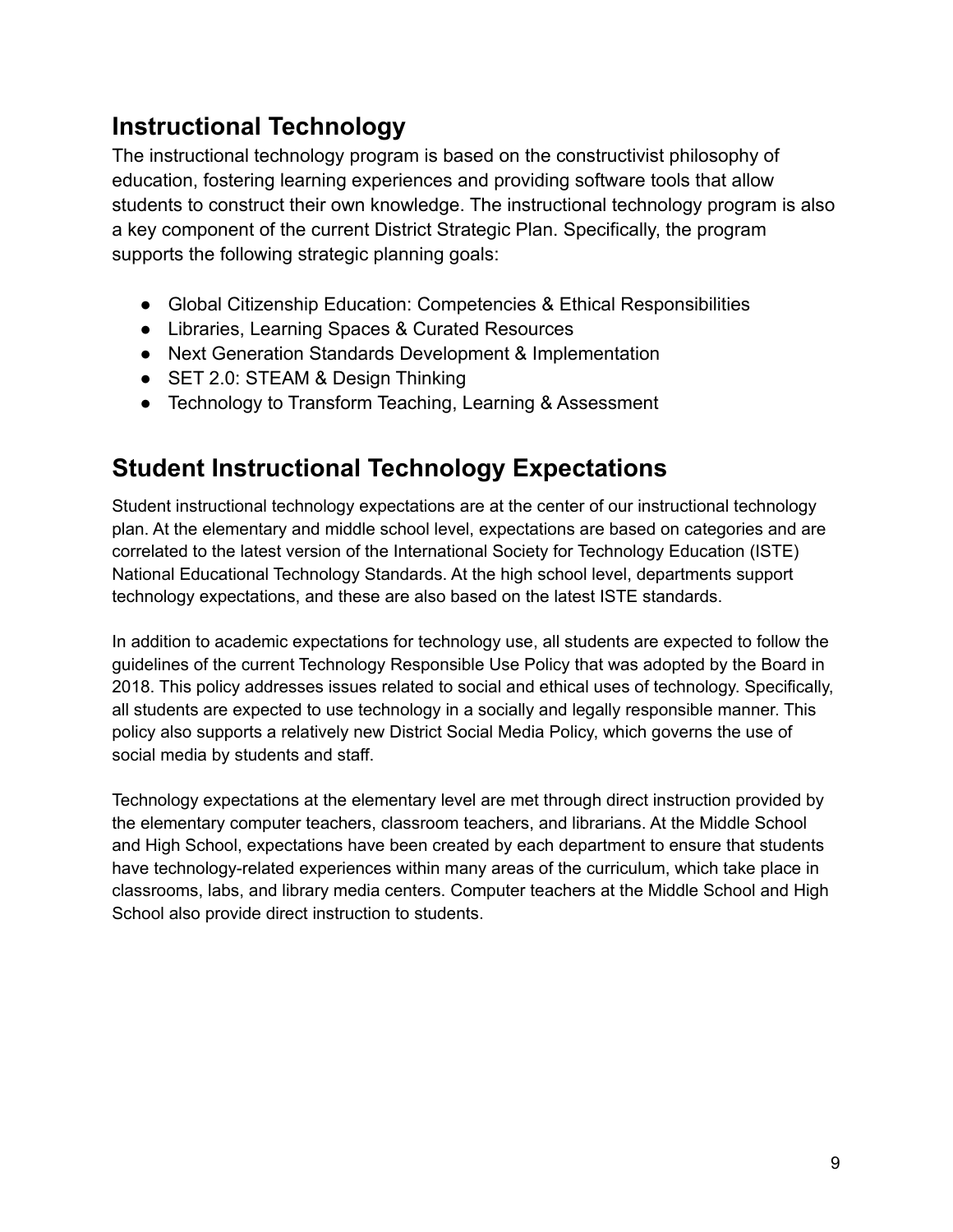# **Technology in the Elementary Schools**

The elementary technology program provides an important foundation for Scarsdale students. The program is comprehensive and interdisciplinary, addressing major themes within the curriculum.

Elementary school computer teachers support curriculum development and integration, technology instruction, and professional development in their respective schools. The computer teachers and classroom teachers are assisted by five computer aides (one assigned per building) who support the instructional program. The District Technology Coordinator, the elementary head computer teacher, and the other elementary computer teachers, coordinate the elementary instructional technology integration, instruction and teacher professional development to provide equitable access to technology at all five schools.

Elementary students engage in curriculum-related technology activities designed collaboratively by the computer teacher, classroom teacher, library media specialist and/or specials teachers. During the primary grades, students become engaged in a number of developmentally appropriate projects beginning in kindergarten. Technology is used for problem-solving activities, creating simple publishing projects, painting and drawing, and preparing slideshow presentations. As students progress through the grades, they complete projects and participate in technology integrated activities that are more complex. Fifth grade students participate in an inquiry research experience, the Capstone Project, that brings together many of the strategies and skills they have learned throughout their elementary years.

Through the incorporation of mobile devices (such as 1:1 iPads in grades K-2 and 1:1 Chromebooks in grades 3-5) and online tools (including the Google Workspace for Education (formerly GSuite), WeVideo and Seesaw), students in grades K-5 develop technology skills and dispositions through collaborative inquiries. The goal is for students to leave elementary school with the understanding that they can find, evaluate, and present information across disciplines, and have the confidence to use and create with technology independently and safely.

Elementary students learn how to create and present multimedia projects and how to use the Internet as a resource. Students have access to a variety of subscription-based online reference materials through their school library websites, as well as software and online services to support these goals.

The following technology expectations, based on the ISTE standards, illustrate the goals of the elementary technology program, as well as the instructional tools that support the goals.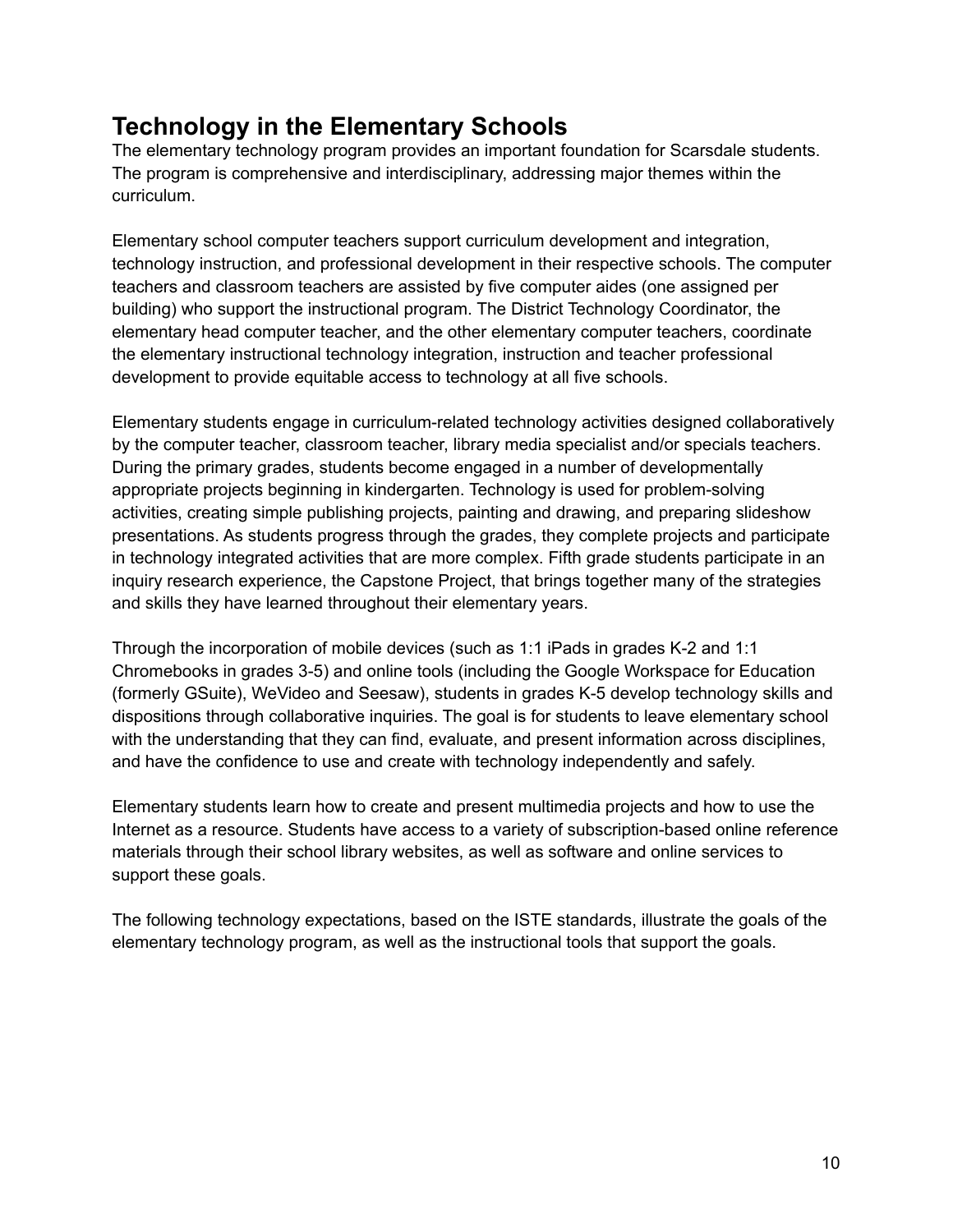# Elementary Student Technology Expectations

# **1. Empowered Learner**

Students leverage technology to take an active role in choosing, achieving, and demonstrating competency in their learning goals.

- Applications such as Google Workspace for Education, Wixie, Blogs (Campus Press, Seesaw), iMovie/WeVideo, Garageband, Keynote
- Google Workspace for Education introduced in Grade 3 along with the 1:1 Chromebooks program
- Students will:
	- Create and present multimedia projects
	- Create digital art and media
	- Publish text-based documents using a variety of tools, including Google Workspace for Education

# **2. Digital Citizen**

Students recognize the rights, responsibilities and opportunities of living, learning, and working in an interconnected digital world, and they act in ways that are safe, legal, ethical, and self-aware.

- Students are active participants using applications such as Google Workspace for Education, Blogs (Campus Press, Seesaw), and other online resources.
- Students in grades K-5 will engage in specific lessons about cyberbullying and protecting their digital footprint, taught by computer teachers and librarians.
- In addition, students will:
	- Understand and follow the District Responsible Use Policy
	- Advocate and practice safe, legal, and responsible use of technology
	- Exhibit a positive attitude toward using technology that supports collaboration, learning, and productivity
	- Demonstrate personal responsibility for lifelong learning
	- Exhibit leadership for digital citizenship

# 3. **Knowledge Curator**

Students make meaning for themselves and others by critically curating resources through the use of digital tools.

- Students will use applications such as Book Creator, Google Drive and Google Sites, Blogs, Seesaw, and other online resources.
- Students will:
	- Store, share, access, and manipulate files in Google Drive
	- Organize and reflect on content in Google Sites and Blogs (Campus Press, Seesaw)
	- Use apps such as Book Creator and Seesaw in primary grades to explain learning in their own words
	- Understand the purposes of using different media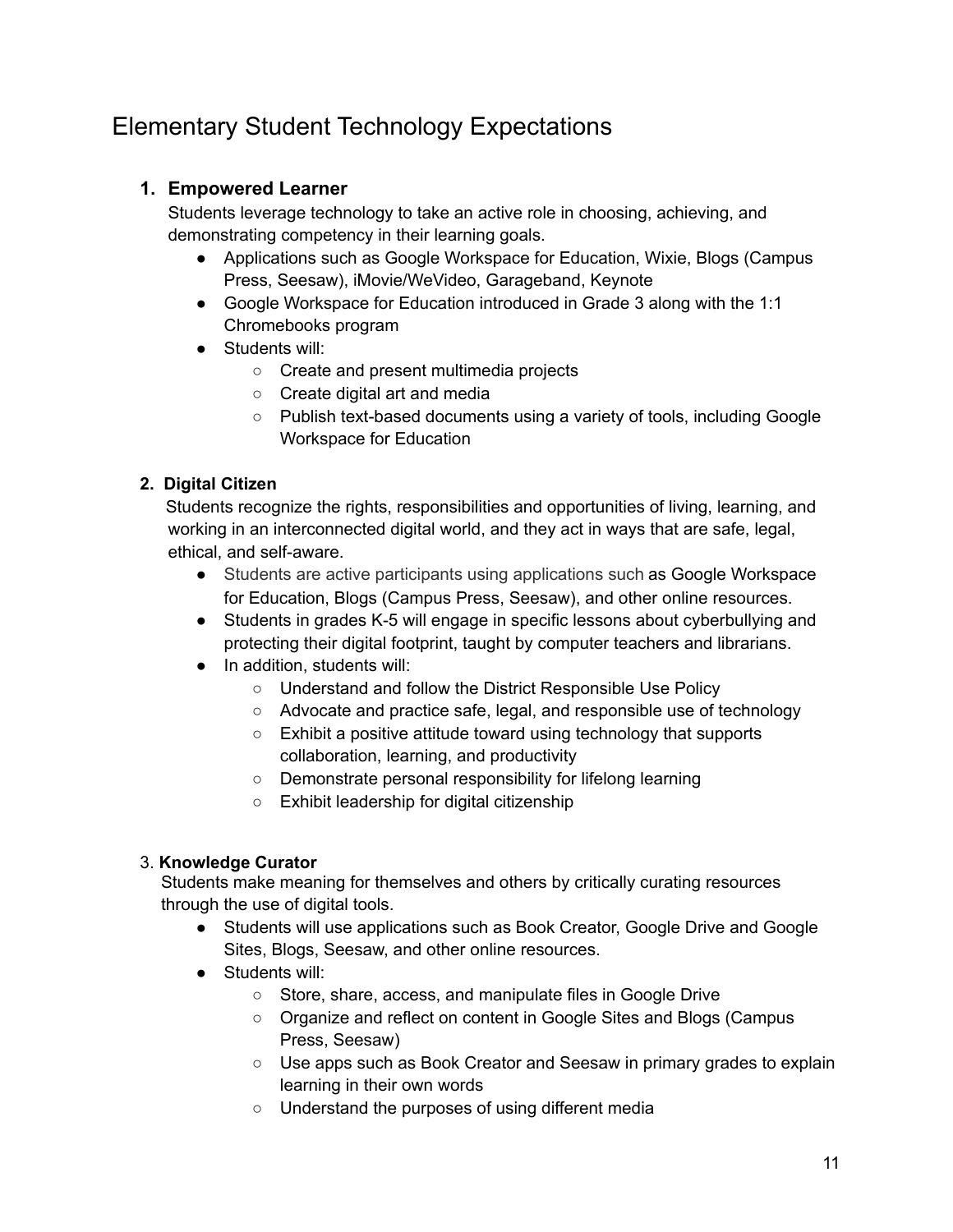# 4. **Innovative Designer**

Students use a variety of technologies within a design process to solve problems by creating new, useful, and/or creative solutions.

- They will apply technology and non-technology resources to support a Design Thinking process
- Students will:
	- Use elements of the Design Thinking process to identify and/or solve problems
	- Utilize physical tools in conjunction with digital tools to plan strategies for managing and designing their projects or products
	- Develop, test, and refine prototypes of innovative designs, concepts, products or solutions

# 5. **Computational Thinker**

Students identify authentic problems, work with data and employ algorithmic thinking to propose and automate solutions.

- Students will use coding applications, such as Tynker, Kodable, Scratch, Blockly, Code.org, and Makecode. The following programs will be used by students at specific grade levels:
	- Grade K-2: Kodable
	- Grades: 2-5 Tynker
- Students will:
	- Understand coding is an iterative process that requires testing and debugging
	- Identify bugs in code and search for correct solutions
	- Explain what a programmer does
	- Move a "robot" in various directions using basic programming language
	- Explain sequential programming processes

# 6. **Creator and Communicator**

Students communicate clearly and express themselves creatively using a variety of digital tools. They explore different presentation styles and communication tools to engage and educate their audience.

- Applications used include WeVideo, Google Workspace for Education, Padlet, Blogs, Keynote, or iMovie
- Students will participate in multiple age-appropriate interdisciplinary projects in grades K-5, culminating with the Scarsdale Capstone project in 5th grade
- Students will:
	- Understand principles of typography, such as style, scale, alignment, and typeface
	- Understand that effective visual presentations support and complement the information presented verbally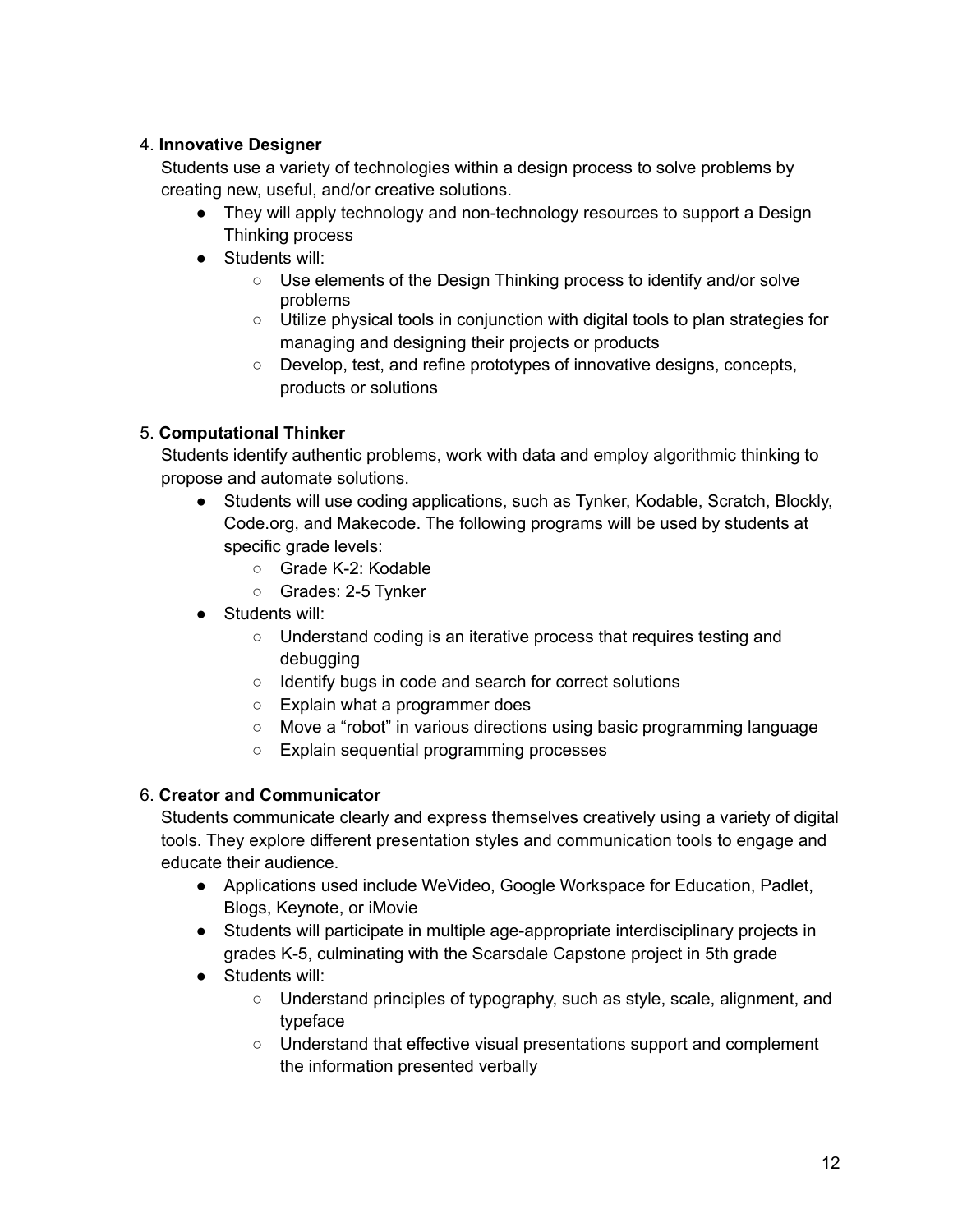- $\circ$  Be able to modify the work, or extend the thinking, of others to generate a novel presentation
- Be able to understand how visuals and audio work together to enhance communication
- $\circ$  Share stories and research with a public audience using appropriate publishing and digital media tools

### 7. **Global Collaborator**

Students use digital tools to broaden their perspectives, increase empathy, and understand and work effectively in teams.

- Kindergarten through 5th grade, integrated across all content areas
- Applications such as Google Workspace for Education and Blogs
- Students will:
	- Use collaborative tools to communicate and work effectively with classmates and those outside their classroom. Students will also have an opportunity to publish to an authentic audience
	- Use teacher social media accounts and video chats to connect with educators and field experts around the world; showing students power, potential, and purpose around global collaboration
	- Use digital communication tools to gain access to diverse global perspectives

The elementary technology team will continue to foster communication and collaboration through the Google Workspace for Education accounts that are available for all students in grades K-5. The major use of these Google tools will be to encourage communication and collaboration between students and teachers, students and their peers, as well as teachers and their colleagues.

During the 2022-2023 school year, technology professional development sessions will build upon lessons learned and innovations created during the Covid 19 pandemic and distance learning experiences. Those experiences focused on Google Workspace for Education, Seesaw, and digital learning, allowing teachers to connect with colleagues and experts throughout the District and around the world. These connections can help teachers to continue to customize their professional growth and acquire new knowledge.

The technology teachers will continue providing technology training sessions and after-school technology professional development. Teachers will continue to share their expertise via ST@C (Scarsdale Teachers Collaborative) workshops and STI (Scarsdale Teachers Institute) classes, fostering the creation of professional learning communities.

As we move forward and strive to align the existing elementary curriculum with the goals of our Strategic Plan, we will need to bolster the capacity for teachers to implement technology resources and skills that not only motivate students to perform their best, but also grow learners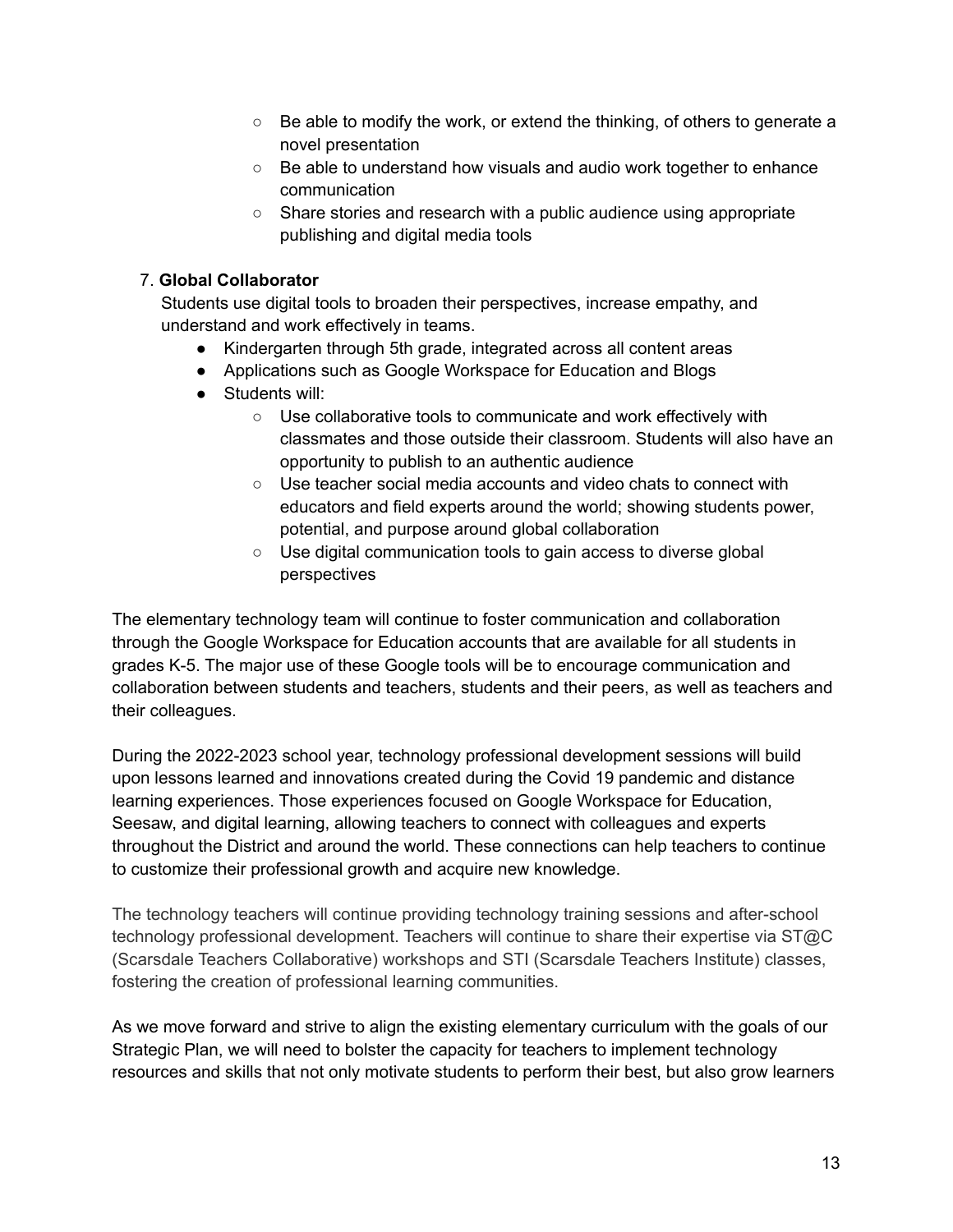who can succeed in tomorrow's classrooms and participate as contributing citizens in the global community.

# **The Elementary Libraries**

The Elementary Librarians support the K-5 instructional program in which the acquisition of information literacy skills is integrated into the curriculum. The program supports students' development of Information fluency, the ability to locate, access, evaluate, analyze, and synthesize information from electronic, print, and other media resources. Technology facilitates the research process by providing students with the tools to quickly and efficiently locate and access information.

The ease of accessing information using technology also necessitates a discussion about the prevalence of misinformation. Librarians teach students how to evaluate sources and identify misleading or fictional news stories.

The Library Media Specialists support the seamless integration of information technology into development of lifelong learning. The program is aligned with the information fluency standards for student learning developed by the American Association of School Libraries (AASL) and the AASL Standards Framework for Learning. Additionally, technology provides resources for students to access literature in different formats.

The Elementary Library program is designed to help students develop into efficient and effective users of print and digital information and online tools, including the digital catalog, databases and ebooks. Students have access to personal and school-owned devices, as well as access to online resources that are not curated by their teacher or school librarian; therefore, it is imperative that students learn to use the resources and become critical purveyors of information. With the integration of one-to-one in all the elementary grades, the necessity of teaching digital and media literacy is crucial to the success of our students.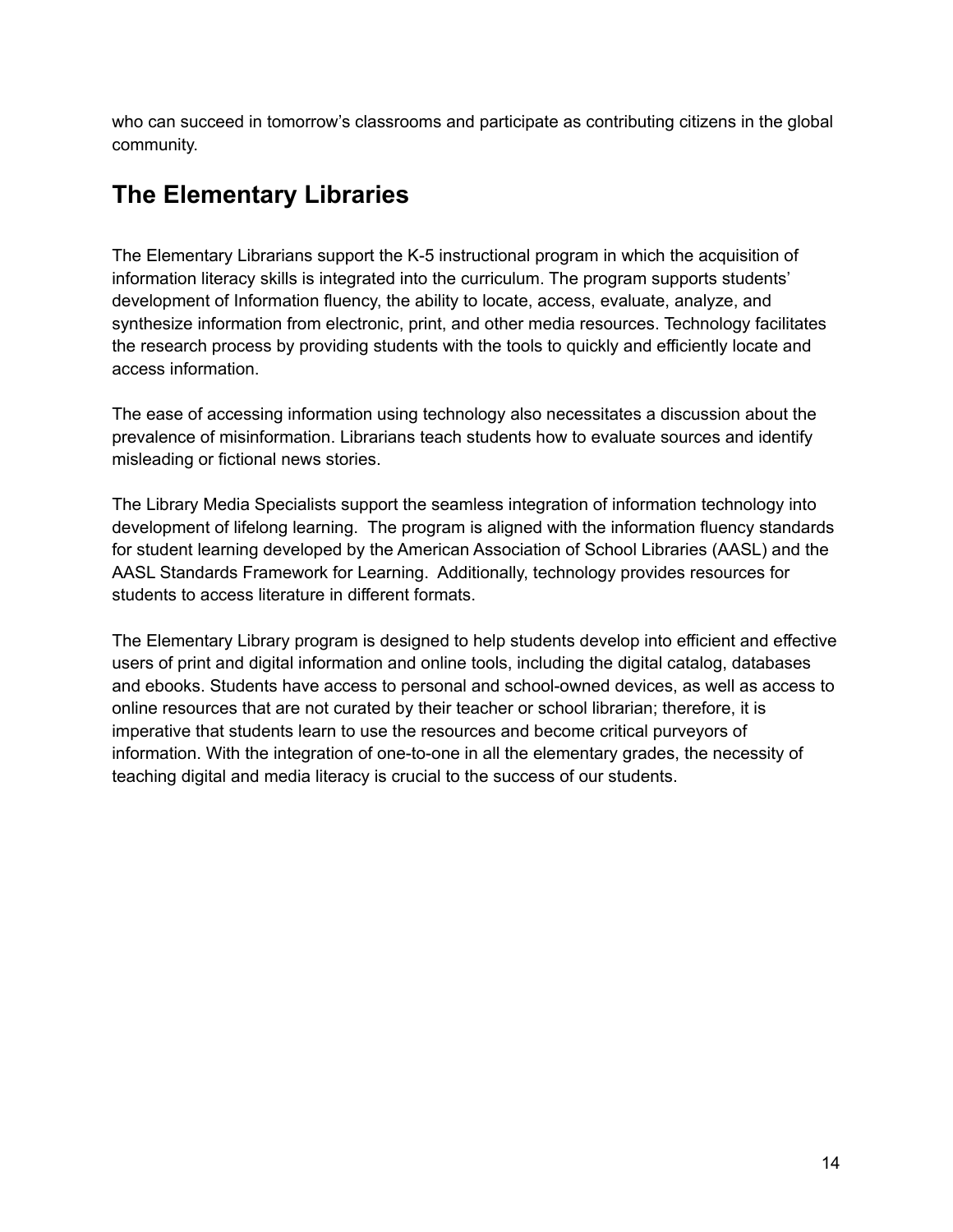# **Technology in the Middle School**

The Middle School faculty continues to articulate a vision for the computing experience offered to Scarsdale Middle School students through identifying a series of computing experiences and desired learning outcomes for students throughout the school.

These Assured Digital Experiences and Learning Outcomes for Student Computing at the Middle School continue to be informed by conversations with computing colleagues at the elementary and high school levels. The Middle School computer teachers have worked with their elementary level colleagues to identify goals and articulate sequences that would be introduced in elementary school and develop throughout a student's years in Scarsdale. These district conversations have also provided the basis for the Middle School's increasing emphasis on Computational Thinking and Creative Computing.

Further, the evolution of computing goals for Scarsdale Middle School students has also been informed by relevant thinking by the Computer Science Teachers Association - Association of Computing Machinery and the International Society for Technology in Education (ISTE).

Students at Scarsdale Middle are provided with opportunities to achieve curriculum and computing goals through thoughtful and meaningful use of computers integrated broadly throughout the curriculum. Students also meet these goals through experiences taking place within defined programs (for example, the sixth grade computer quarterly and Related Arts Technology classes in grades 6-8).

Students in grades 6-8 are currently using iPads with integrated keyboards as their 1:1 device. In addition to this 1:1 device, students will continue to be provided with technology experiences using a variety of desktop and mobile platforms to support various curriculum projects. For example, the Music department has a digital music studio complete with a full class of iMacs and musical keyboards for our Exploring Music program.

The Middle School is also in the fourth year of its adoption of a Learning Management System called *Schoology*. This online platform provides students with tools for communicating, understanding coursework, and submitting assignments. Through professional learning opportunities teachers are learning to design activities which take advantage of Schoology's powerful features.

Ongoing review of these goals and programs, as well as support for consistent goal implementation and growth, including professional development for teachers, is being provided by the Middle School's two computer teachers, members of the Computer Committee, and administration department chairs.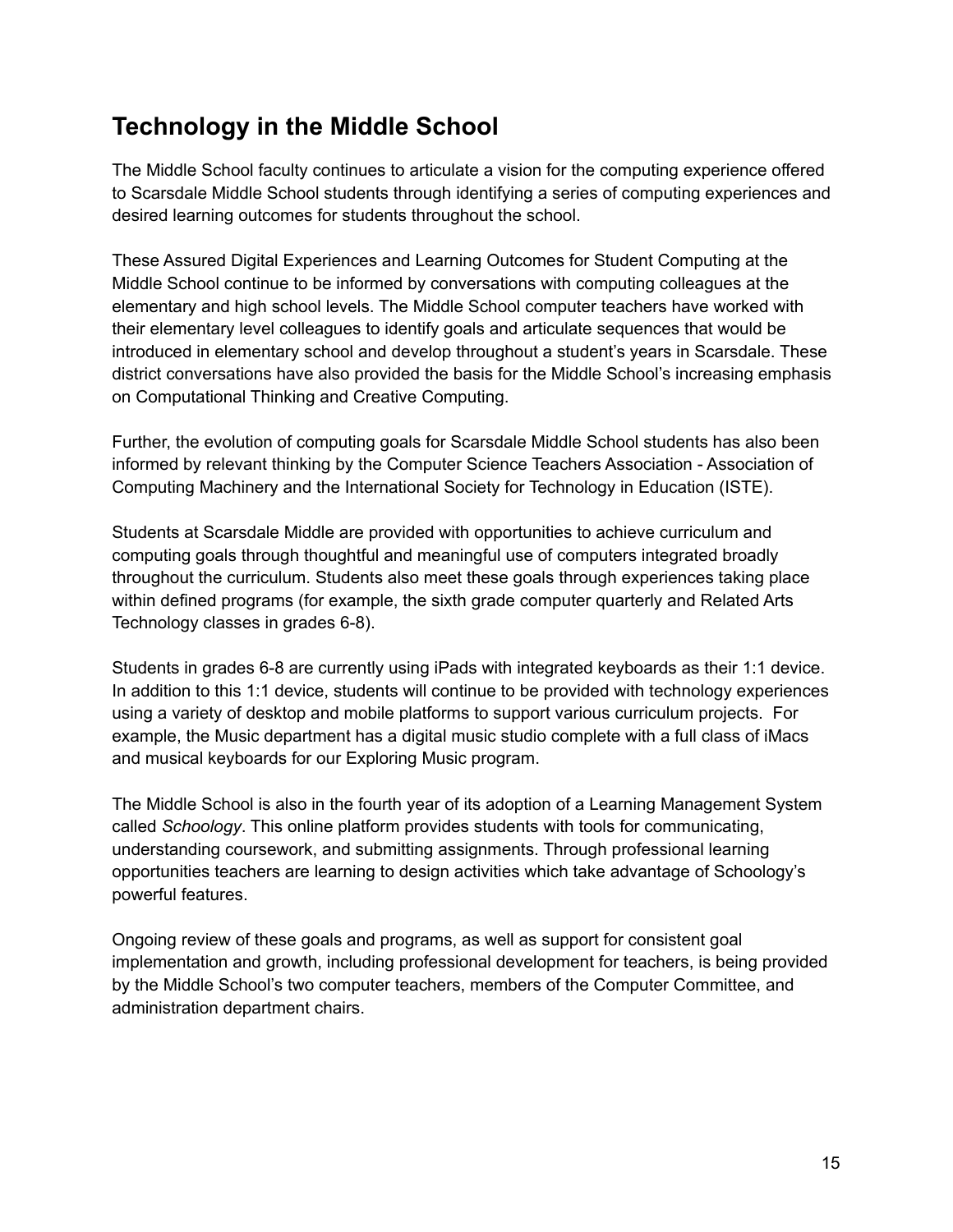# **Middle School Digital Experiences**

Scarsdale Middle School's Technology Learning Outcomes for Students are divided into three types of digital experiences:

- **Learning Outcomes** related directly to students developing as *designers* and *creators (*not just *consumers)* of technology. Each of these outcomes relates to a student's mastery of a creative domain. Together, they represent the Middle School's primary goals for student computing.
- **Digital Proficiencies** related to using school hardware, networks, and applications with confidence.
- **Additional Digital Experiences** provided by specific departments.

# Middle School Student Technology Expectations

The Middle School faculty is committed to providing students with, and preparing them for, a broad range of computing experiences and approaches. In addition, Scarsdale Middle School students are provided with instruction in essential digital literacies like digital citizenship and research skills, building on their experiences in the elementary schools.

Each of the following primary learning outcomes represents a commitment to creative computing, to the development of a student's capacity to learn how to apply a set of tools to the construction of meaning, and to finding solutions to authentic problems. For each Learning Outcome, we note where student experience is assured, as well as relevant curriculum examples.

- 1. **Digital Citizenship** *Students understand human, cultural, and societal issues related to technology and practice legal and ethical behavior. (ISTE )*
	- Applications: seen across all applications
	- Grades 6-8, across the curriculum, instruction provided by House Counselors and health teachers
	- Students will:
		- Advocate and practice safe, legal, and responsible use of information and technology
		- Exhibit a positive attitude toward using technology that supports collaboration, learning, and productivity
		- Demonstrate personal responsibility for lifelong learning
		- Exhibit leadership in digital citizenship
- 2. **Research Skills** *Students will learn how to use technology to locate, evaluate, and collect information. (Information Literacy Competency Standards for Higher Education, American Library Association (ALA), 2000)*
	- Applications: seen across all applications
	- Grades 6-8, across the curriculum, instruction provided by library media specialist
	- An information literate Middle School student will be able to: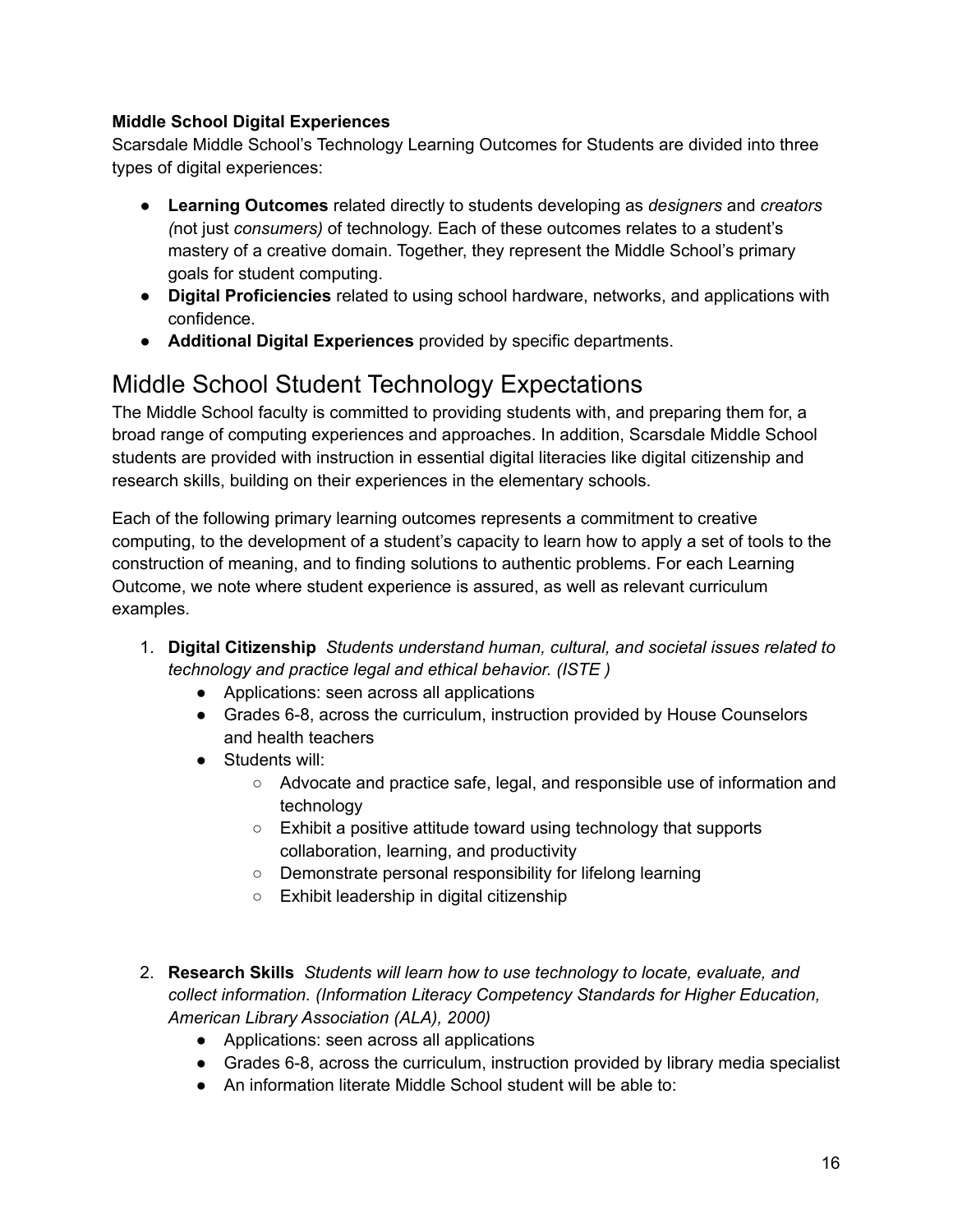- Determine the extent of information needed to complete a research project
- Access the needed information effectively and efficiently
- Evaluate information and its sources critically
- Incorporate selected information into one's knowledge base
- Use information effectively to accomplish a specific purpose
- Understand the economic, legal, and social issues surrounding the use of information, and access and use information ethically and legally
- 3. **Written Communication** *Students will use technology to write, edit, and design printed documents.*
	- Applications: Google Docs, Pages
	- Grades 6-8, across the curriculum
	- Students will write, edit and design written documents for the purpose of clearly communicating concepts to teachers and classmates. Students will gain experience with a variety of software applications, including Apple's Pages and Google Docs. Students have a variety of experiences in this domain throughout their Middle School careers. In many classes, students create written documents to submit homework assignments, as well as writing essays and paragraphs. They also design and publish posters, newsletters, brochures, and other written documents. In English class, students develop their revision and peer editing skills and also practice literary analysis skills through their written work. In Science, students collaborate on lab reports. Essay writing and document-based questions (DBQ's) are a focus in Social Studies. World Language students embed grammatical structures into written dialogue and short stories.
- 4. **Presentation Software** *Students will learn to create and use presentations and multimedia software.*
	- Applications: Google Slides, Keynote, iMovie, a variety of iPad apps
	- Grades 6-8, across the curriculum
	- Students will create multimedia presentations for the purpose of communicating research and other concepts to teachers and classmates. Students will gain experience with a variety of software applications including Keynote, as well as cloud-based solutions like Google Slides. All platforms require students to plan, organize, make design and editing choices, and learn how to use images, video, and audio elements effectively. Multimedia projects have allowed students in all subject areas to present in class and other venues.
- 5. **Spreadsheets, Charts and Graphs, Databases** *Use and create spreadsheets and databases, charts, and graphs.*
	- Applications: Google Sheets
	- Grade 6, computer quarterly, grade 8 technology
	- Students will use spreadsheet applications to create tables for presenting information clearly. Increasingly, students will use spreadsheets to analyze data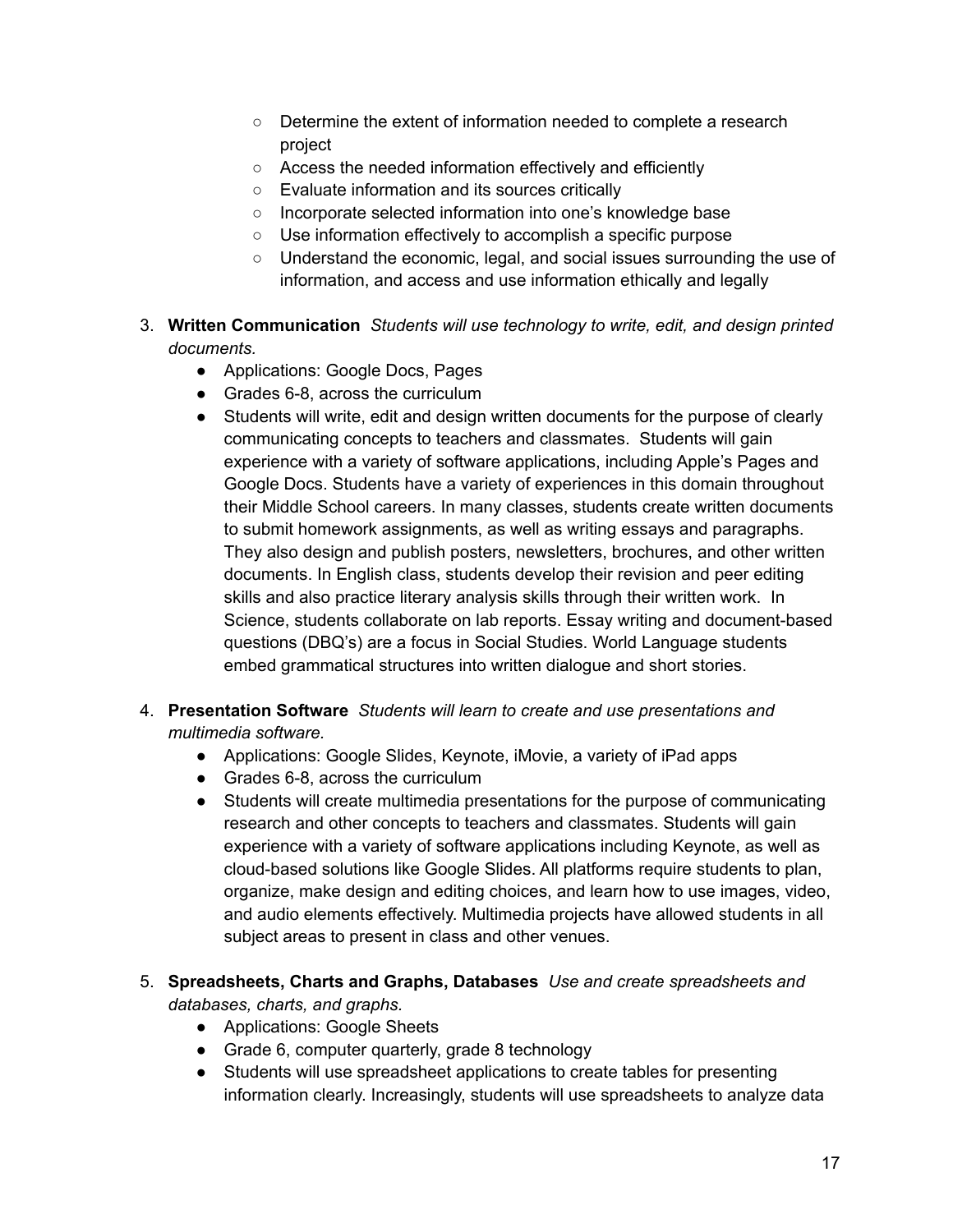including sorting, searching and filtering, creating charts and graphs, and applying functions and calculations. Students will be introduced to Google Sheets, possibly Apple's Numbers application and Microsoft Excel, in Science and Social Studies. Other dedicated tools for data analysis and graphing may be used.

# 6. **Web Design** *Design Web Pages*

- Applications: Google Sites
- Grade 6-7, Social Studies
- Students will learn how to design a Web site by modifying a template and, with more experience, creating an original site. They will learn how to create and format pages whose elements include text, images and hyperlinks. Students using Google Sites will learn how to embed content from Google Drive and other Google resources. While students' primary web design experience has been through portfolio work in seventh grade Social Studies, these approaches are increasingly being applied on a team level and in other departments.

# 7. **Image Editing** *Create/edit an image*

- Applications: Preview, Photoshop, Procreate, a variety of IOS apps
- Grade 6-8, Arts, Technology, and Design
- Students will learn how to create original content and edit existing content using a variety of utilities and software applications. Students will learn how to save documents into different file types and sizes. They will learn about rotating and cropping images, and they will learn about making adjustments to color, brightness and contrast settings. By the end of eighth grade, students will use a number of Photoshop's tools and filters for projects in art and technology classes, as well as for projects in other subject areas.

# 8. **Designing Objects** *Design objects, illustrations, diagrams*

- Applications: Illustrator, Inspiration, Google SketchUp, Tinkercad
- Grade 6-8, across the curriculum, Arts, Technology, and Design
- Students are given opportunities to use a variety of tools to design two and three dimensional diagrams and objects. In 7th grade Technology, students will have the opportunity to build or fabricate objects of their own design.

# **7. Digital Video** *Create an original video project.*

- Applications: iMovie, Clips
- Grades 6-8, across the curriculum
- Students will learn and apply the skills of video editing to original documentary or narrative school projects. Working independently and with others, students will storyboard, shoot, edit, and prepare a final video project in a variety of academic areas. The Middle School's primary platform for digital video is Apple's iMovie, which students use as a part of a creative suite that includes Garageband and Photos. While digital video projects of all kinds can be found in any subject area,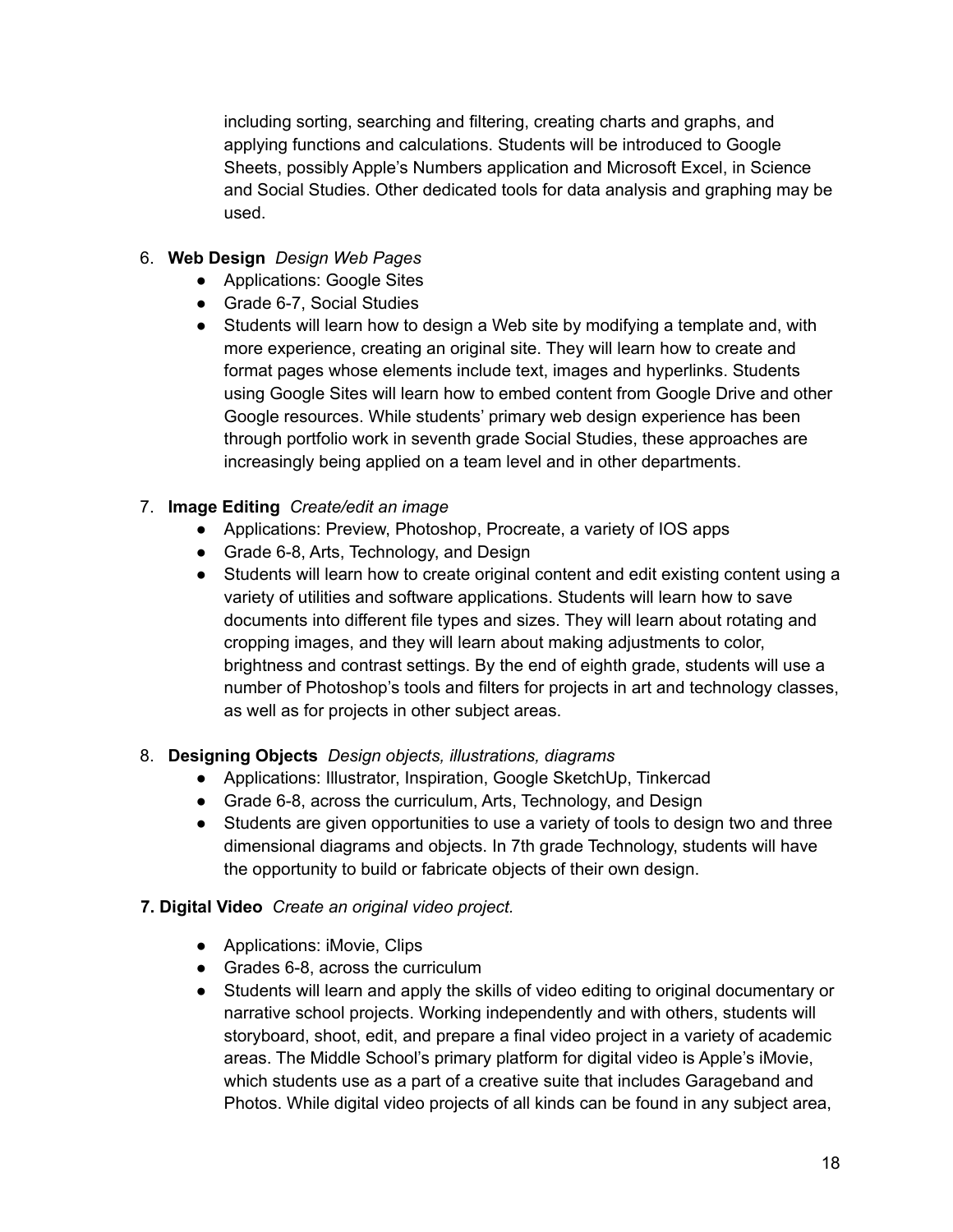teachers often encourage students to use video to present information, including research, often with a specific point of view, about a topic of study or interest. Digital video is also used to document a process or event.

# 8. **Audio Technology: Sound and Music**

# **A. Music Composition** *Compose and arrange music*

- Applications: Sibelius, Noteflight, Garageband, Synthesia
- 6th grade Exploring Music
- Students will learn how to score an original piece of music using notation software. They will learn to use audio editing software to compose, arrange and edit music. Students will learn how to record original music as well as assemble and edit pre-recorded loops and sound samples. They will learn the options for exporting finished work to use as stand-alone work or as a part of a multimedia project.

# B. **Podcast Creation** *Create a podcast or audio story*

- Applications: Garageband, iMovie, a variety of websites
- Varies across curriculum
- Students will use audio editing software to create original sound recordings. Students will learn how to record original sound as well as create a finished piece using both original and pre-recorded sound samples in a multi-track editing environment. They will learn the options for exporting finished work to use as stand-alone work or as part of a multimedia project.

# **9. Mapping** *Use location/mapping technology.*

- Applications: Google Earth/Google Maps, Geocaching
- Varies across curriculum
- Students will learn how to apply digital mapping resources to geography-related questions across the curriculum, including how to locate and examine places and distances. They will also learn how online mapping technology allows users to understand essential questions through a geospatial lens. Students will learn how to create and share custom maps that can be used with other software applications.

# **10. Coding** *Use coding, including programmable circuit boards*

- Applications: Scratch, Tynker, Ardublocks
- Grade 6, Computer Quarterly and Technology Class
- Students will learn the fundamentals of programming and design using the visual coding platforms such as Scratch and Arduino. Students learn core computational and mathematical concepts that are consistent with mainstream programming languages. This work develops problem-solving, creativity and reasoning skills. Most importantly, students gain important experience and skill with a critical project design process: thinking creatively, communicating clearly,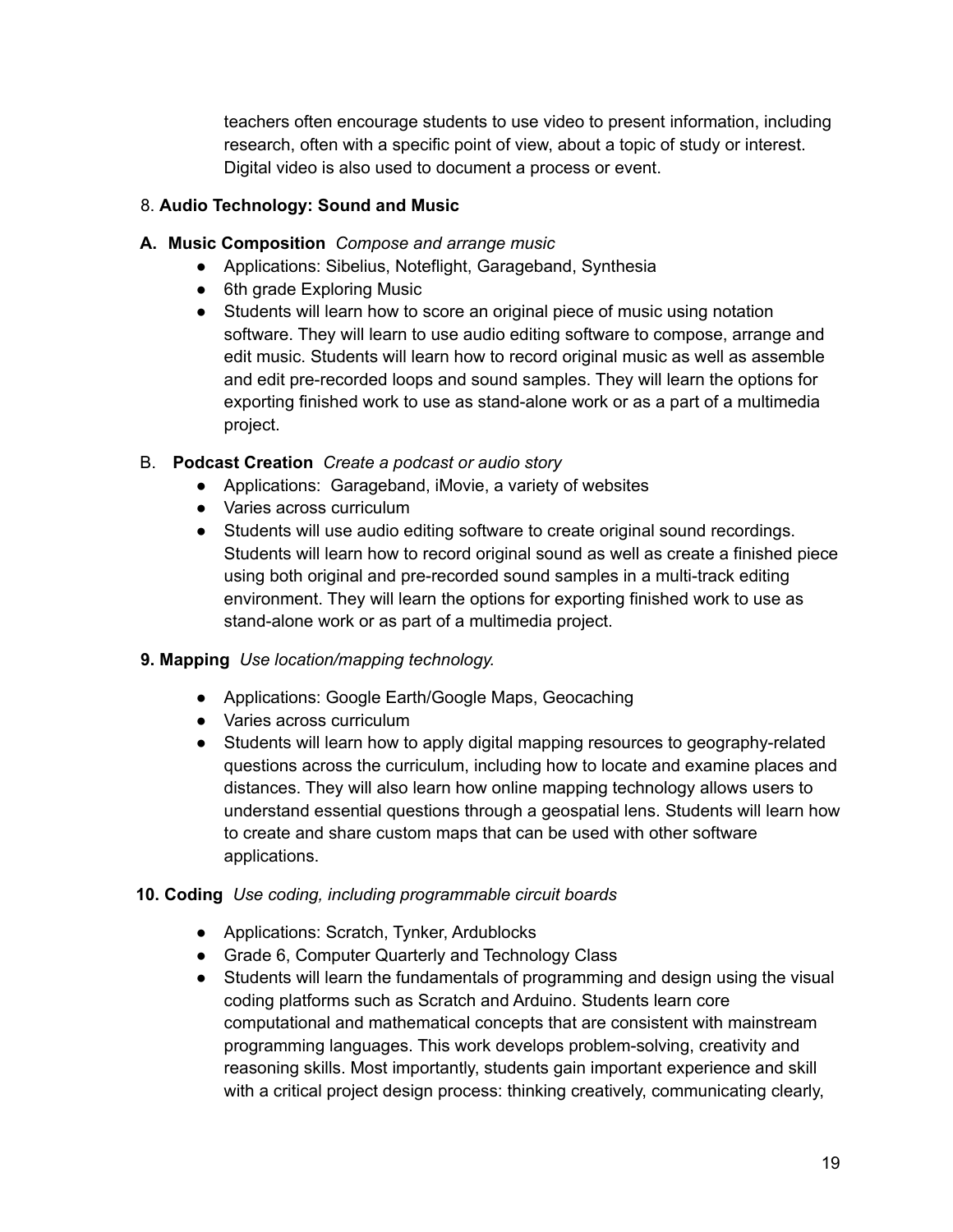analyzing systematically, collaborating effectively, designing iteratively, and learning continuously. Quarterly students create games, simulations, animations, music, art and interactive stories.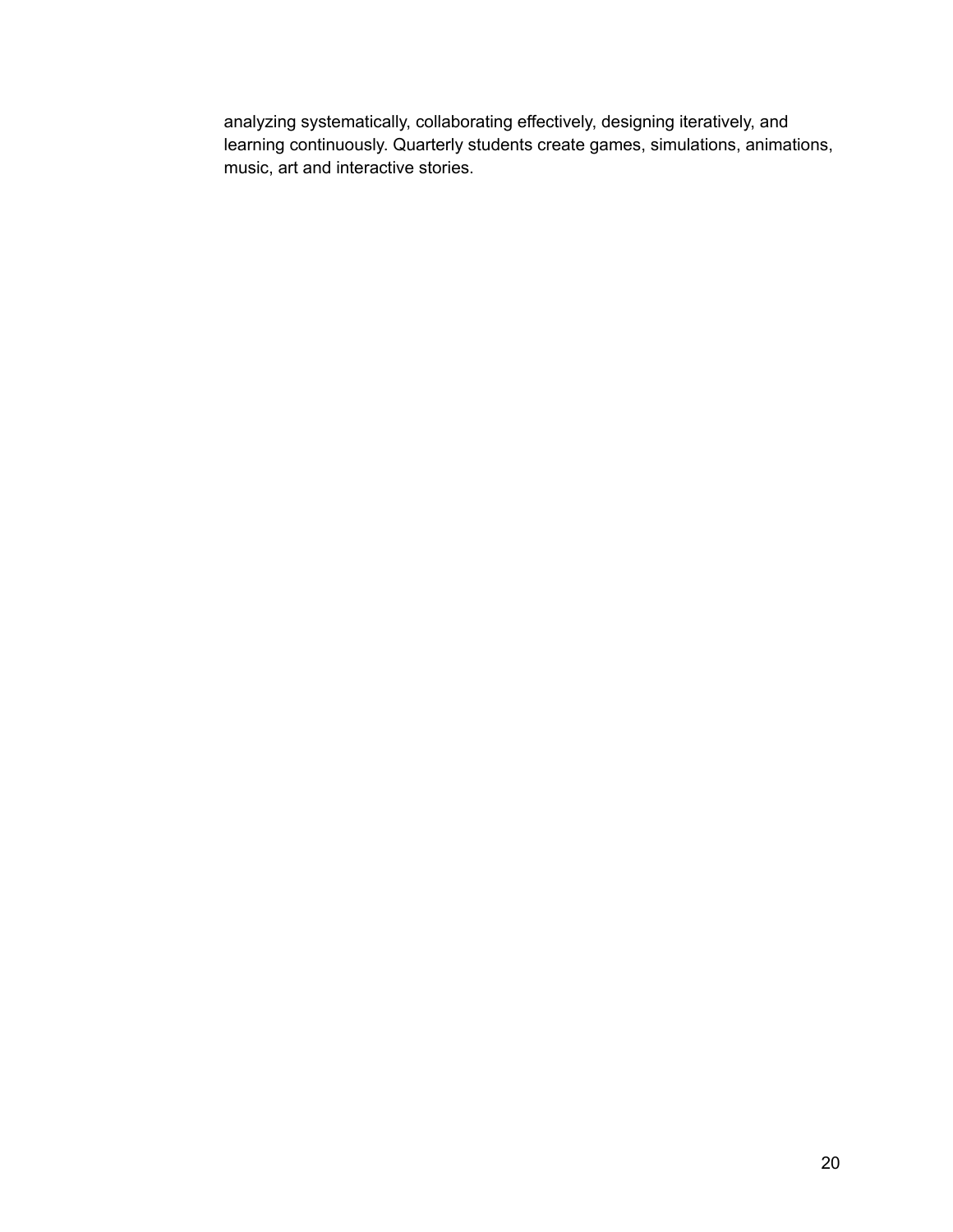# **The Middle School Library**

In the Scarsdale Middle School Library, technology plays a central role in the instructional program. Our goal is to create patrons who are flexible and skilled, persistent and confident in their use of library-relevant and library-related technologies.

A dedicated library classroom provides a centralized space for instruction, presentations and guided explorations. Students are taught advanced techniques for searching the online catalog, our databases, and the internet. Students are also taught digital literacy skills as determined by American Association of School Librarians standards and detailed in the District's K-12 library curriculum. Students utilize 1:1 iPads and use their devices for all aspects of research.

The SMS Library catalog includes eBook editions of several reference books, making it possible for an entire class to have simultaneous access to these materials. The catalog also includes Interactive digital books, with live internet links, videos and other features. Audiobooks are available to students via OverDrive/SORA as well as in the form of Playaways.

The library provides access to 36 subscription databases. Students also have access to additional vetted digital content through the Class Projects tab on the library's website. The library also provides access to thousands of eBooks and audiobooks via OverDrive/SORA. All of these digital tools and resources are available to students 24/7.

The SMS Library community - teachers and students, librarians and families - are a community of learners and thinkers. As a community, we have access to a wealth of technology resources. We will apply this disposition to increasingly more complex technology applications, including virtual field trips, virtual reality, and augmented reality.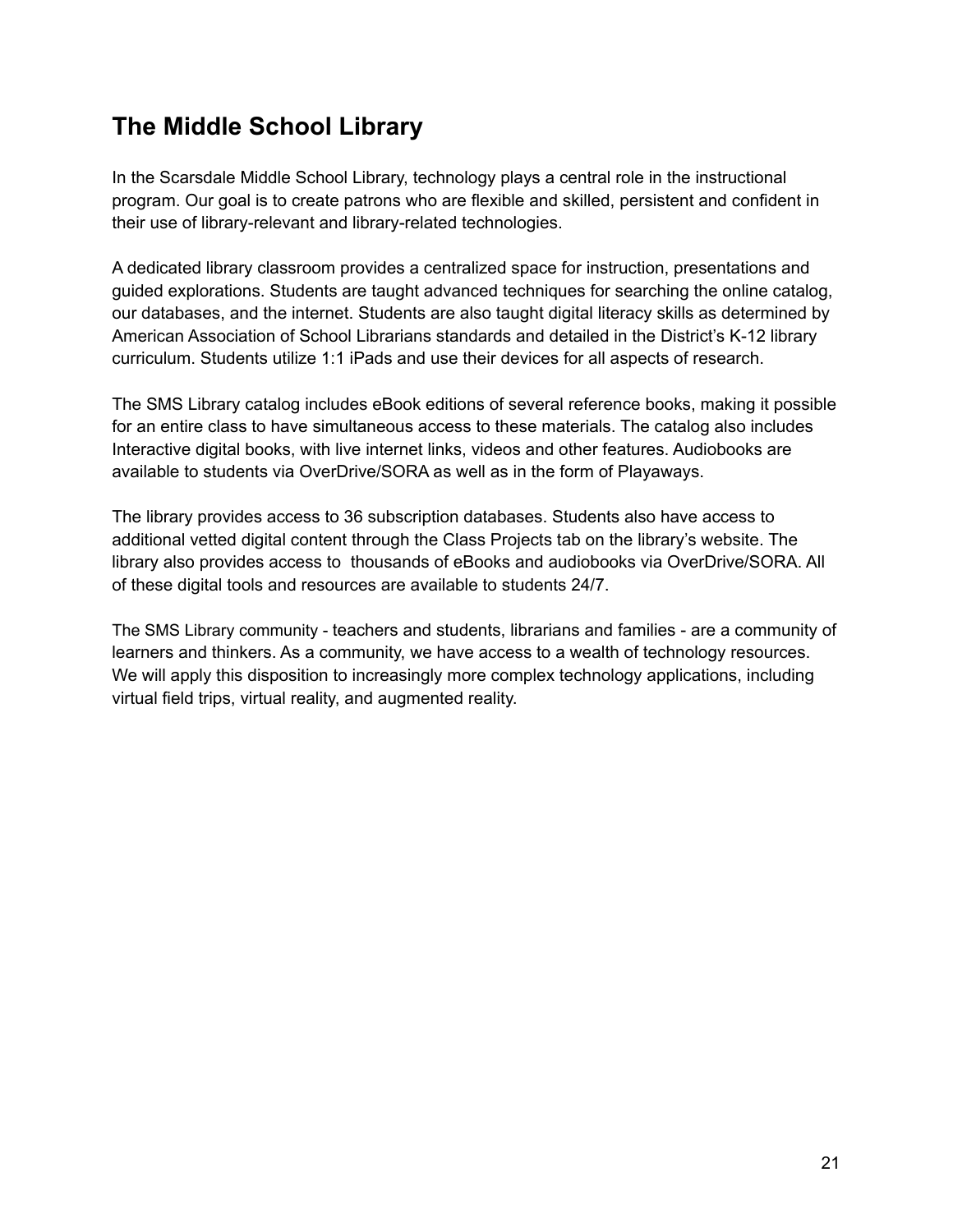# **Technology in the High School**

Building on the foundations developed in elementary and Middle School, students at the High School access technology to empower their learning independently, develop skills and achieve learning outcomes within specific disciplines. The instructional technology program provides and supports a variety of digital tools and specialized applications that allow students to set and review learning goals, express themselves creatively, communicate and collaborate with others, and personalize and demonstrate their learning.

During the 2021-2022 school year the High School began implementing a 1:1 Chromebook program. Sixty-three percent of ninth-grade students opted to participate in the program. The rest of the students were expected to bring their own devices and connect to the BYOD WiFi provided. 19% of the tenth graders, 9% of eleventh graders, and 9% of twelfth graders have also participated in the program during the 2021-22 school year. The projection is that this trend will continue and devices will continue to be available for all students.

Students and staff have access to additional devices in classrooms and common areas to meet their instructional needs. For example, the Design Lab has high-powered laptops to run 3D modeling programs, such as Fusion 360, and the Art labs have powerful desktop computers that allow students to render 3D animations. There are Windows-based computers and Apple devices in the building to best meet the teachers' curriculum and instruction goals. Two computer teachers partner with faculty in collaborative instruction. They provide technology professional development, support students and staff, and teach computer science courses. Computer aides also provide technical support to the teachers and students.

Teachers supplement classroom instruction with online resources and learning management tools, such as Schoolwires, Google Classroom, and TurnItIn. These learning management tools also allow teachers to digitize assessments for more immediate student feedback, as well as allow for faster grading and returning of materials to students. These tools also provide an organized, coherent, and accessible model for student and teacher exchange. Teachers have also incorporated a number of creativity software programs, such as WeVideo, Adobe Cloud Express, and Flipgrid. These tools were incorporated during the pandemic and have continued to be part of the instructional program.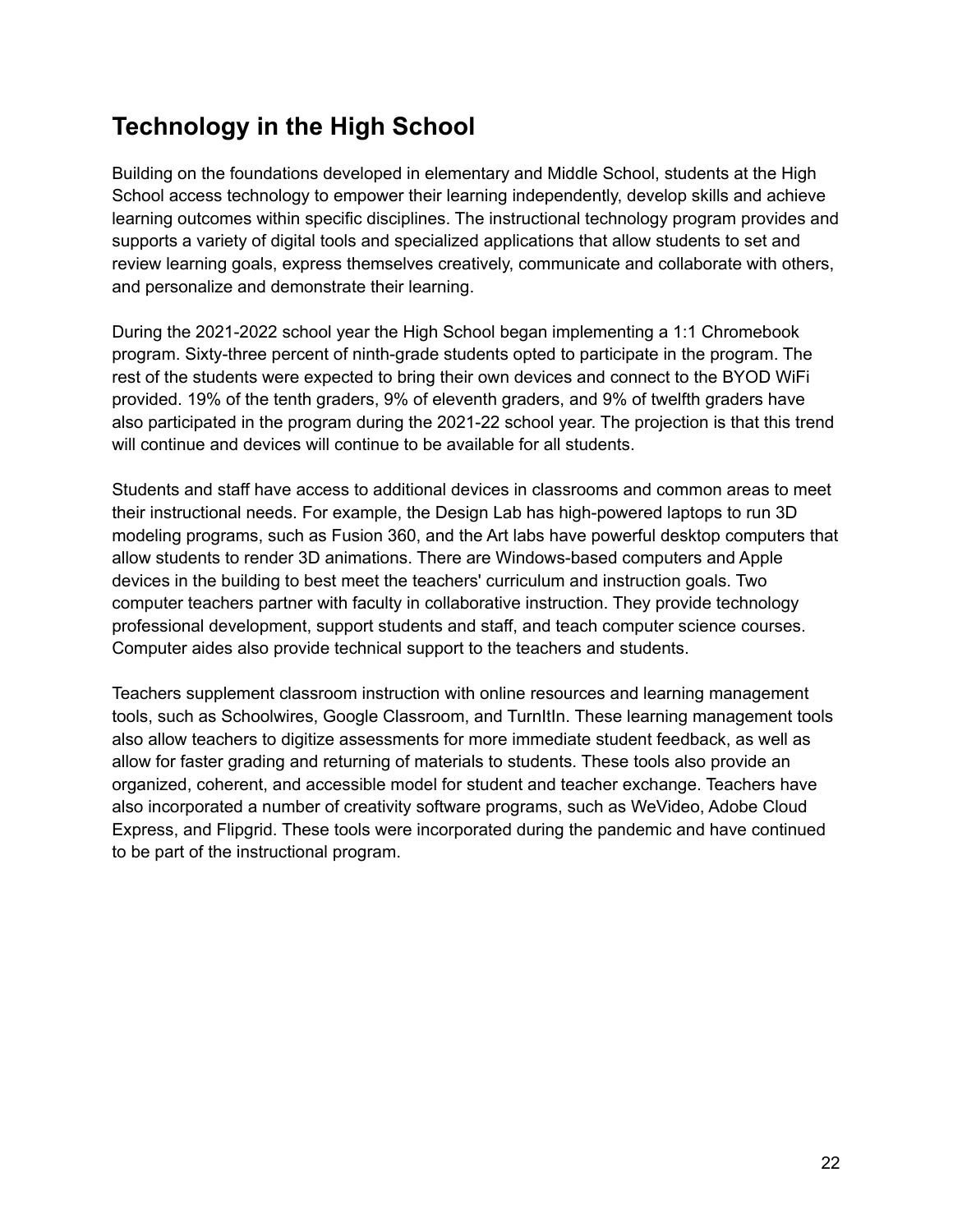# **High School Departmental Technology Expectations**

Technology is integrated in all High School departments with the goal of preparing students to learn effectively and live productively in our digital world as responsible digital citizens. All students use technology tools to curate their knowledge and creatively communicate their understanding. Each High School Department has developed a set of technology expectations and goals that provide a framework for consistency of instruction. It should be noted that students and teachers often have additional opportunities to use technology beyond the competencies described in this list of expectations.

# **Art**

Students in art courses use technology to experiment with materials, design and concepts. Starting in the foundation course and continuing through a wide range of electives, students use digital tools and resources in their work.

- All students take the Studio Art Foundation course completing at least one project incorporating technology, such as a graphics poster project.
- In the AT 2D course, students use digital tools, such as Excel and Adobe applications in their Systems project, to translate data into an artistic visual model.
- Computer Animation students create narratives using Cinema 4D to design 3D characters, environments, motion graphics; access to electronic resources/tutorials allows them to further personalize learning and advance their skills. Photoshop, together with stylus and tablet tools, allow students to create more sophisticated objects and environments.
- In Graphic Arts, students explore elements and principles of design, creating illustrations, and typography using the Adobe suite.
- Architecture students use digital modeling tools to explore the ordering principles of architecture, creating designs that they produce as 3D objects through reductive manufacturing techniques.
- Digital Photography students have access to high-resolution SLR cameras. Photoshop provides a "digital darkroom," allowing them to enlarge, enhance and transform their photographs into personalized creative visual statements.
- Digital Video students use professional non-linear editing tools in the Adobe Suite to learn basic video and audio editing techniques, and use those tools to create dynamic personal narratives.
- Integration of iPads into a number of courses.
- Developing a creative studio with laser cutter, Cricut, and 3D printer.

In addition, art teachers collaborate in interdisciplinary projects such as designing (Desmos/Adobe Illustrator), manufacturing (laser etching) and building known cross-sections with Calculus students, or creating videos for Senior Transition Day with the Counseling Department.

Recognizing rights and responsibilities as artists is critical. When not using original content, students are encouraged to use royalty-free images and music in their projects. Where copyrighted content is used, students properly credit authors and artists.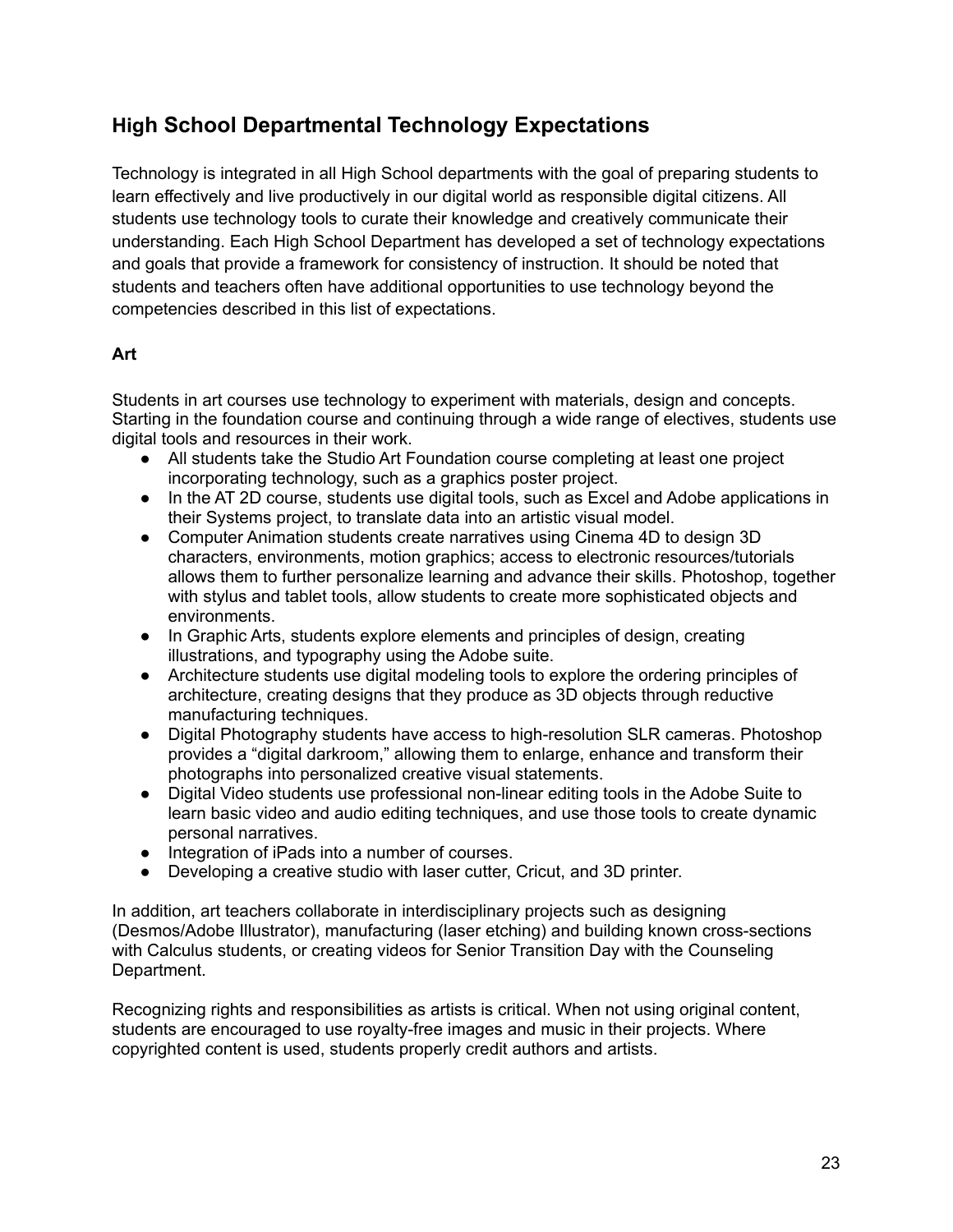# **The Alternative School (A-School)**

In addition to using technology in their subject area classes, A-School students:

- Use technology to facilitate the A-School's democracy-driven culture by enhancing the efficiency and privacy of voting (student response systems).
- Use technology to support communication with a global community (video conferencing).

#### **Computer Science**

Students in computer science courses investigate the following topics at the introductory and advanced levels: program design, principles of object-oriented programming, programming constructs, testing and debugging programs, analysis of algorithms, standard data structures, standard algorithms, recursion, and responsible use of technology.

The following electives are offered:

- Computer Science 912: Introduction to Computer Science
- Computer Science 913: Selected Topics in Computer Science
- Computer Science 925: Advanced Topics Computer Science

#### **Design and Engineering Courses**

In addition to Computer Science courses, students have an opportunity to take electives in design, engineering and entrepreneurship, which are offered in a three-year STEAM sequence. These courses provide students with hands-on learning experiences through open-ended projects in which they identify an authentic, human-centered problem and develop potential solutions. They then use a variety of technologies to design, prototype, and test their solutions. Course projects gradually increase in scale and complexity as students develop their knowledge and skills. Students learn and use many different tools, machinery, and software to solve these real world problems, such as: Fusion 360, Makerbot print, Python, Swift/xCode, Arduinos and other microcontrollers, soldering stations, CNC, laser cutter, plastic former, Vex robotics, to name just a few.

The following courses are offered:

- Human Centered Design
- Introduction to Engineering
- Design for Modern Production
- Mobile App Design and Development
- Principles of Electrical Engineering
- Robotics
- Design/Build
- AT Entrepreneurship

#### **English**

English students utilize a wide variety of technology resources to facilitate the research, writing and publishing process. Students will continue to publish in a variety of formats (essays, brochures, posters, newspapers, comics, blogs) using a variety of digital tools. Students in a senior year elective write, perform, and edit digital videos. Students learn to verify the reliability of online information and use the subscription databases for research. Resources are used to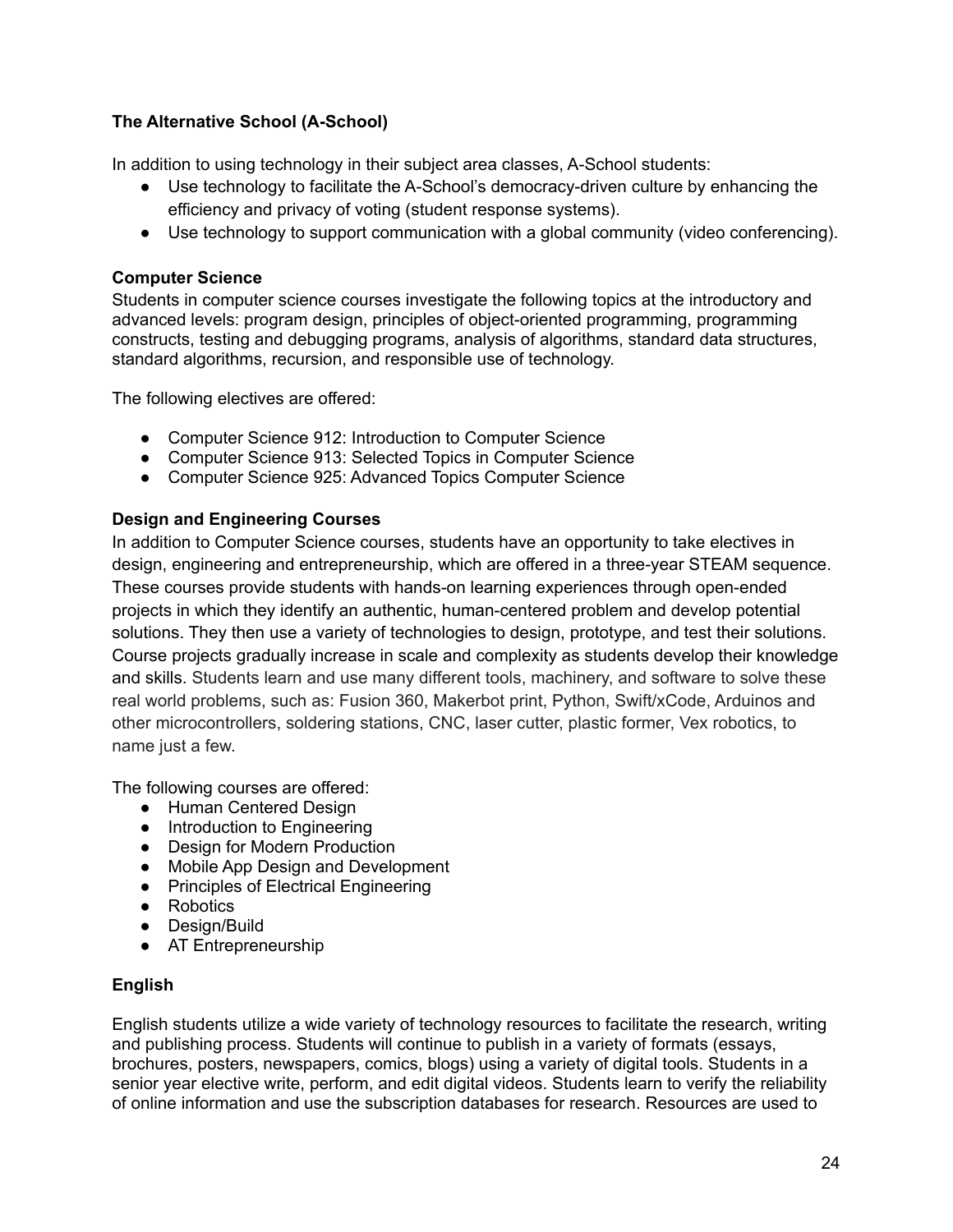investigate the background and historical context of readings, as well as for traditional literary research. Students will:

- Create visual essays and persuasive arguments using a variety of multimedia tools
- Use appropriate research resources to support student composition
- Use digital tools to publish with correct format and citation
- Assess online content for reliability

The availability of 1:1 Chromebook carts in English classrooms facilitates the writing process, allowing for real time feedback and student-centered research. Online collaborative tools (Google Docs) encourage close text analysis and promote a constructive community approach to learning.

Students in 9th and 10th Grade English contribute writing samples and reflections to a digital writing portfolio that they will continue to use throughout their High School career.

#### **Health**

Students in health classes use online resources (subscription databases) to research current events, issues, and diseases in health and nutrition. They use a variety of multimedia tools, including slide shows, videos, comics, pamphlets/brochures, posters, and infographics, to present and share their research.

# **Library**

Providing the skills necessary to best access and use our information resources and tools, as well as devices, is paramount to the SHS Library's mission and approach in meeting the technology rich needs of teachers and students. Recognizing the various ways in which our patrons learn and study, we continually assess the best ways to provide spaces and instruction for whole classes, small collaborative group work, and independent study. Whether using a 1:1 device, a library Chromebook, or personal device, students are able to access our subscription databases, e-reference sources, online catalog, and citation tool, both in school and remotely through our EZProxy server, which allows for login through a student's Active Directory. Working with subject area teachers, students learn information literacy skills through an integrated approach, adhering to the American Association of School Library Standards.

# **Mathematics**

Students use a variety of digital mathematical modeling tools and apps including graphing calculators and simulations to investigate and visualize mathematical concepts and analyze graphs and behaviors of functions. Faculty use digital assessments to enhance instruction and communication. Specific courses take advantage of unique applications and tools:

- High Honors pre-calculus students study basic programming and write programs to perform intricate calculations such as Riemann sums.
- $\bullet$  AT Statistics students analyze data using statistical software (R, R Studio) to analyze data.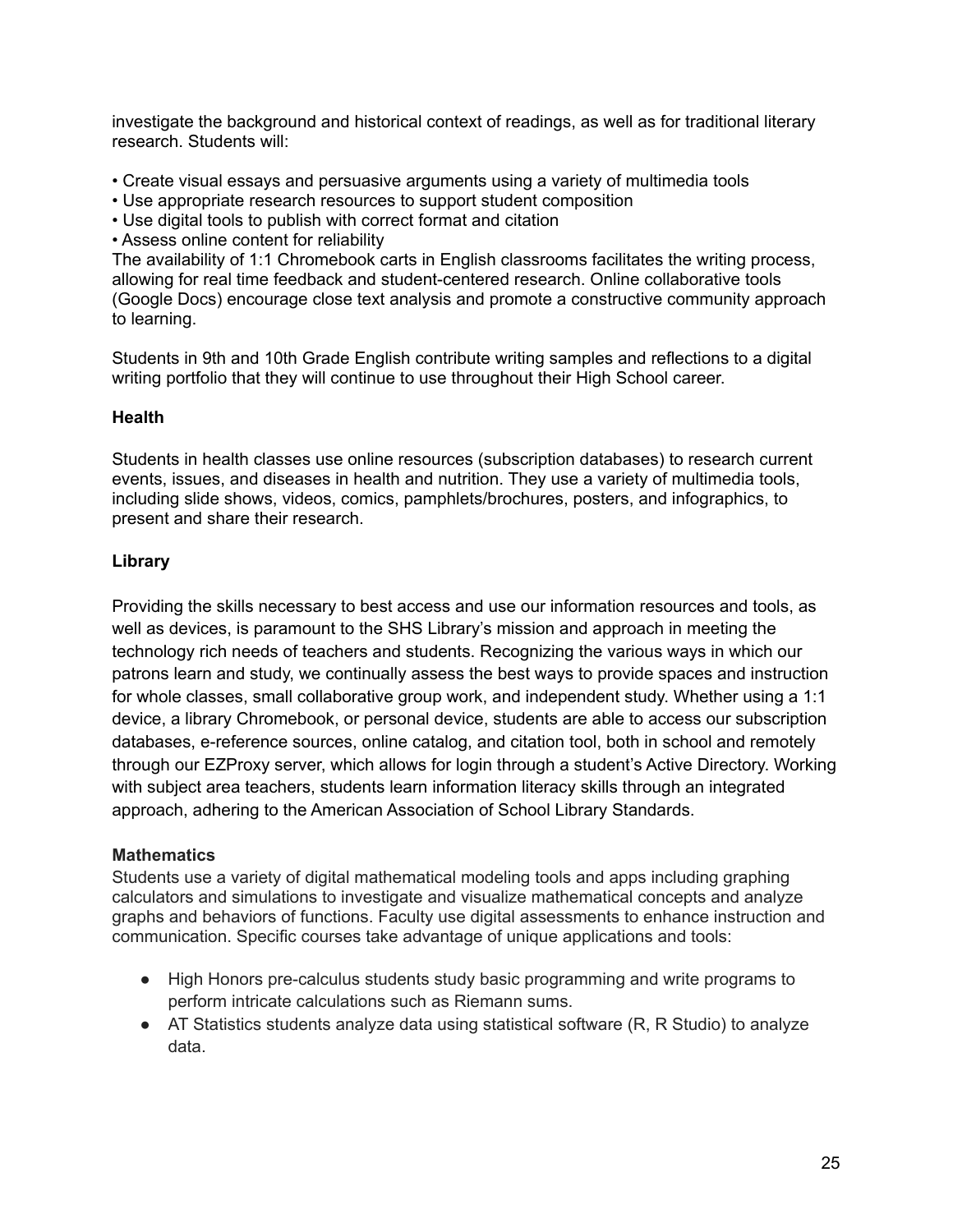- Students in the Applications course create digital designs using 3D modeling software, design build prototypes using modular electronic kits (such as LittleBits) and use spreadsheets for problem-solving, data analysis, and graphic display.
- Teachers curate and provide online resources (such as DeltaMath) that provide immediate feedback while allowing students to continue their learning at their own pace. This encourages students to improve their practice and demonstrate their learning, guiding them to reflect on how they learn best, set goals, and improve their learning outcomes.
- Digital Logic Design students design and construct circuit prototypes that implement combinational and sequential logic functions which they study in the class. The construction of the circuits involves the use of logic gates and traditional electronic components which are used for prototyping in engineering.
- AT Linear Algebra students will use a TI-89 Graphing Calculator to work with matrices and vectors. This includes performing matrix multiplication, finding inverses of matrices, finding determinants, and solving a system of equations by finding the reduced row echelon form of an augmented matrix. This will enable students to work with a wide variety of real-life application problems that require solving a complex system of equations that would be otherwise too tedious to compute by hand. We will also plan to assign projects that will incorporate the use of basic programming in Python or other relevant programming languages to work with matrices and vectors.

# **Performing Arts**

The High School Performing Arts Department uses technologies on a consistent and regular basis in all aspects of the curriculum.

In the ensembles, professional performances of repertoire being studied are often accessed and assessed. This is followed by a similar analysis and reflection of our own rehearsals and performances which are recorded aurally and/or visually. In academic courses, technology facilitates document sharing, research of historical data, and editing of compositions, as well as reference to interdisciplinary connections.

In addition to web-based resources, students have access to specialty software in appreciation, theory, digital music and theater tech courses (Finale, Sibelius, Pro Tools, Audacity and QLab).

# **Physical Education**

Physical Education faculty leverage the convergence of fitness and technology in their curriculum to make fitness interactive and engaging, to emphasize the importance of regular physical activity in lifelong health and to help students make informed fitness decisions. Physical Education classes use a variety of technologies to record, measure, track, review and assess physical activity and its associated biometrics.

Faculty regularly incorporate technology into classes to demonstrate activities and to assess student performance. They use the digital tools to facilitate student fitness levels, perform preand post-assessments and assess daily performance. Teachers video-record class activity and review with students for self- and peer-assessment.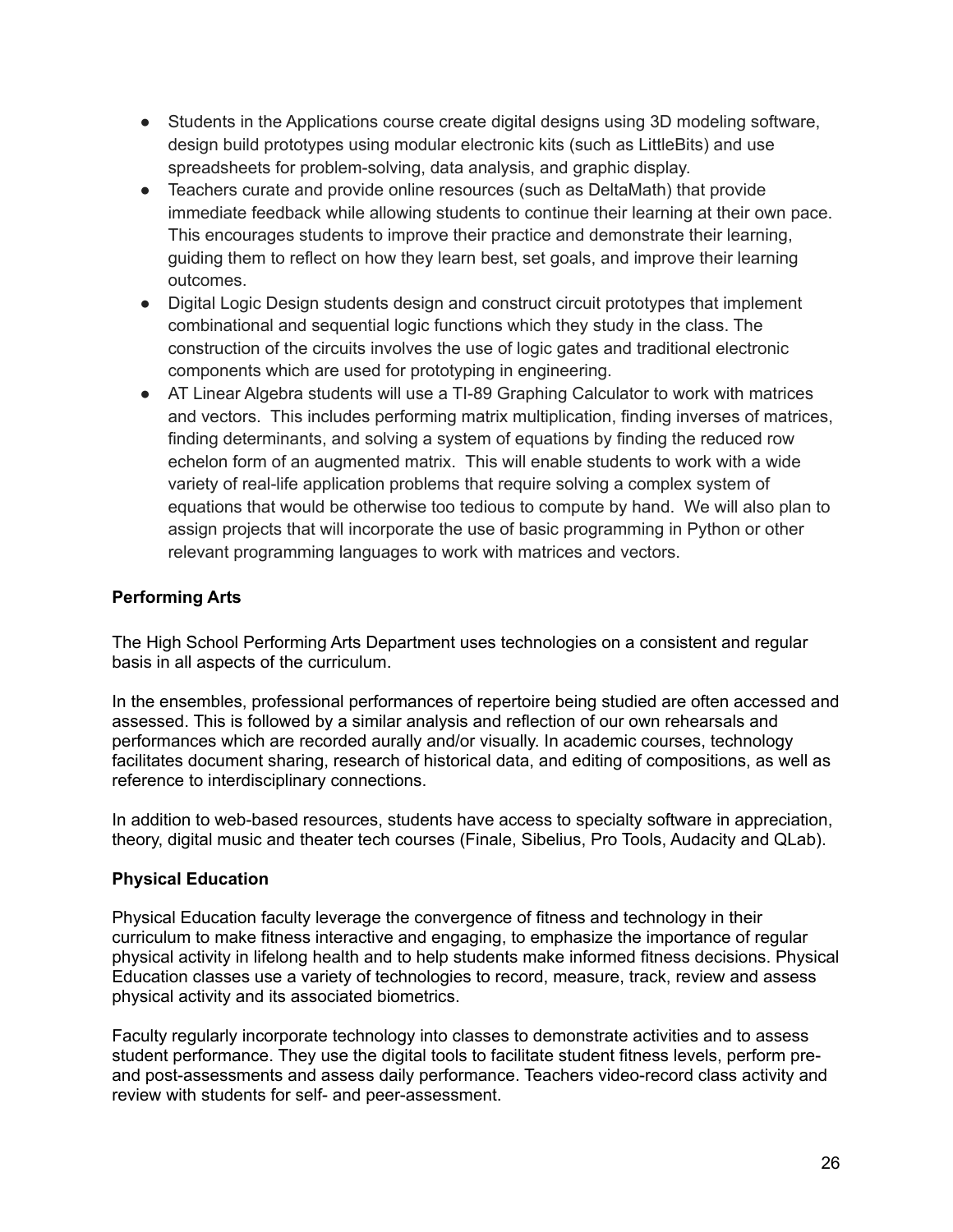Students in junior and senior years complete an "iFit" unit which features a number of widely available personal fitness apps. Teachers introduce and demonstrate apps that students try during class; students are encouraged to continue to explore them outside of class and bring their findings back to the group.

Recent facility improvements in the Fitness Center provide state-of-the-art technology increasing students' access to health and fitness resources. Moving forward, the Physical Education Department will benefit from increased access to mobile devices for both teachers and students, digital displays in teaching spaces, as well as wearable biometric devices to gather physical activity and health data.

#### **Science**

Using technology to collect and analyze experimental data is an important skill developed virtually in all science classes. During lab activities, technology facilitates the process of gathering information with digital probes and documenting their data using spreadsheets. Students share and compare their lab results with classmates, using collaborative tools in the G Suite, to make inferences and draw conclusions. In addition, Video conferencing provides the opportunity for students to connect with experts and other students around the world to share and compare data and conclusions.

Students deepen their discussion in and out of class using collaborative online environments. Students also leverage technology to research authentic essential questions (such as "where do cities get their water?"), learning to select and cite/credit accurate sources and evaluate bias. Students have access to a variety of apps and online simulations, such as Gizmos, to investigate and visualize scientific concepts and principles. They create multimedia presentations to demonstrate and share their knowledge, and teachers sometimes use these projects as alternative assessments.

In the Science Research course, technology is an integral part of the student experience. Students curate primary source information in order to collect and analyze data amassed during their experiments, and design multimedia presentations to share their findings with the larger scientific community.

# **Special Education/Learning Resource Center**

The Special Education Department currently provides assistive technology support to many students in the High School. Students have access to a variety of software and online tools (apps and extensions) in classrooms and in the LRC to aid students who struggle with listening, organizing, documentation, reading and writing. These tools include:

- speech synthesizers
- audio books/publications
- note taking and citation apps
- graphic organizers and outlining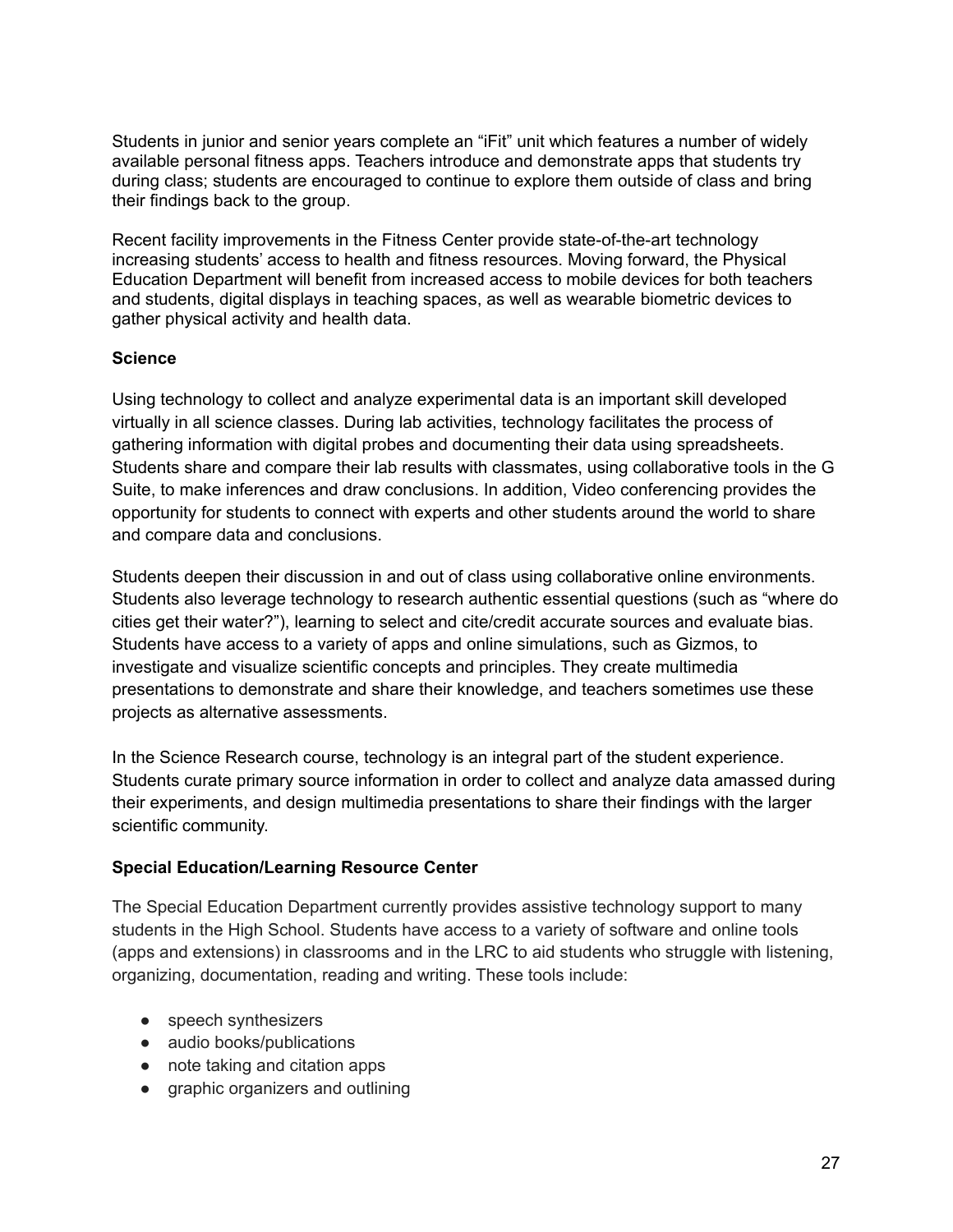- speech recognition tools
- word prediction software
- proofreading software
- talking spell-checkers and electronic dictionaries

Portable devices (such as iPads) are provided to students based on the requirements of the child's Individualized Educational Plan (IEP). In addition to facilitating academic tasks, assistive technologies help students achieve greater levels of independence, gain confidence and more willingly reach out to teachers and peers to ask questions and collaborate.

#### **Social Studies**

Students use digital tools to research both historic and current events. Through technology, they are able to explore perspectives and evaluate information. All students have access to a wide variety of resources in many formats, and the availability of digital devices allows students to engage in inquiry and project-based learning in meaningful ways.

Technology also enhances research, group collaboration, and writing, while supporting Social Studies and ELA standards. Collaborative environments, such as Google Classroom, increase communication and cooperative experiences between and among students, as well as with their teacher. Technology allows our classrooms to be visible to the world, and allows the world into our classroom, helping students to develop the skills required to be effective global citizens

#### **World Language**

Global digital content provides students in World Languages ample access to original text and media in the target language, revealing broad cultural perspectives as well as the opportunity to listen to and experience the target language in a variety of settings and contexts.

Some of our textbook resources are digital and incorporate a wide variety of teacher generated and authentic language resources to engage students with their world language studies. Additionally, teachers curate and provide online digital practice tools and platforms that provide immediate feedback while allowing students to continue their learning at their own pace, helping them to develop their vocabulary and grammar knowledge and demonstrate their language skills. The easy access to audio/video recording enables students to regularly practice their oral skills and share these audio files with teachers who review them to set and assess learning goals.

Collaborating with peers on a variety of projects (multimedia presentations, movies, portfolios) immerses students in oral and written language-rich activities that are both educational and engaging. Teachers sometimes use these projects for alternative, integrated performance based assessments.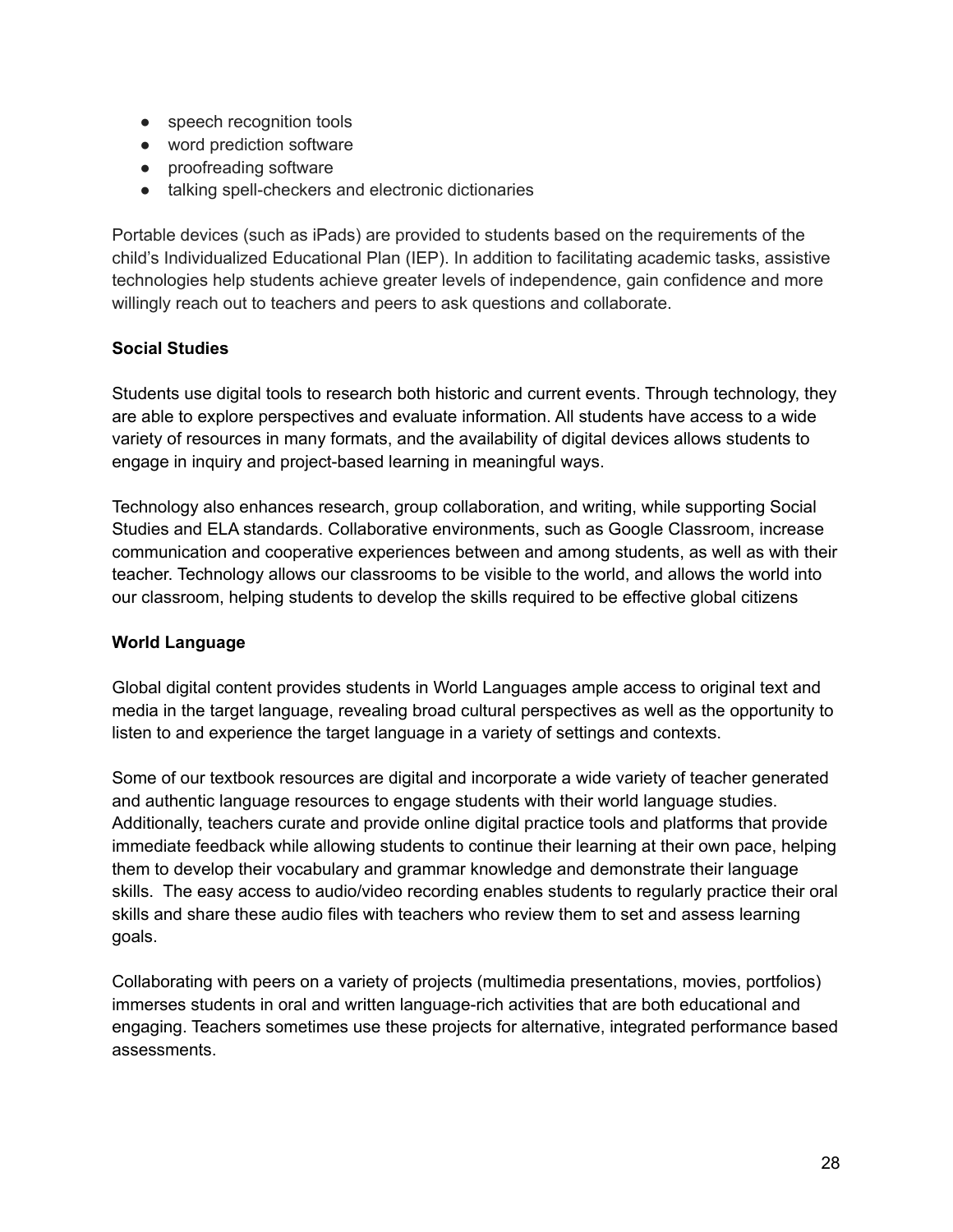# **K-12 Technology and Special Education: Supporting all Learners**

Students with disabilities have access to the same instructional technology as the rest of our students and often find it useful in helping to accommodate their needs. However, students with disabilities sometimes require specific technology to overcome identified needs called assistive technology.

The District is committed to making sure that students with disabilities benefit from assistive technology and have access to those resources. The District also provides technology resources to students that have been identified with an IEP or 504 as needed. These resources could include specialized apps or hardware. In addition, accessibility features that are built into operating systems are also used to help students with disabilities. These include text-to-speech technology, voice dictation, adjusting color contrast, and the ability to zoom in on text and graphics.

The needs of students with disabilities vary widely across the grade levels and in specific content areas and the CSE/504 Committees annually review students' needs and adjust accordingly. Oftentimes, technology can be used as a bridge to overcome these varying needs and allow participation in the general education curriculum.

# **High School Recommendations**

- Continue the rollout of 1:1 Chromebooks. Evaluate the success of the program and document trends.
- Continue to offer professional development to support teachers to make effective use of technology for instruction and assessment. Plan for the possible use of a Learning Management System for teachers to streamline communication and work for students. Offer "just in time" professional development opportunities.
- Establish formal 9-12 expectations in Digital Literacy and Media Literacy.
- Provide students with agency with their learning with meaningful integration of technology.

# **Assessing the use of Technology in the High School**

The Technology Advisory Group, made up of representatives from each department, is used to share feedback from their respective departments' use of technology. They work together to create a vision for technology at the High School and make recommendations for the adoption of deployment of technology throughout the building. The Head Computer Teacher will summarize the work completed each year and will review it with the high school principal during the annual end of the year meeting.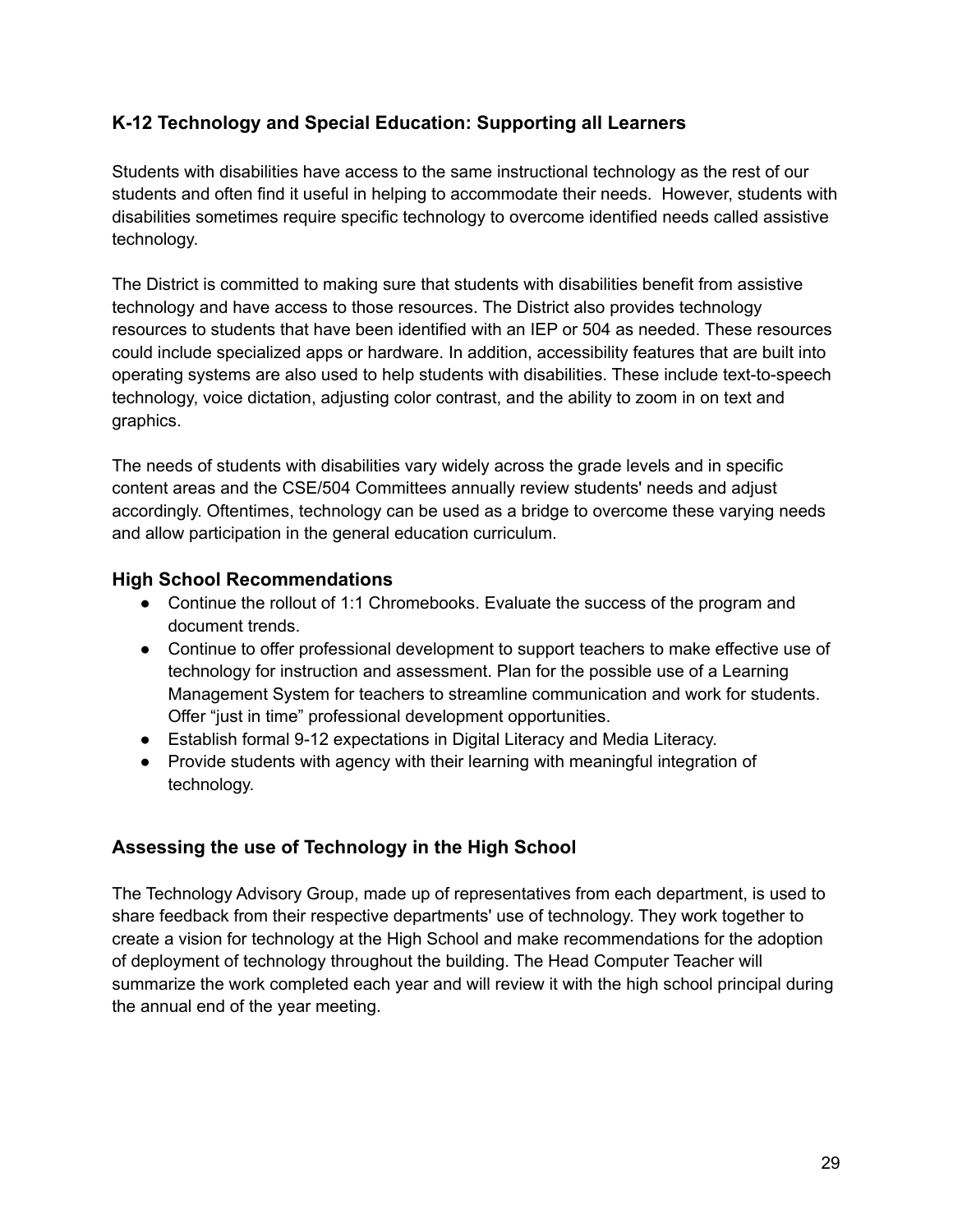# **Emerging Technology**

A subcommittee of the K-12 Technology Committee examined emerging technology that should be incorporated in our instructional technology program. The subcommittee determined that the District should research and monitor technology in this domain, for several reasons:

- We want our students to be well-prepared and aware of what is coming
- We want students to understand these changes and how to live with them
- We need to understand why the technology is being developed (hopefully from a need)
- We believe that this technology will help students to promote their own ideas and make positive changes in the world
- We want students to understand the correlation between inequities around the world between those with emerging tech and those without; and how this affects the economy in some places and not others.

Finally, we want to ensure students have shared experiences with these technologies in an age-appropriate manner.

The following technologies were classified as "emerging technologies:"

Technology being deployed in schools **now**

- 3D Printing
- 3D Modeling
- Simulations
- Drones
- Physical Computing
	- Robotics
	- Internet of Things (IoT)
- Augmented Reality

Technology that is **increasingly being utilized** in educational settings:

- Cybersecurity
- Artificial Intelligence (AI)
- Machine Learning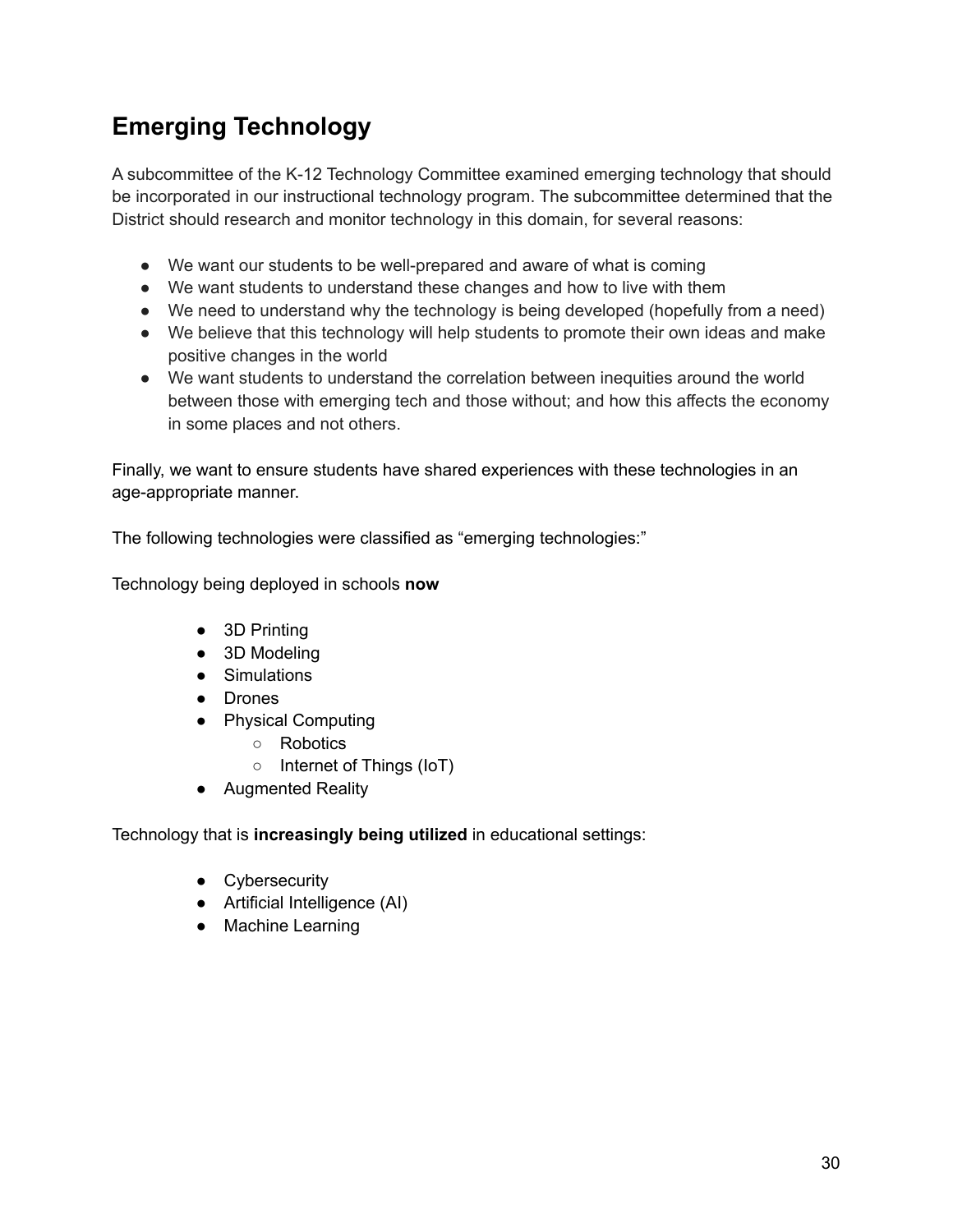Technology that will likely become more widespread in the **future**

- Natural Language Processing
- Big Data
- Micro-Learning (Digital Badges)
- Biometrics
- Blockchain
- Quantum Computing
- The Metaverse
- Financial Technology (FinTech)

A new course at Scarsdale High School, Contemporary Topics in Computer Science, is being developed to help students understand some of the most relevant topics in emerging technology, including:

- Cybersecurity
- Machine Learning
- Data Privacy
- Computer Ethics

The course will be offered in the Spring of 2023.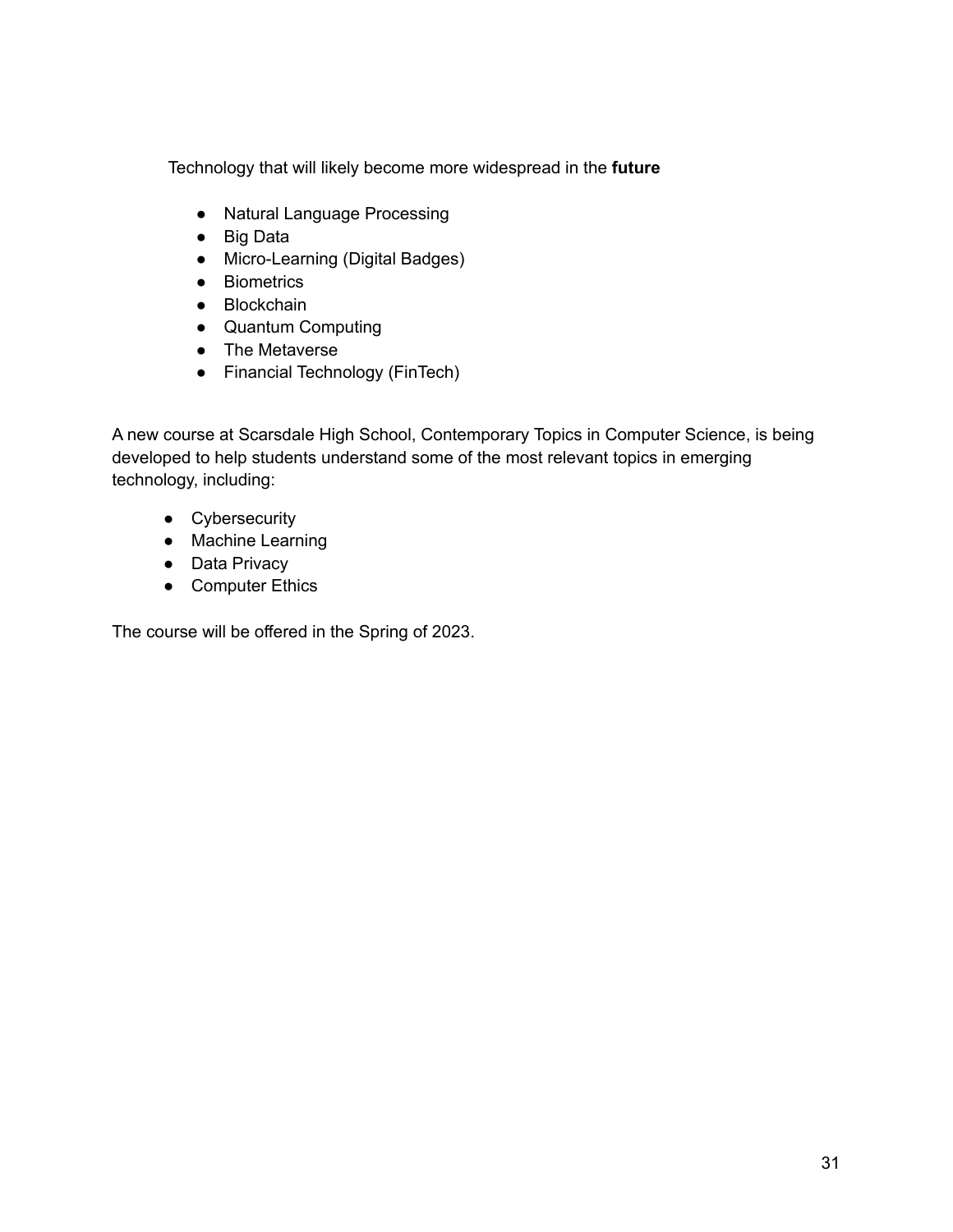# **Professional Learning and Support Supporting the Use of Technology as an Instructional Tool**

Technology professional development aligns with the district's overall goals to improve learning and instruction, focusing on core district initiatives, including the support of project-based learning, personalized learning, and using technology tools to improve instruction (Smart Displays and document cameras, for example). In addition, professional development includes helping teachers understand how to use Google Workspace for Education to support student work across all curriculum areas, as well as learning management systems, such as SeeSaw and Google Classroom at the elementary schools, Schoology at our Middle School and Google Classroom at the High School.

The district conducted a survey to determine the current capacity of educators, and the results indicate that the vast majority of teachers believe that their ability to integrate technology into their instruction is very high. The survey also collected information about teacher requests for additional professional development, and those results will inform future annual professional development plans.

The district is committed to providing targeted, needs-based, and personalized professional development, based on each teacher's capacity and interest. For example, teachers have an opportunity to participate in various mini workshops (1-3 hours) sponsored by the Scarsdale Teachers Collaborative (ST@C), a project created with a grant from the Scarsdale Center for Innovation. Additionally, each school has a computer teacher on staff, who provides 1:1 coaching for faculty as needed, allowing teachers to pursue highly individualized professional development opportunities.

Expectations for staff are based on the content of the competencies outlined for each grade level or adopted by each department. Multiple resources in the District, including the computer teachers and the Scarsdale Teachers Institute (STI), as well as training opportunities provided by the Office of Curriculum, Instruction, and Assessment, help teachers to expand their technology competencies.

Scarsdale approaches professional development through a collaborative model, not simply as teacher and administrator training, but also through vertical and horizontal collaboration and instruction. Computer teachers work to create common themes that can be used by all content areas to promote connections. Project Based Learning is integral in engaging multiple subjects for a single goal, creating purposeful integration.

The District is committed to providing ongoing support through professional development grants, workshops, the Scarsdale Center for Innovation, and the building-based work of the computer teachers.

The effectiveness of the professional development plan will be evaluated by conducting annual surveys to determine id teachers feel that their needs are being met. In addition, surveys are used to evaluate STI courses and typically other professional development to determine if the individual experiences are effective in providing teachers with the support they need.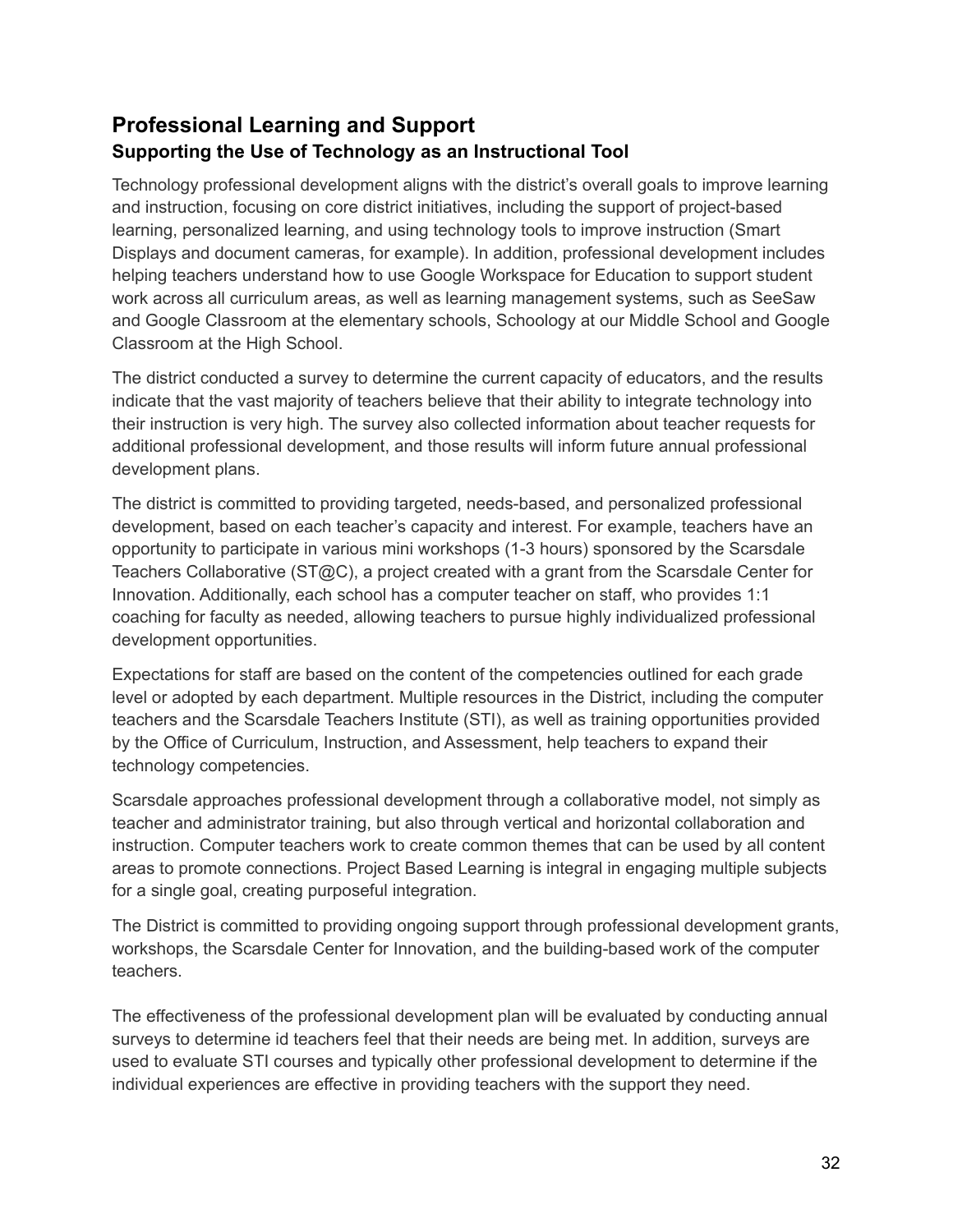### **Training, Staff Development, and Support**

It should be noted that Scarsdale has a three-tiered model to provide resources for teachers training, professional development, and support. *Training* provides teachers with the technical knowledge for using hardware, software and web-based services in the classroom. For example, a teacher may be trained to use a tablet to document a learning experience. *Staff development* addresses issues related to using technology to enhance the teaching and learning process. Staff development includes broad-based issues related to the philosophy of using technology in the classroom, a discussion of the pedagogical rationale for technology-centric projects, as well as classroom management strategies.

While training is relatively easy to support, staff development is a complex process that involves a high level of engagement and ongoing conversations with teachers. For example, a teacher may be very comfortable using computers, but may not be able to effectively integrate the use of student devices and web-services in a classroom environment. *Support* is the process of ongoing technology training and staff development, and that is built into the staffing models at each of our schools.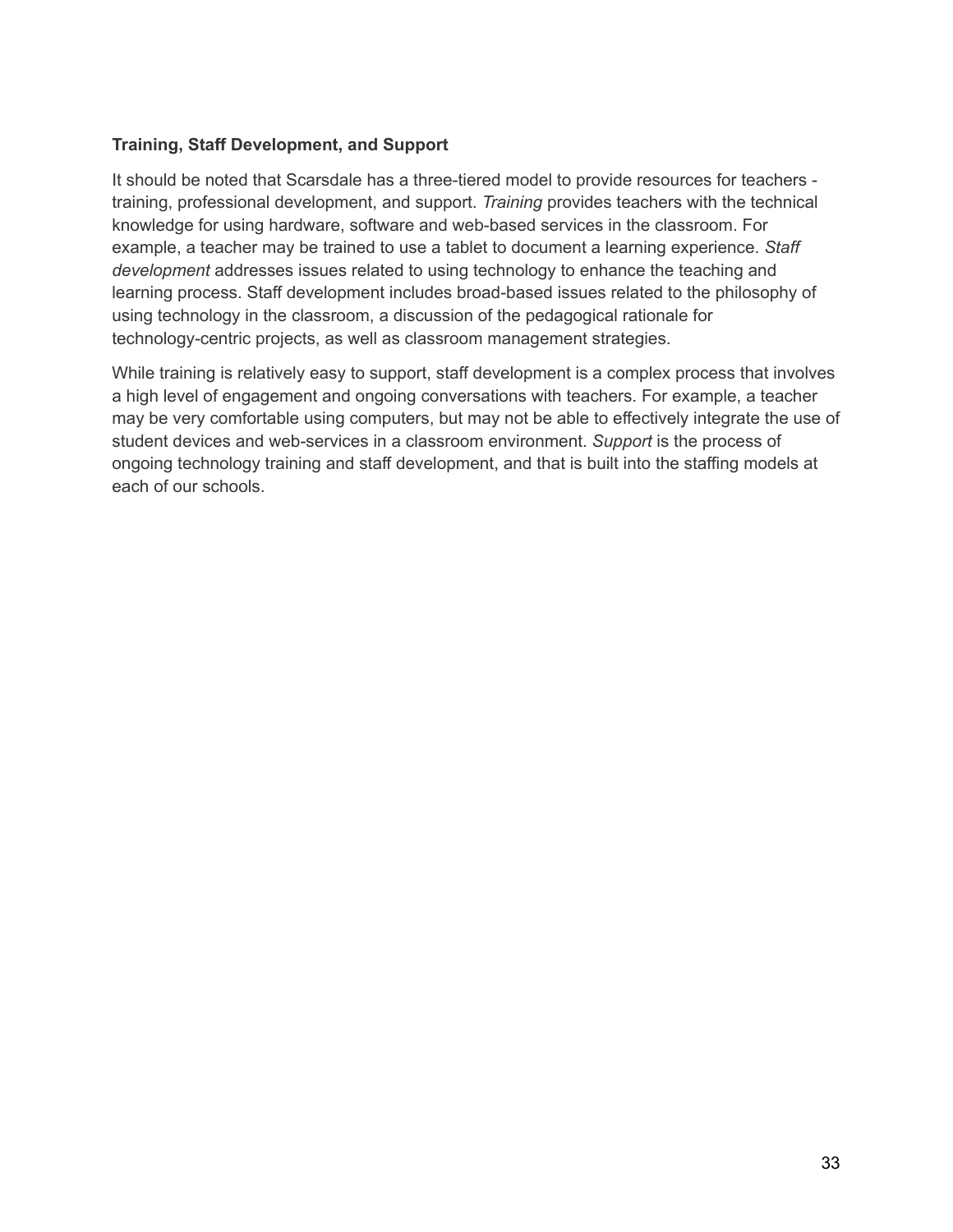# **The Scarsdale Teachers Institute**

The Scarsdale Teachers Institute (STI) serves as an important component of the technology staff development program. As one of the established Teacher Resource and Computer Training Centers of New York State, it is governed by a Policy Board composed of teachers, administrators, university professors, community residents and parents. As one of the founding members of the Lower Hudson Teacher Center Network, the Scarsdale Teachers Institute collaborates and cooperates with other teacher centers to provide professional growth opportunities for the entire educational community.

The STI offers courses in a variety of formats, including six-week courses, weekend courses, summer institutes, research projects, and mini-grants. STI technology courses are offered at several levels to accommodate ongoing growth of staff. In addition, the STI offers courses that support the work of specific departments. The STI also oversees mini-courses that are one to three hours in length known as ST@C (Scarsdale Teachers Collaborative) offerings.

# **Computer Teacher Professional Learning**

Technology staff must keep abreast of new technologies and instructional approaches. Since they serve as educational leaders and staff development specialists, they must also be provided with opportunities for professional development. The District supports the professional growth of computer teachers by encouraging them to work with consultants, attend and present at educational conferences, participate in site visits, and attend lectures and workshops offered by educational organizations and technology vendors.

Members of the computer staff attend regional and national conferences, including the annual ISTE Conference, FETC, and the Lower Hudson Regional Information Center's *TechExpo*, where members of our computer staff present their work for other educators in the region. In addition, computer teachers attend LHRIC Technology Leadership Institute presentations. The Institute brings leading experts in instructional technology to our region, allowing our staff to learn about the latest technology trends without the typical travel costs associated with attending a conference.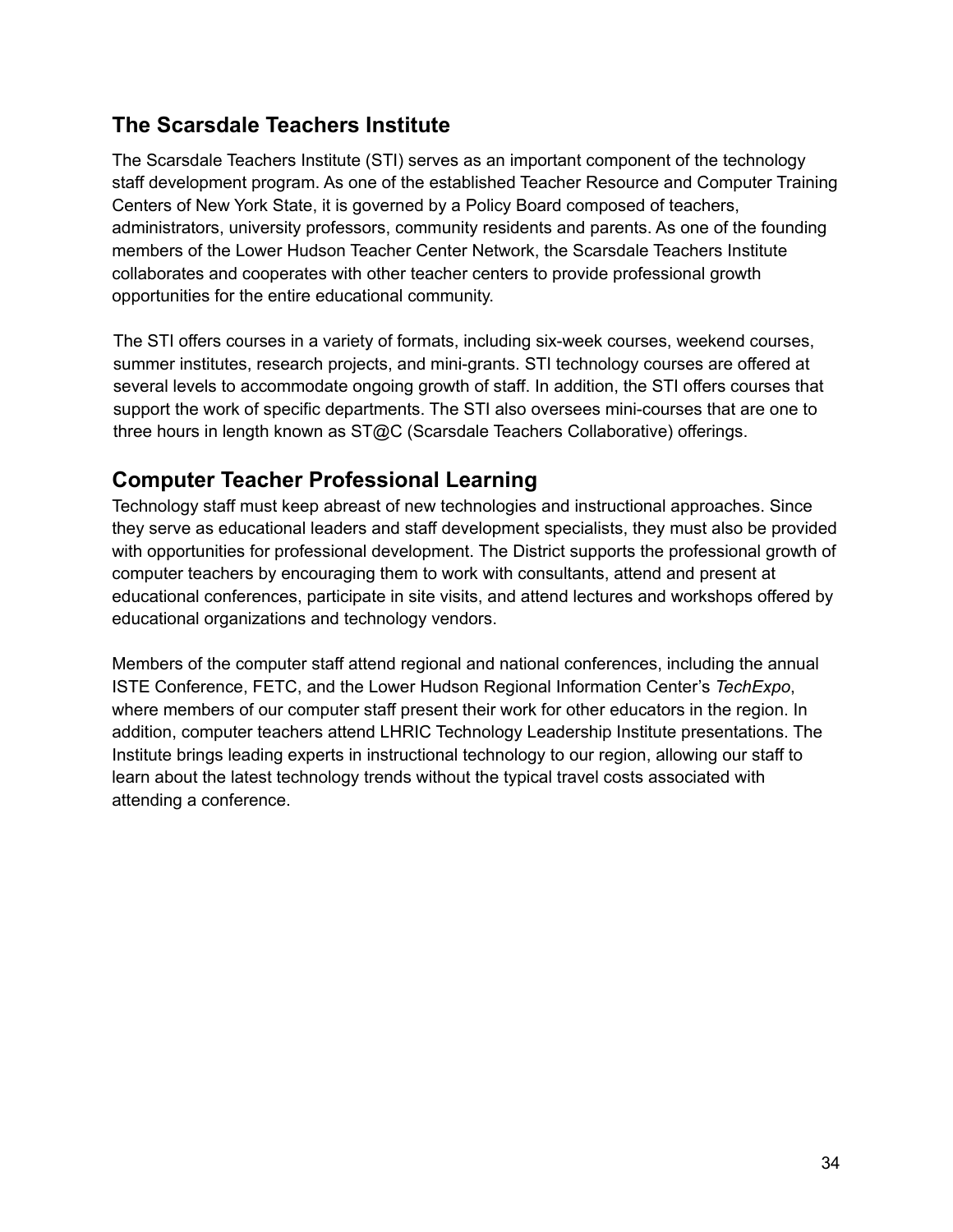# **Staff Development Recommendations**

# **Continue to use the computer teachers, library media specialists, and the ELA Helping Teachers as the primary source of staff development experiences.**

*Computer teachers provide staff development by examining staff development needs, working individually with colleagues, and planning and presenting workshops*.

# **Expand the variety of staff development offerings.**

*Online courses, streaming video, online tutorials, and web-based meetings (ie: Zoom, Hangouts, etc) allow teachers to have access to training that can take place "anytime, anywhere." The District, in partnership with the STI, should continue to investigate how technology can be used to provide staff development experiences.*

# **Continue to offer STI courses that attract teachers of varying technology proficiency.**

*An annual spring review of STI computer courses helps prepare the fall/winter STI program. The review will guide the creation of new technology courses, Summer Institutes, and other staff development experiences.*

# **Offer differentiated training opportunities to address the increasing specialized applications of technology.**

*Staff development should include courses and workshops targeted to staff members who possess different technology needs.*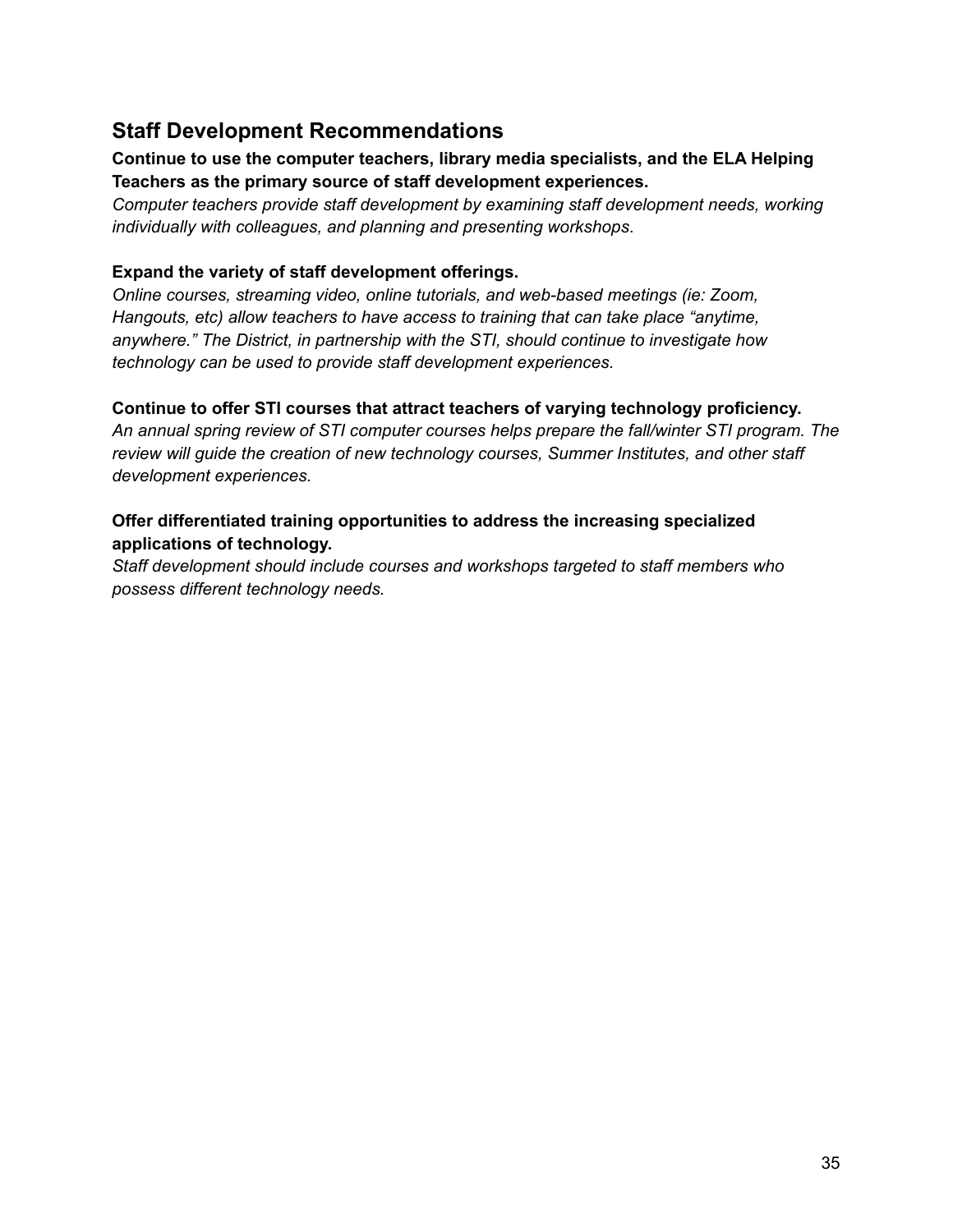# **Information Technology**

The Information Technology department is comprised of the Data and Technical Services teams. The Director of Information Technology (and Chief Information and Data Protection Officer) oversees the department. With the reorganization due to the retirements of the Directors of Information and Instructional Technology during the summer of 2022, the Data and Technical Services team will be reporting to the Director of Technology and Innovation.

The *Data Services* team supports the administrators, administrative support staff, counselors, nurses, and custodial staff throughout the District in their use of technology to enhance services and allow efficient operations of their departments. The team also supports the critical communications infrastructure of the District, including Google Workspace (including Gmail, Google Docs, etc.), Infinite Campus Messenger and Portal, and Blackboard Mass Notifications, the District's emergency notification system and community outreach platform. In addition, the team is responsible for student and census data collection and analysis, as well as state and federal reporting, such as Student Information Repository System (SIRS) and Civil Rights Data Collection (CRDC), and parts of the Basic Educational Data System (BEDS) and Secure Access Management Services (SAMS) reporting. As it pertains to non-instructional systems, the team collects system requirements, evaluates system solutions, negotiates vendor contracts, project manages the implementation of software applications, manages vendor relationships, manages software upgrades, designs and implements data interfaces, and manages user accounts.

The Data Services team supports many district-wide software applications, including:

- Infinite Campus student information system including census information, attendance reporting, student scheduling, health records, report cards, transcripts, etc. and its parent and student portals, as well as the Online Student Registration (OLR) module for families to register their children for public school attendance, preschool special education services, and private & parochial school transportation
- SMARTS from Computer Solutions budget and human resources & payroll systems
- Google Workspace email, calendar, and collaboration platform (co-managed by the Technical Services department)
- Blackboard Mass Notifications emergency notification system
- Blackboard Teacher Communications email/texting platform for high school teachers
- Schoolwires Web content management system (co-managed by the instructional technology department)
- Destiny from Follett School Solutions library and resource management system
- Nutrikids and MySchoolBucks from Heartland Payment Systems food services system and its parent portal
- Transfinder transportation and school bus routing system
- PTC Wizard parent-teacher conference scheduling system
- Naviance from Hobsons college and career readiness software used by High School counselors and students
- Frontline Insights Platform:
	- Absence Management teacher substitute placement and absence management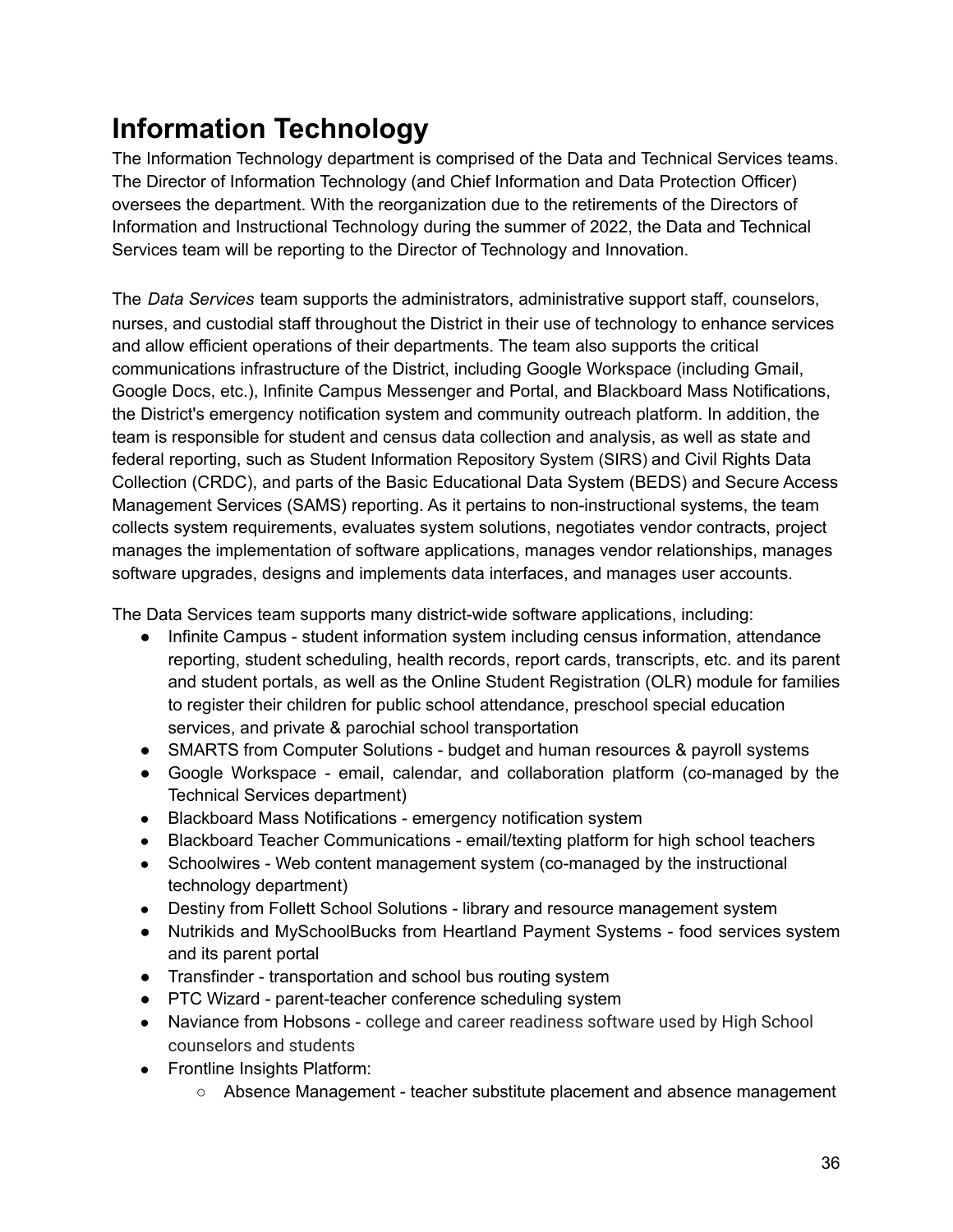- Professional Growth professional development management
- Recruiting & Hiring candidate application and new hire onboarding
- IEP special education
- TimeClock Plus from Data Management, Inc. time and attendance system, including time clocks, for hourly employees such as custodians, bus drivers, and aides
- BoardDocs system to manage and publish Board agendas and policies
- Fountas & Pinnell system used by the elementary schools for reading assessments
- IXL and Reflex Math instructional system used by the elementary schools
- STAR Assessment by Renaissance Learning elementary screening assessment
- FitnessGram system used by the High School Physical Education department for measuring student fitness
- School Dismissal Manager from Horizon Marketing Group electronic dismissal management system used by the elementary schools and the Middle School
- Class Solver software used by the elementary schools for the class placement process and by the Middle School for the house placement process

The Data Services team also supports data reporting and data visualization requests from staff throughout the District. The team continues to design technology solutions, implement new systems, and re-engineer processes to create efficiencies, reduce cost, improve data accuracy, and foster school/home communication.

The *Network Services* team is responsible for the management of end-user computing, the network and server infrastructure, the District's phone system, and network and cybersecurity.

The network staff configures, updates and manages the District's servers and manages computer software and updates throughout the District. The servers support computer applications and systems mentioned under Data Services above, as well as printing, backup, and network services. The team also manages the storage and backup of student, teacher, and staff data.

The network services team is responsible for the network infrastructure, including the fiber-optic backbone, network switches in all buildings, as well as the instructional network, bring-your-own-device (BYOD)network, and guest wireless network.

During the last few years, crucial upgrades to the core technology infrastructure were made, including:

- Upgrade of the Aruba wireless network controllers and access points in the elementary, Middle and High schools to new access points which support the next generation wireless protocol
- Added second 10 Gigabit wide-area ring network (WAN)
- Upgrade of District's Internet connection from 1 Gb, with 500 Mb failover to dual 2Gb redundant connections. In addition, DDoS protection was added to each 2Gb connection
- Continued migration of physical servers to virtual server clusters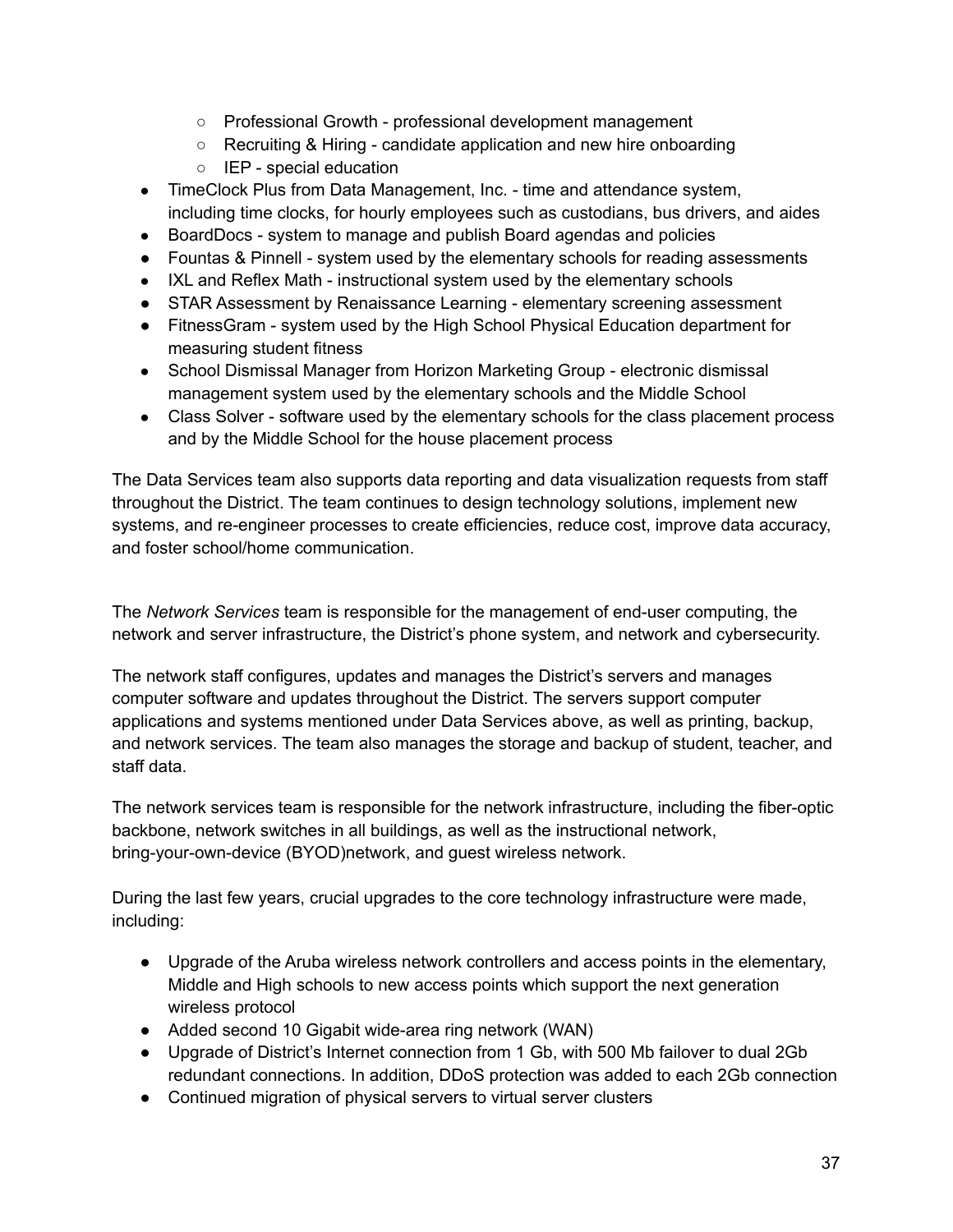- Implementation of Jamf for management of Mac OS and iPad devices
- Migration of the District's Internet filter from an appliance-based to a cloud-based solution (Securly), as well as upgrade to support 10 Gb bandwidth
- Implementation of Securly for Internet filtering of K-12 take-home devices
- Implementation of a Perimeter Network (DMZ) for externally accessible district web servers
- Completion of a comprehensive cybersecurity assessment and applied corrective actions where suggested
- Installation of server and network infrastructure to support video surveillance and recording district-wide
- Enforcement of Multi-Factor Authentication for staff

With the completion of these projects, the District's server infrastructure has been upgraded to the latest technology, offering greater server resilience, stability, and performance. It also improves local, wide-area, and wireless networks that provide the bandwidth and security to support the growing number of mobile devices as illustrated in the instructional technology plan, as well as the systems and devices required for administrative technology support.

Highlights of planned projects are:

- Replacement of the Core network switches in every building
- Upgrade aged wireless switches
- Supplement video surveillance system to allow access from external and mobile devices, e.g. police department
- Create a Virtual server cluster by adding a second server to our Perimeter Network (DMZ) server
- Survey the District's wireless network and add additional Wi-Fi access points where needed to create a ubiquitous wireless environment
- Extend wireless coverage to select outdoor facilities, e.g. athletic fields and recess areas
- Replacement of the current help desk system (Web Help Desk) with a comprehensive technology asset tracking and help desk solution (One to One Plus)
- Migrate current printing solution to Papercut. This will allow for a "print and release" style printing which will reduce paper and ink cartridge waste
- Add Airtame wireless adapters to High School classrooms which will eliminate the need for redundant computer devices
- Add a third internet connection dedicated exclusively for the guest wireless network allowing the District to increase available bandwidth and strengthening of network security
- Replace on-premise aged district storage and virtual clustered servers with the newest, state-of-art storage and server solution
- Migration of all Windows computers to the Windows 11 operating system

The *Technical Services* team is responsible for purchasing all computers, display technology, electronic equipment, and technical service contracts. The team inventories and supports all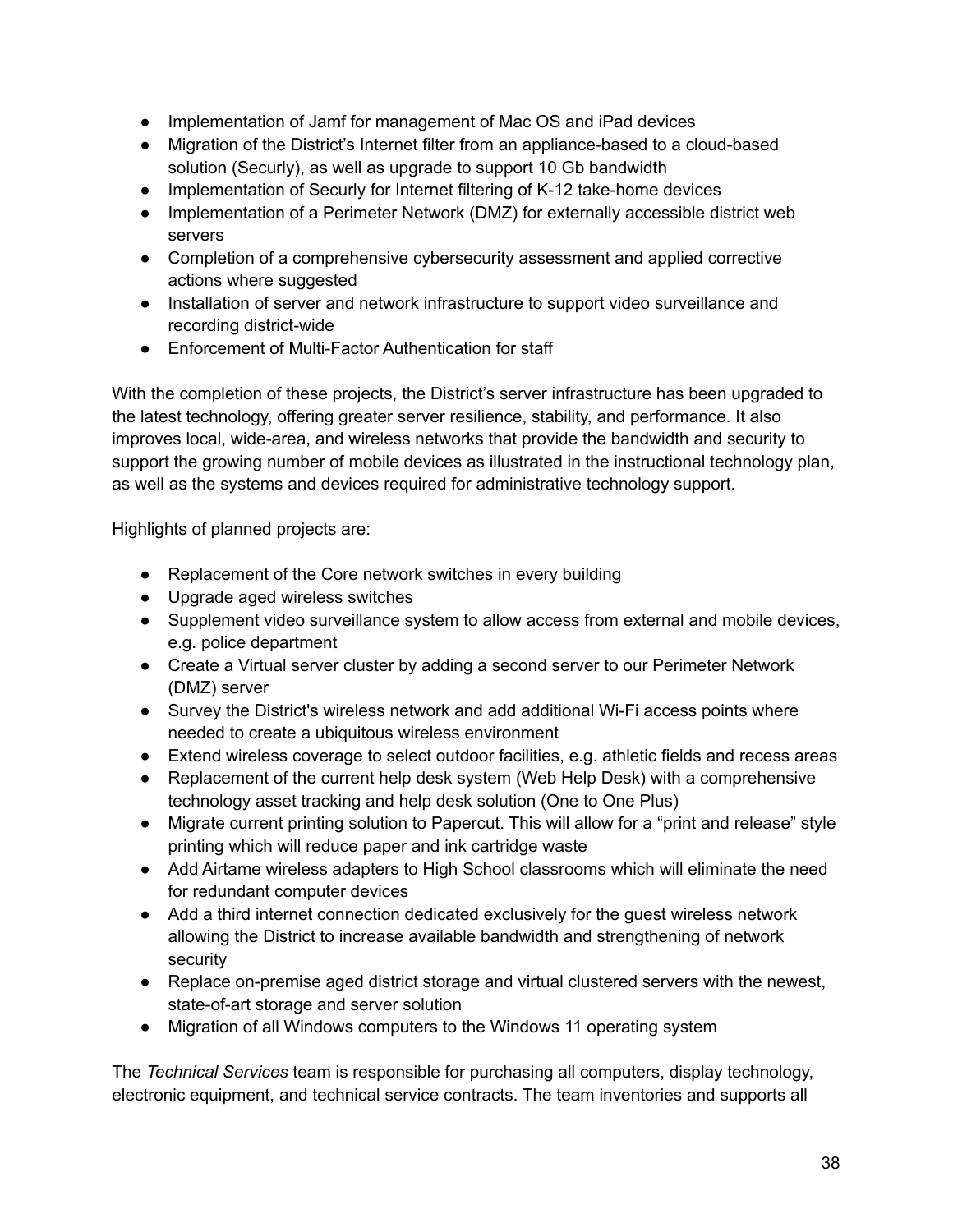desktop computers, laptops, Chromebooks, and tablets in the District, as well as hundreds of printers, scanners, display devices, digital cameras, document cameras and other peripherals in labs, libraries, classrooms, and offices. Current hardware purchasing projections indicate that the active hardware count for computers, laptops, Chromebooks, iPads, and peripherals will increase to over 8,000 devices.

The District has committed to a four-year hardware purchase/replacement cycle for desktop computers and mobile devices. All other equipment is replaced when it is no longer useful, but no sooner than four years after it has been purchased. With the increased deployment of mobile devices and one-to-one programs, the need for equipment repairs has grown exponentially. Certified technicians in the Technical Services team are dealer-authorized to perform on-site repairs for Apple products.

In 2016, the team implemented the Solarwinds Web Help Desk system to streamline technical services operations. This implementation was critical to allow efficient and timely support of technology throughout the District.

The team also provides a variety of audiovisual services, including:

- Installation, repair and maintenance of audiovisual equipment, SmartBoards and data projectors
- Training faculty and students on the use of audiovisual equipment
- Installation and configuration of equipment, and setup for speakers, events, and workshops
- Operation and maintenance of the sound systems in school auditoriums

# **Scarsdale Cable TV and Streaming Video Services**

The Technical Services team produces all video programming for the school community. This includes the Educational Access Channel (Cable 77) for Cablevision customers and (Cable 27) for Verizon customers which also broadcasts to the Scarsdale community. Television productions include:

- Board meetings
- Scarsdale TV bulletin board messages and emergency notifications
- Sporting events and performances
- Guest speakers
- Special projects

All aspects of video production are completed in-house, including editing, archiving, and delivery. The District uses MyVRSpot to auto-generate closed captioning for school board meetings. A complete listing of updated programming can be found on the District website, [www.scarsdaleschools.org/tv](http://www.scarsdaleschools.org/tv)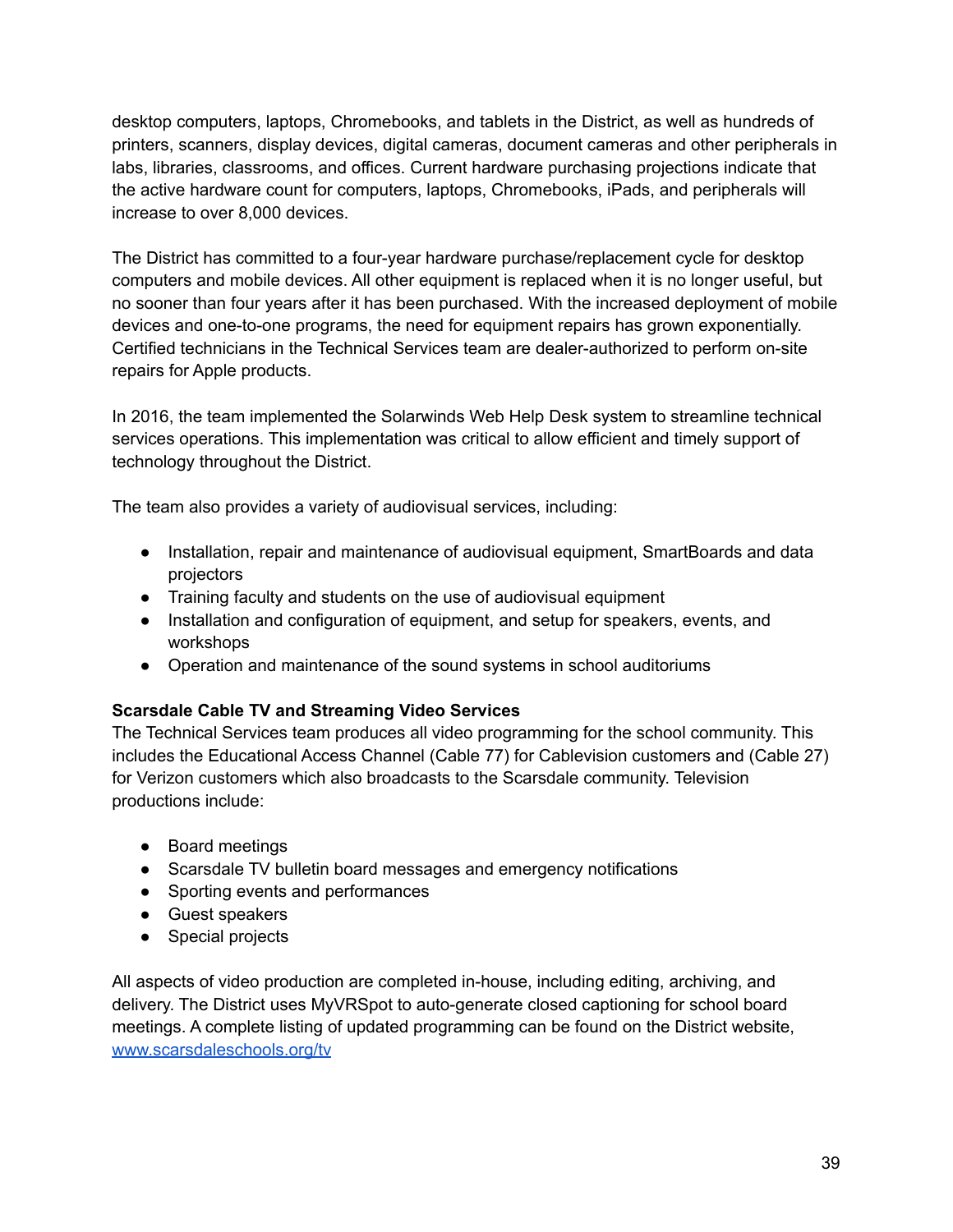Planned technical services projects include:

- Replacing older Smart Displays as needed.
- Replace old video production equipment, to standardize the system, have permanent installations in the two most used sites (Rooms 170-172 and HS Auditorium), and to build redundancy. All components from each site will be able to be used as backup for the others, or used for any special, larger than usual, event.
- Build fiber video network in the High School for Cable TV video productions, utilizing existing 1 Gigabit Fiber Optic Backbone.
- Implementation of automated announcements via the District's Valcom public address system, integrated with automatic door locking for emergencies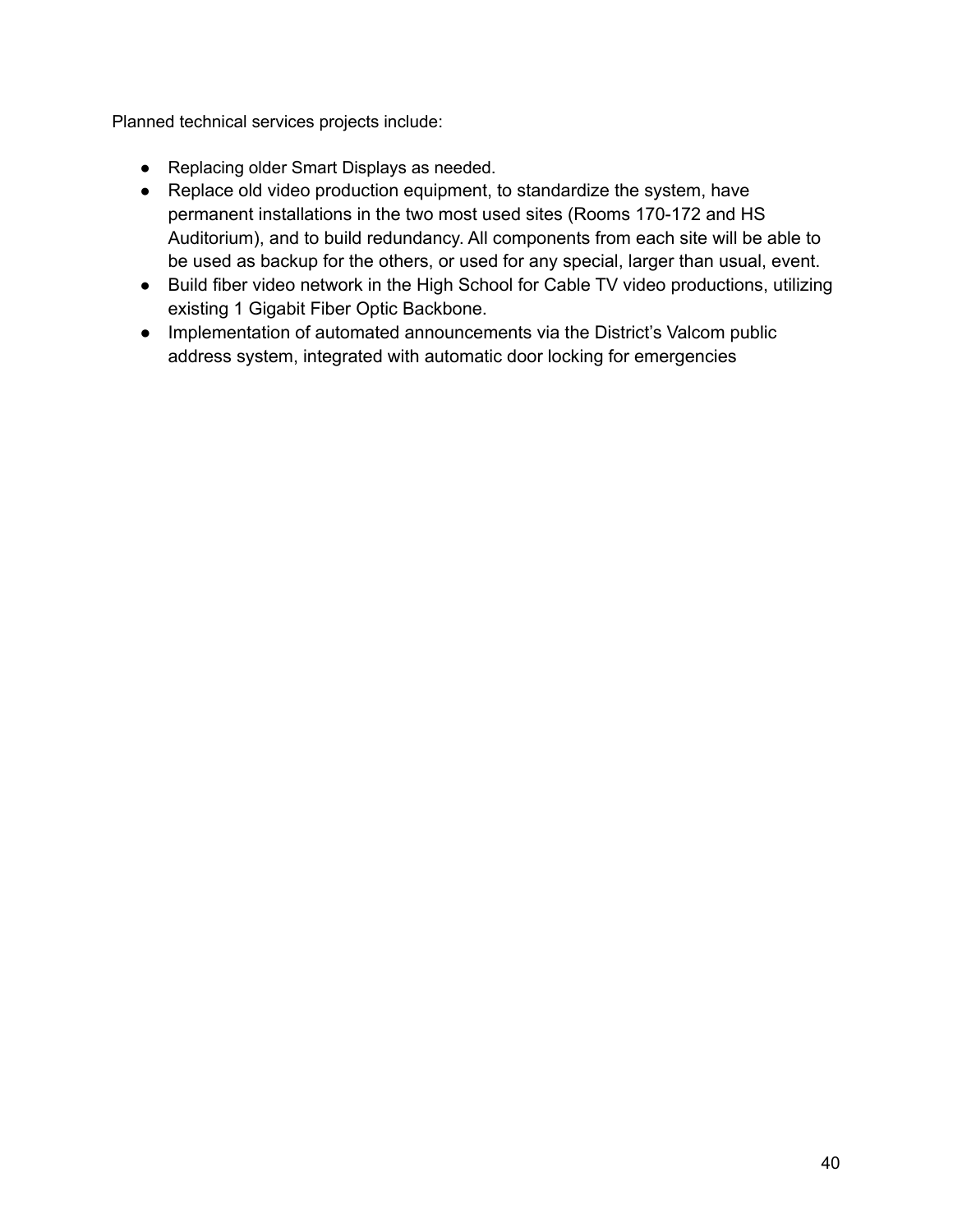# **District Technology Goals**

The New York State Education Department requires that Districts include three to five District technology goals in their Technology Plans. The following goals have been identified by the K-12 Technology Committee, based on teacher and parent feedback:

# **Goal #1: Digital Health and Wellness**

**The District technology team will make recommendations and guidelines for the use of technology that support digital health and wellness, balancing the use of technology to support the District's strategic vision for instruction with a healthy lifestyle.**

# **Why did we identify this goal?**

The pandemic resulted in a dramatic increase in technology usage by students and teachers. Parents have expressed concerns about this increase, and want to know "how much is too much?"

# **Action Steps for this goal**

The District will engage in a self-study to determine the optimal use of technology that supports digital health, wellness, and balances online activities with offline work. After completing the study, the District will make recommendations for best practices and share them with students, staff, and parents. After the information is shared, a second evaluation will determine if appropriate lifestyle changes have been made.

# **Goal # 2: Coding Opportunities: Access and Inclusion**

# **All students will have access to technology experiences that center on coding and computational thinking.**

# **Why did we identify this goal?**

The District provides multiple opportunities for students to engage in activities that support computational thinking. These experiences include robotics and the use of coding environments at the elementary level, a half quarterly 6th grade coding experience, and Computer Science classes at the High School level. This goal will include the expansion of the 6th grade coding experience, as well as the examination of practices that may impede access to coding experiences in the High School.

# **Action Steps for this goal**

Students in the High School will be administered a survey to help determine if there are barriers or biases that prevent students from taking coding classes. In addition, student focus groups will be convened, and the feedback from those discussions will be analyzed by High School staff and administration to look for indications of barriers that may prevent students from taking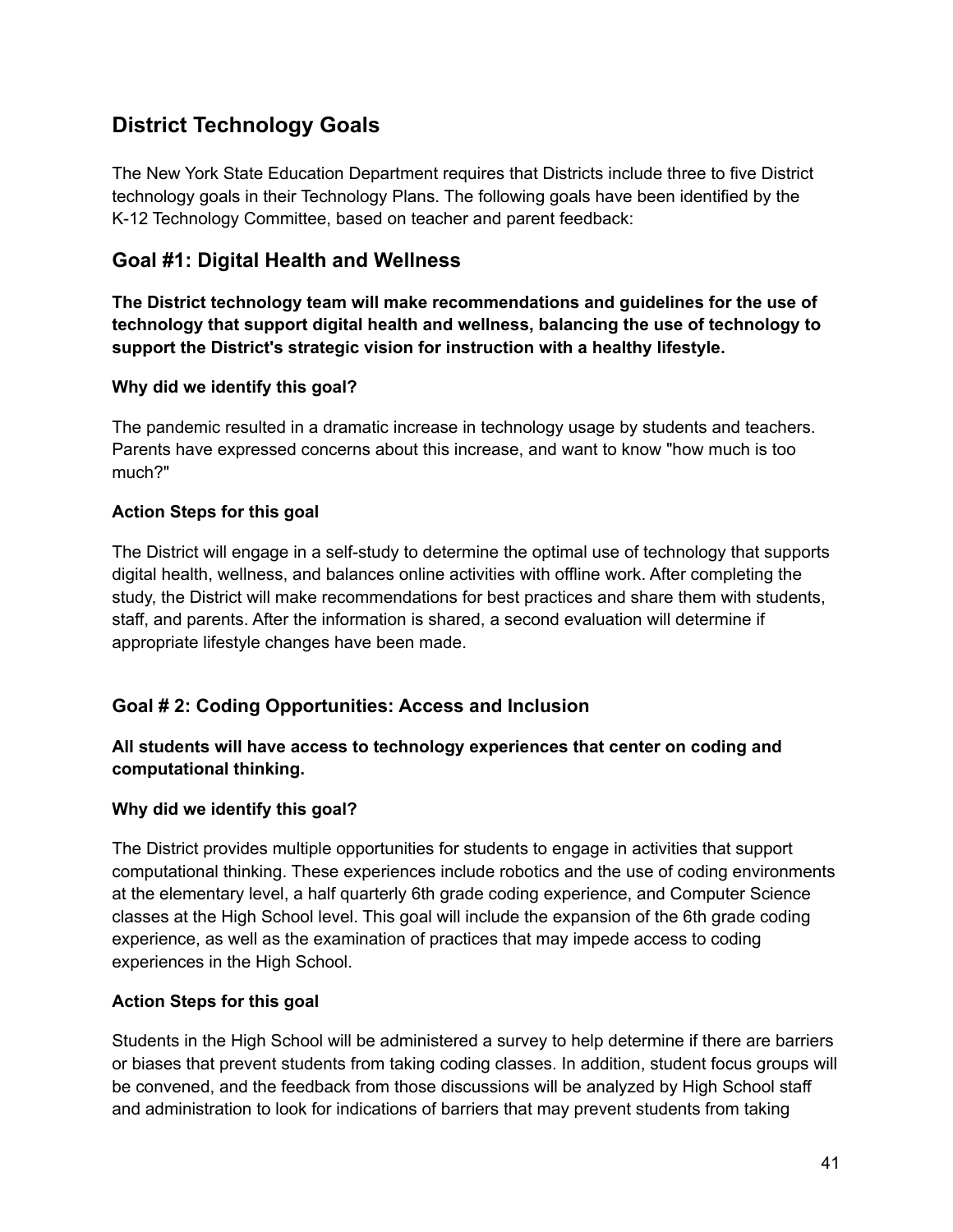coding classes. These barriers could include perceptions about course content, teaching methodology, gender distribution in classes, required prerequisite classes, and other factors. After the analysis, a series of actions will be developed to help mitigate the barriers. Another series of surveys and focus groups will be conducted in subsequent years to determine if the actions have impacted the barriers. In addition, student data will be analyzed to determine if coding classes have increased enrollment and/or if there is a greater number of female students who are taking classes.

# **Goal #3: Media Literacy**

**All students will graduate with an understanding of how bias can impact reporting and consumption of media. To combat media bias, students will use multiple information sources to conceptualize their own knowledge of the news.**

# **Why did we identify this goal?**

Before the pandemic, K-12 children were spending more time than ever consuming digital media on personal devices and computers. Then during the pandemic, their lives shifted to a primarily online learning and social environment, which for educators and parents has created a social imperative. Research indicates that children are not prepared to detect the underlying meaning or bias embedded within the images, videos, text, and music they routinely consume online. They often lack the critical thinking skills to identify the purpose of digital media content and the intent of content creators. Media literacy provides explicit instruction on how to deconstruct and decode media messages so that their purpose is exposed.

Without an ability to analyze digital media, online consumers of all ages put themselves at risk. They can be seduced and persuaded to act in any manner specified by an Internet influencer, whether that person's motive is financial, political, social, etc. Media literacy provides students with the intellectual skills to break down the process for creating media content, embedding a persuasive message or call to action, and sharing content that can reach large audiences. An understanding of how digital media messages are designed is essential to keeping citizens in a free society properly informed and less vulnerable to carefully crafted propaganda.

We have begun the necessary steps of introducing this topic to a group of educators K-12. We plan to create a shared vision, specific learning objectives for each grade level, and ways to measure student success. Since Media Literacy is changing, we want to make sure that our goals and expectations are fluid and incorporated easily into the already established curriculum of our teachers. We want to make sure all embrace this work, so a deep understanding of where these skills may already be present is first necessary before adding. This may take longer than three years, but we are hoping to make progress soon on this critical work. Below is our best thinking for essential questions to guide our work.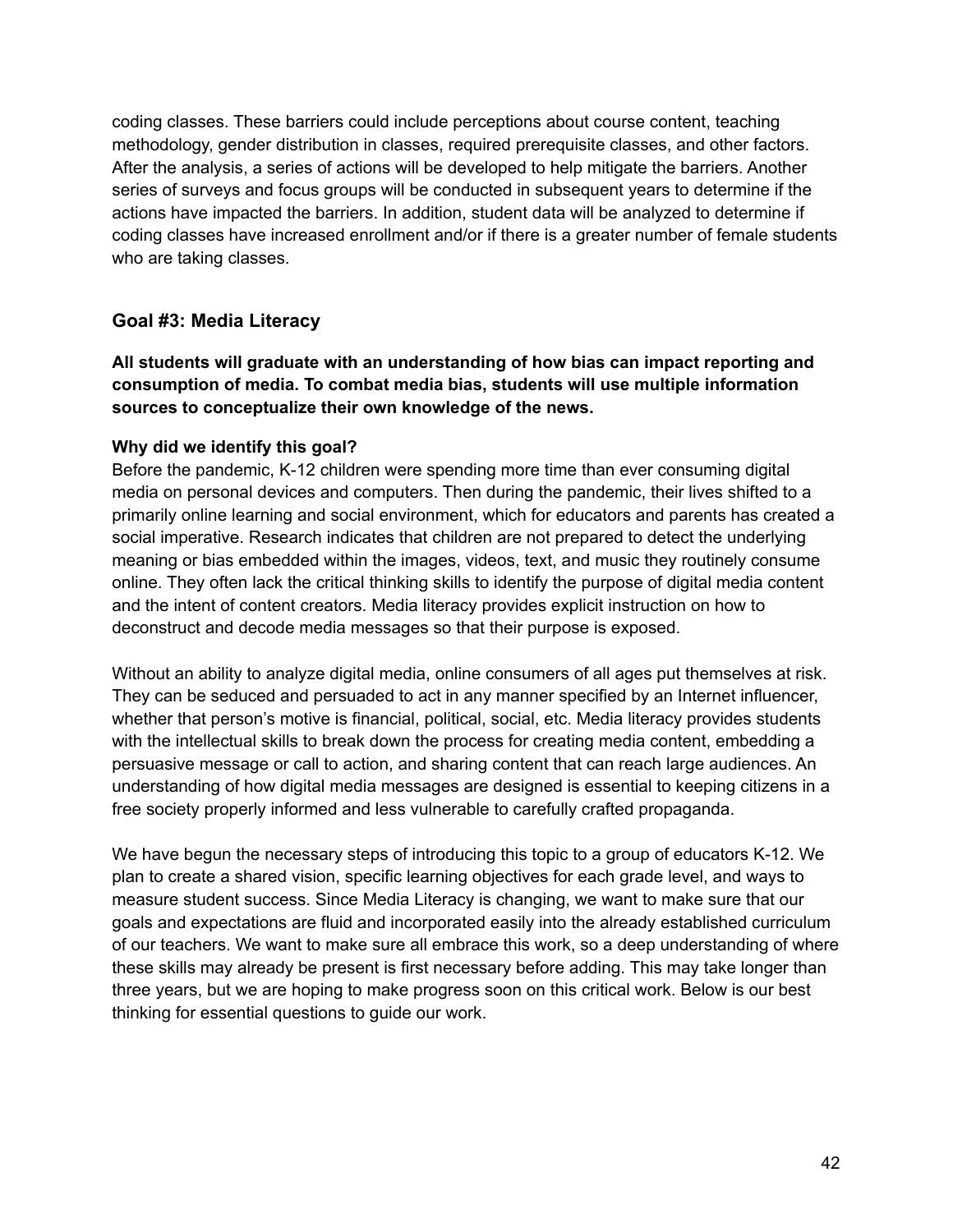Essential Questions:

- 1) How do we define media as a continuum K-12? How does our definition of media integrate into the K-12 curriculum?
- 2) How do we ensure that skills are taught at each grade level?
- 3) How do we measure the effectiveness of what students have learned through their media literacy lessons?
- 4) How do we build capacity in the teachers to teach these skills organically in their curriculum and instruction?

# **Action Steps for this goal**

The first part of this initiative will involve a student self assessment survey that will be administered in Social Studies classes. The High School Head Computer Teacher will share the results of the survey and collaborate with members of the Social Studies department to develop a series of lessons about media bias and consumption. Experts or consultants in this domain will help to develop instructional materials, and a follow-up survey will measure and evaluate the change in student attitudes about media bias. In addition, online subscriptions will be purchased to serve as a resource for student understanding of media bias. After the first year of this implementation, the instructional materials will be revised as needed in order to address any lack of understanding by the students.

The success of the goal will be determined by the percentage of students who indicate their understanding of media bias. The first three years of this process may be more exploratory and fact-finding before actual implementation. We will work closely with the teachers and administrators in the K-12 group to find opportunities to integrate Media Literacy into curriculum and instruction seamlessly. Teachers should see value in this work, and we will support them as we move forward. As we start to map out our strands of what should be taught, we will help create project ideas and rubrics for assessment. We want this work to be organized so that it is easy for the teachers that need to teach important topics and meaningful for the students to apply to their everyday lives.

#### **Goal #4: Communication**

# **The District will increase and enhance communication about District technology offerings and opportunities to students, parents, and teachers.**

#### **Why did we identify this goal?**

Focus groups of both parents and teachers indicated areas where increased communication would be beneficial. These areas include technology course descriptions, technology opportunities for students, and examples of student work from technology courses.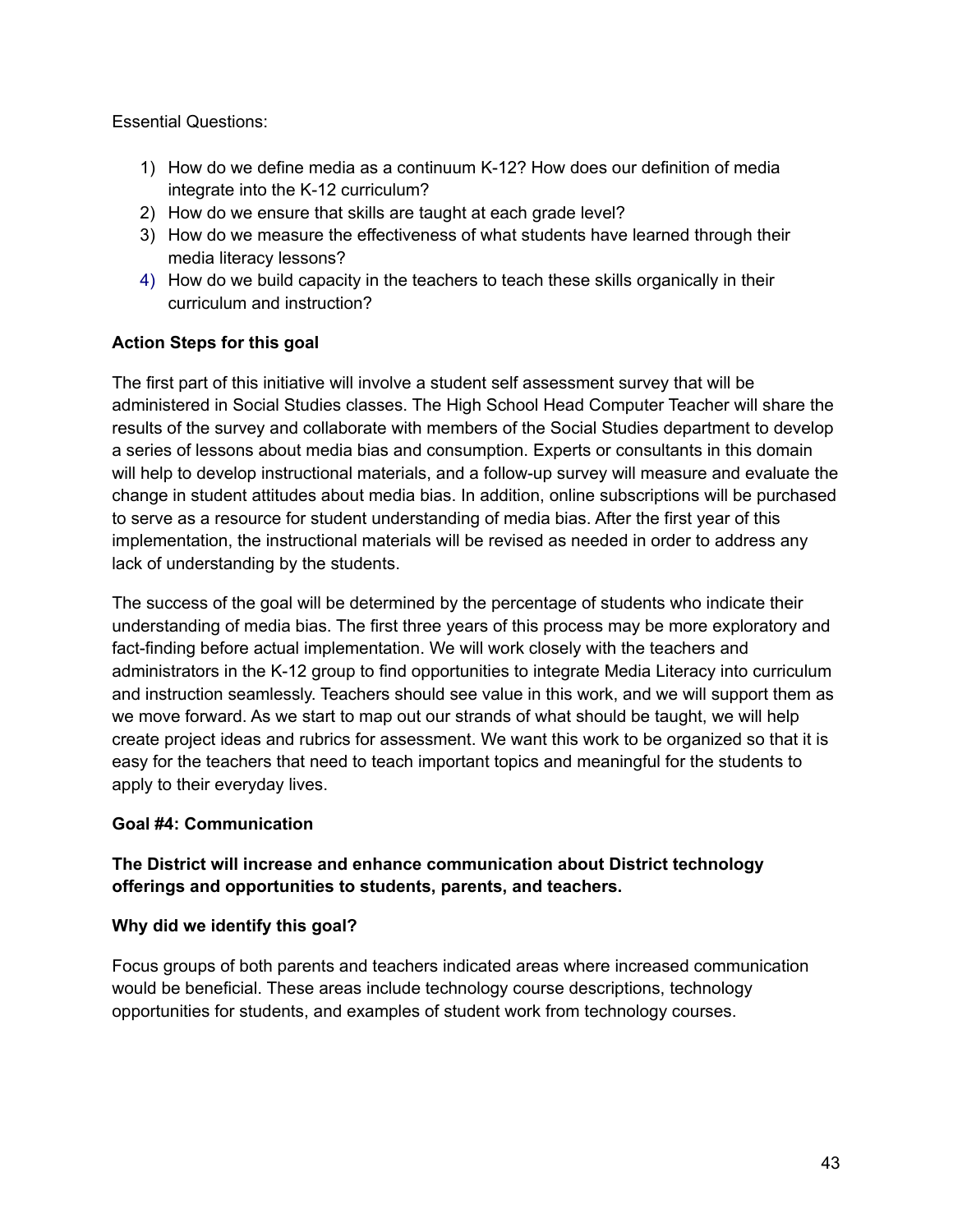# **Action Steps for this goal**

The Technology Staff will explore a number of ways to increase communication, including:

- On-demand webinars, allowing parents to learn about the topic that they are interested in, at the time they need the information (just in time learning).
- Creating/sharing a Parent [Technology](https://sites.google.com/scarsdaleschools.org/elementaryelearningparentguide/welcome) Learning Guide on individual school websites.
- Sharing and highlighting technology initiatives with the district Public Information Officer.
- Using Twitter to share and highlight technology in action in our classrooms.
- Profiling technology initiatives in the District's *Insight* Magazine.
- Sending periodic emails from Computer Teachers and Librarians can help to establish a connection with parents.
- Sending periodic newsletters that highlight the work of computer teachers and librarians.
- Working with the PTAs on parent programs.
- Creating a technology video library (example: <https://youtu.be/7s36YxYtKE4> explaining program, topic overviews, etc. )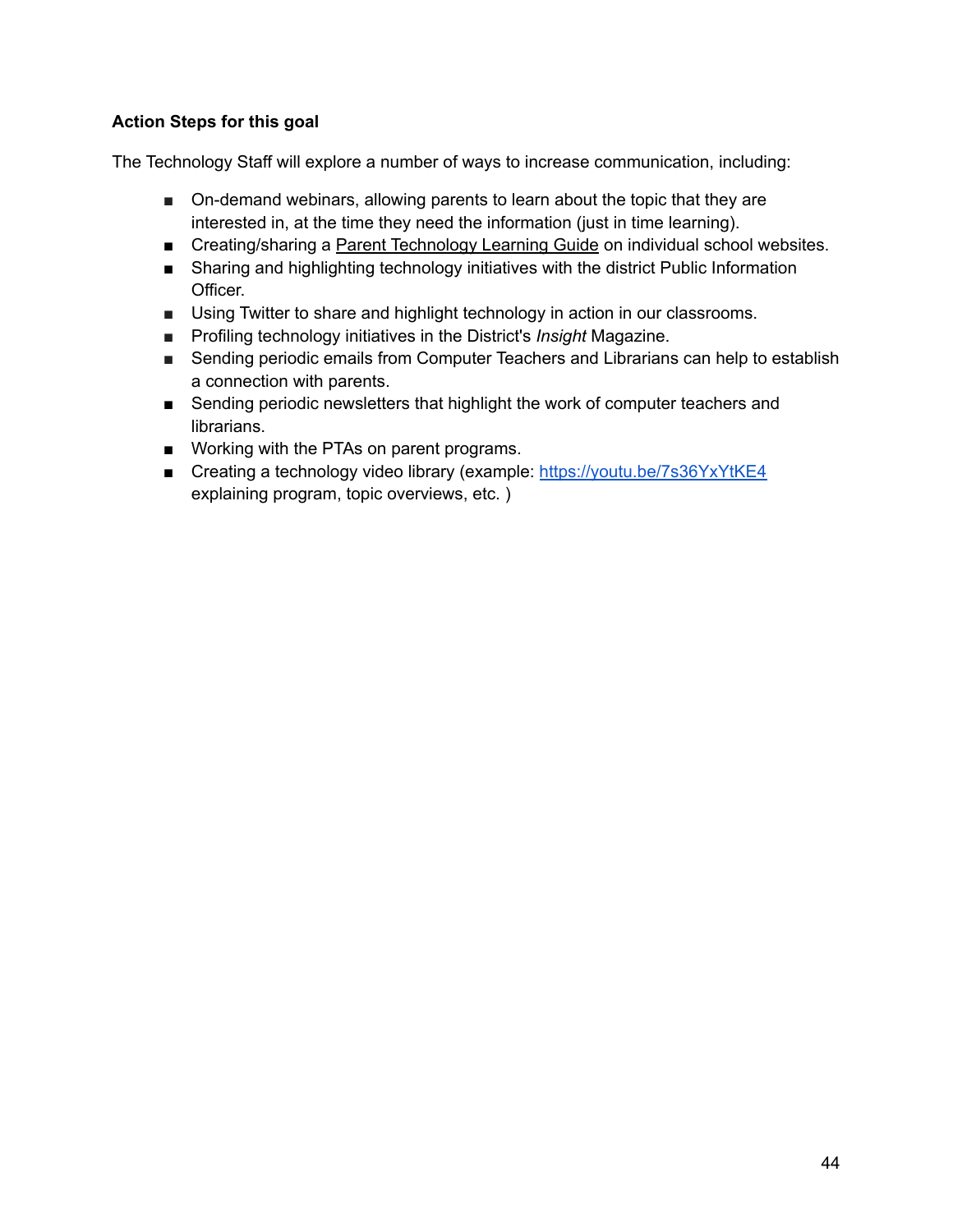# **Funding Technology Resources**

The District purchases computer equipment and peripherals using a four-year hardware lease/purchase agreement. Old or obsolete hardware is recycled at the end of the year, and the District receives revenue from a recycling company that goes into the general operating fund. In addition, the District participates in the federal eRate program that provides partial reimbursement for technology operations.

Software is typically purchased through educational licensing and maintenance agreements, allowing for cost savings. Whenever possible, the District uses software licensing to reduce the cost of purchasing commercial software. In addition, the District purchases education licenses of software products that are significantly reduced from the price of consumer versions. New York State provides the District with approximately \$75,000 of funding for software each year to offset budget costs.

The tables on the following pages outline the hardware lease/purchase plan for the next three years, as well as the implementation plan for technology projects. Detailed hardware and software purchasing projections are developed in January and are reviewed by technology committees and District administration before being presented to the Board in February. Obsolete hardware is identified for replacement, and a program needs assessment determines new hardware that will be purchased. These plans are reviewed with members of the District K-12 Technology Committee. Purchasing plans are finalized in May, and orders are typically placed in late June/early July.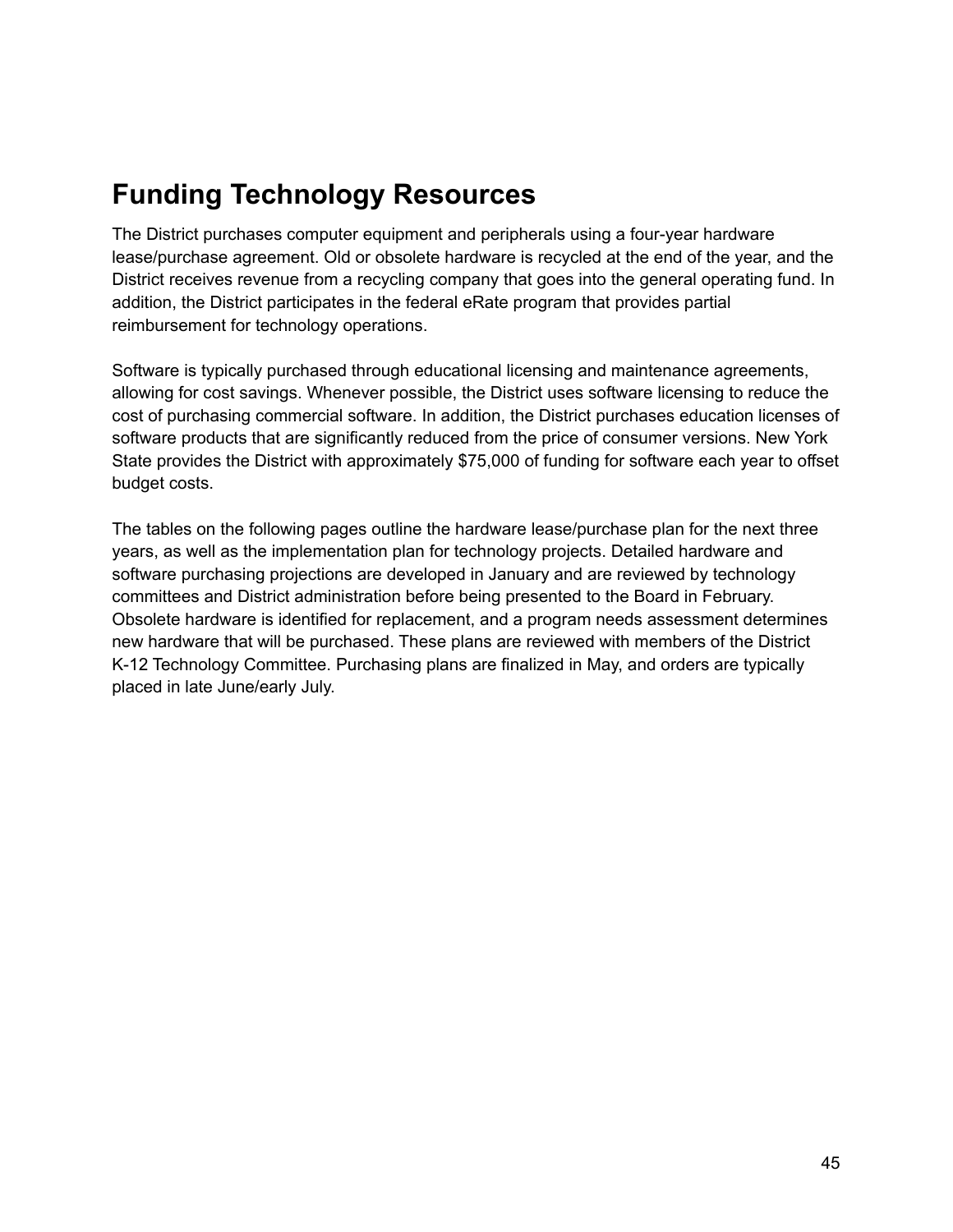# **Instructional Technology Hardware Budget Projection**

The three-year budget projection provides summaries of detailed budgets that are used for planned instructional hardware purchases. *These projections only serve as estimates* - it is very difficult to predict hardware prices and needs for future years. The *District* hardware category is used for funding hardware that is deployed District-wide, and sometimes used to fund new initiatives. Approximately \$25,000 in the District budget is reserved for unanticipated expenses. After three consecutive years of flat hardware spending, it is anticipated that a budget increase in the 2022-23 budget will be needed to cover increased costs due to inflation. As the projection indicates, the budget may be reduced to its current level in future years.

# **Year: 2022-2023**

| Budget Projection |             |
|-------------------|-------------|
| Elementary        | \$405,000   |
| Middle School     | \$425,000   |
| High School       | \$430,000   |
| District          | \$340,000   |
|                   |             |
| Total             | \$1,600,000 |

# **Year: 2023-2024**

| Budget Projection |               |
|-------------------|---------------|
| Elementary        | \$405,000     |
| Middle School     | \$420,000     |
| High School       | \$445,000     |
| District          | \$280,000     |
| Total             | $$1,550,000*$ |

# **Year: 2024-2025**

# Budget Projection

| Elementary    | \$415,000     |
|---------------|---------------|
| Middle School | \$455,000     |
| High School   | \$380,000     |
| District      | \$300,000     |
|               |               |
| Total         | $$1,550,000*$ |

\*This number may be increased to \$1,600,000, matching the 2022-23 budget, if inflation continues to impact hardware purchasing.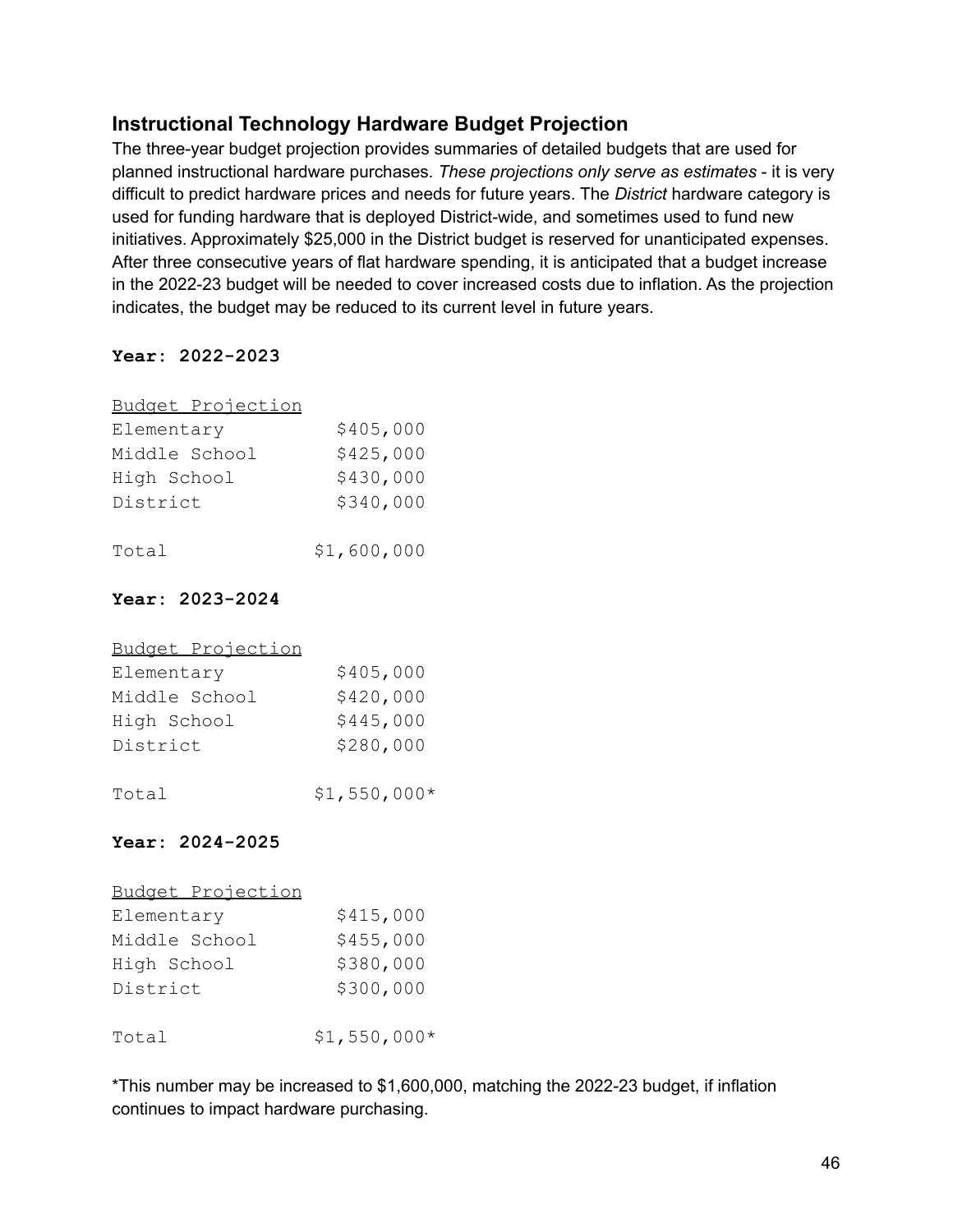# Appendix A: Informing our Vision

*Members of the Technology Committee attended and presented at the following conferences, allowing them to gather information about the latest technology trends:*

# **National Conferences**

ISTE Annual Conference American Association of School Librarians URI Summer Institute in Digital Literacy Princeton Alumni Entrepreneurship Conference

# **Regional Conferences**

**TechForumNY** Lower Hudson Tech Expo Lower Hudson Technology Leadership Institute (TLI) Presentations

*In addition, the Director of Instructional Technology and Innovation and the Director of Information Technology attended meetings of the following local organizations:*

New York Technology Educators Network (NYTEN) Infinite Campus Hudson Valley User Group

# **Websites**

*Common Sense Media* <https://www.commonsensemedia.org>

*Creative Computing* (The ScratchEd group, Harvard Graduate School of Education) <http://scratched.gse.harvard.edu/guide/>

*Exploring Computational Thinking* (Google for Education) <https://www.google.com/edu/resources/programs/exploring-computational-thinking/>

*American Association of School Librarians Framework for Learners* [https://standards.aasl.org/wp-content/uploads/2017/11/AASL-Standards-Framework-for-Learner](https://standards.aasl.org/wp-content/uploads/2017/11/AASL-Standards-Framework-for-Learners-pamphlet.pdf) [s-pamphlet.pdf](https://standards.aasl.org/wp-content/uploads/2017/11/AASL-Standards-Framework-for-Learners-pamphlet.pdf)

*Scarsdale Middle School 1:1 Computing Website* <https://sites.google.com/scarsdaleschools.org/sms11computing/vision>